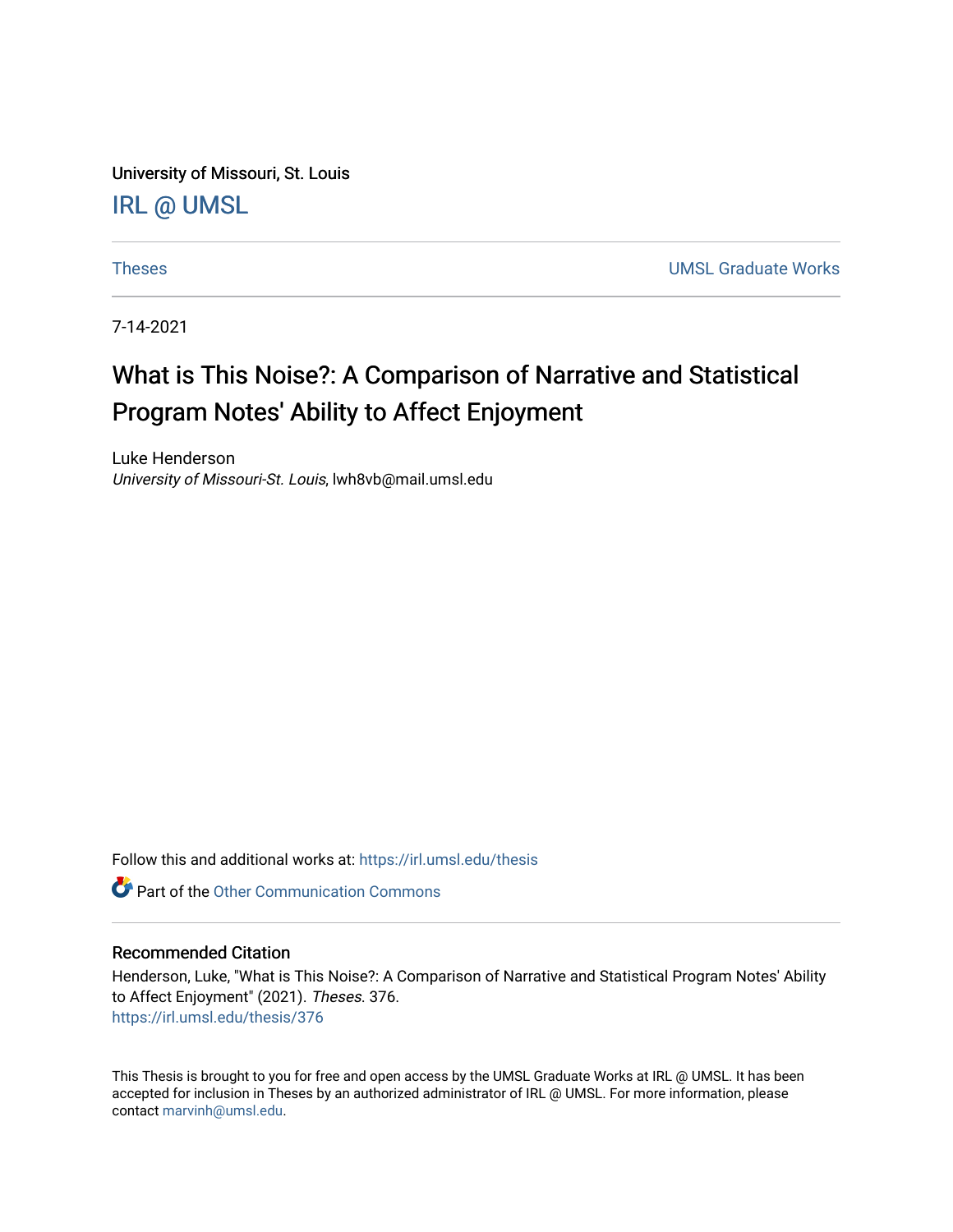What is This Noise?: A Comparison of Narrative and Statistical Program Notes' Ability to Affect Enjoyment

Luke W. Henderson

MA Communications, University of Missouri-St. Louis, 2021

A Thesis Submitted to The Graduate School at the University of Missouri-St. Louis in partial fulfillment of the requirements for the degree Master of Arts in Communications

August 2021

Advisory Committee

Lara Zwarun, Ph.D., Chairperson

Yan Tian, Ph.D.

Stephanie Van Stee, Ph.D.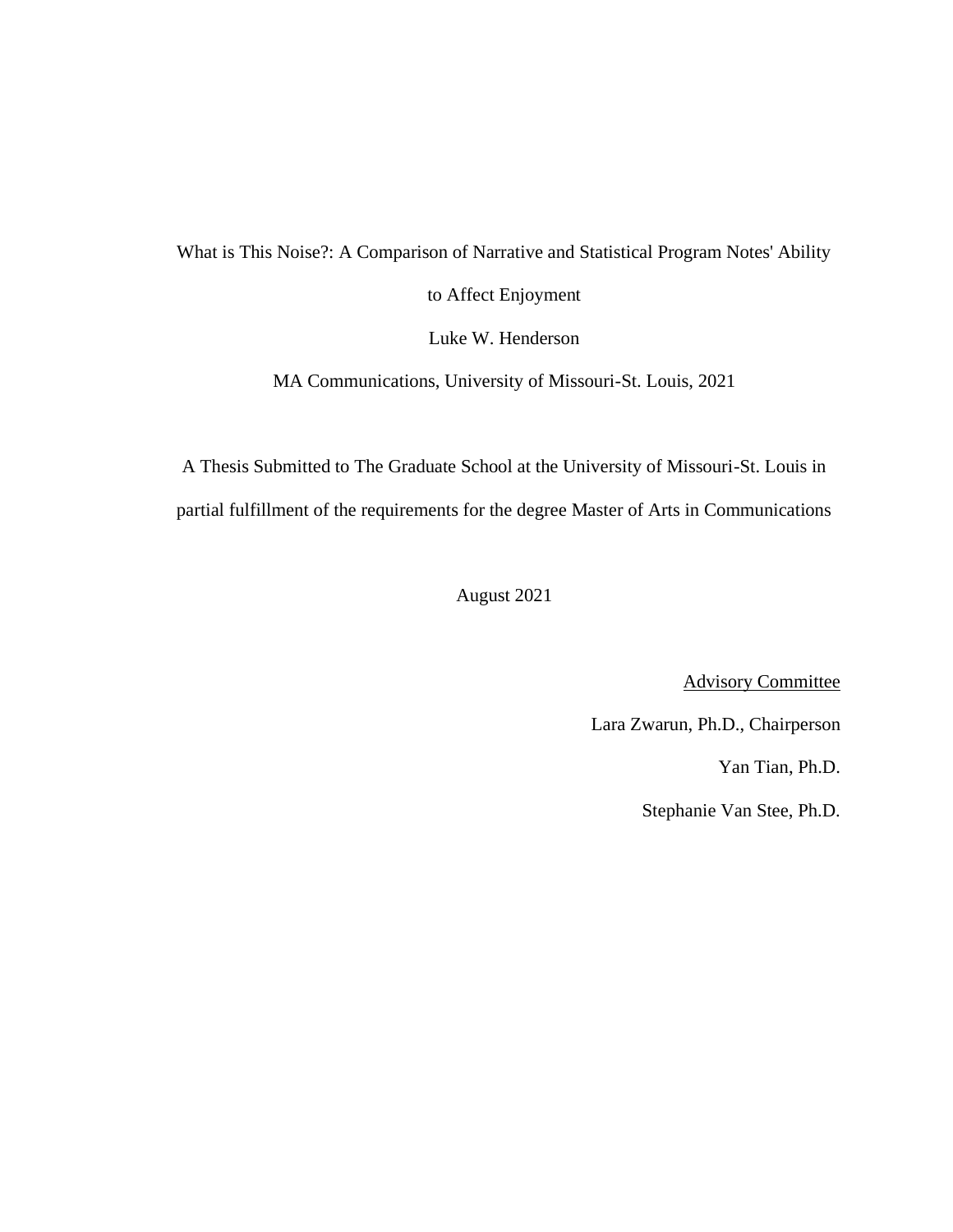#### **Abstract**

Program notes, brief written statements provided to attendees of classical music performances, have in some cases increased audiences' enjoyment of what they hear, but results from such research are inconsistent. This study sought to explore the effects of program notes on enjoyment, eudaimonic appreciation, and intention to attend a concert, as well as whether narrative or statistical styles of notes would be more effective. Participants in an experiment were randomly assigned to one of three conditions--no program notes, narrative style program notes, and statistical program notes--then asked to listen to a piece of music. Those who received program notes reported liking the music more and finding it more meaningful than those who did not receive notes. Participants who received narrative program notes reported more enjoyment than those in the statistical condition, but the differences were not significant. Participants' predisposition to like classical music affected evaluations of the music, including significantly interacting with condition on interest in hearing the piece again, finding the piece meaningful, and willingness to attend a concert if offered free tickets. Significant differences were found between the narrative and statistical groups for participants' willingness to seek out information about a concert featuring the music used in the experiment. Implications for professional orchestras and further program notes research are discussed.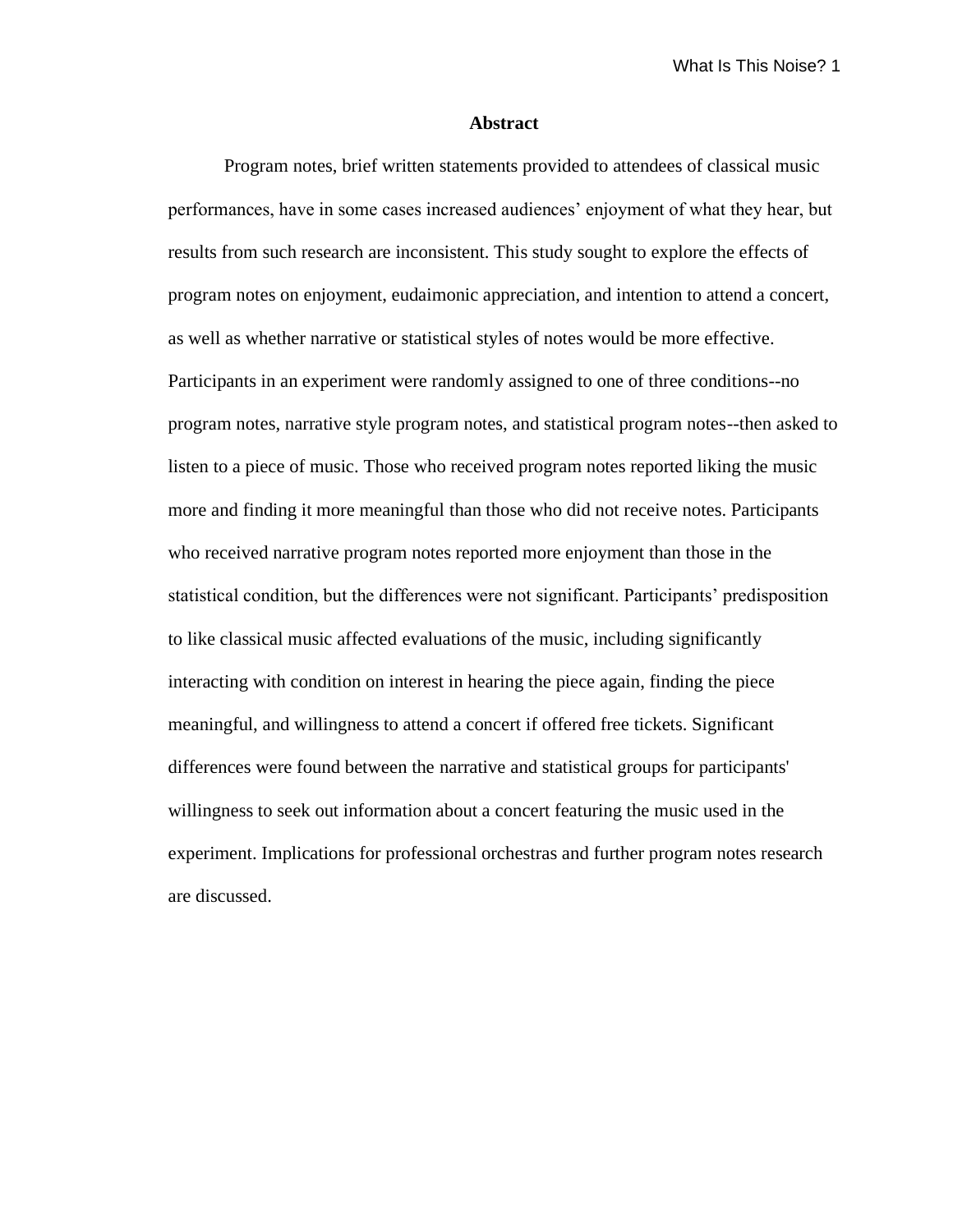What Is This Noise?: A Comparison of Narrative and Statistical Program Notes' Ability

# To Affect Enjoyment

# **Introduction**

Professional orchestras have a unique problem compared to other arts organizations and even those that perform other genres of music: they rarely perform anything written in the last 100 years. Each year, the newest pieces of music most frequently performed tend to peak around the late 1930s, leaving nearly 80 years of classical music severely underperformed.

**Figure 1** Newest Pieces Of Music Most Frequently Performed By Year

| 2012-2013 | Gershwin, "An American In Paris", 1928<br>Respighi, "Pines Of Rome", 1924                     |
|-----------|-----------------------------------------------------------------------------------------------|
| 2011-2012 | Prokofiev, "Symphony No. 5", 1936<br>Orff, "Carmina Burana", 1935-1936                        |
| 2010-2011 | Shostakovich, "Symphony No. 5", 1937<br>Rachmaninoff, "Rhapsody on a Theme of Paganini", 1934 |
| 2009-2010 | Shostakovich, "Symphony No. 5", 1937<br>Barber, "Adagio For Strings", 1936                    |
| 2008-2009 | Rachmaninoff, "Symphonic Dances", 1940<br>Ravel, "Bolero", 1928                               |
| 2007-2008 | Shostakovich, "Symphony No. 5", 1937<br>Rachmaninoff, "Rhapsody on a Theme of Paganini", 1934 |
| 2006-2007 | Shostakovich, "Symphony No. 5", 1937<br>Rachmaninoff, "Rhapsody on a Theme of Paganini", 1934 |

### **Concert Season**

*From: Orchestral Repertoire Report 2012-2013, n.d.; Orchestral Repertoire Report 2011-2012, n.d.; Orchestral Repertoire Report 2010-2011, n.d.; Orchestral Repertoire Report 2009-2010, n.d.; Orchestral*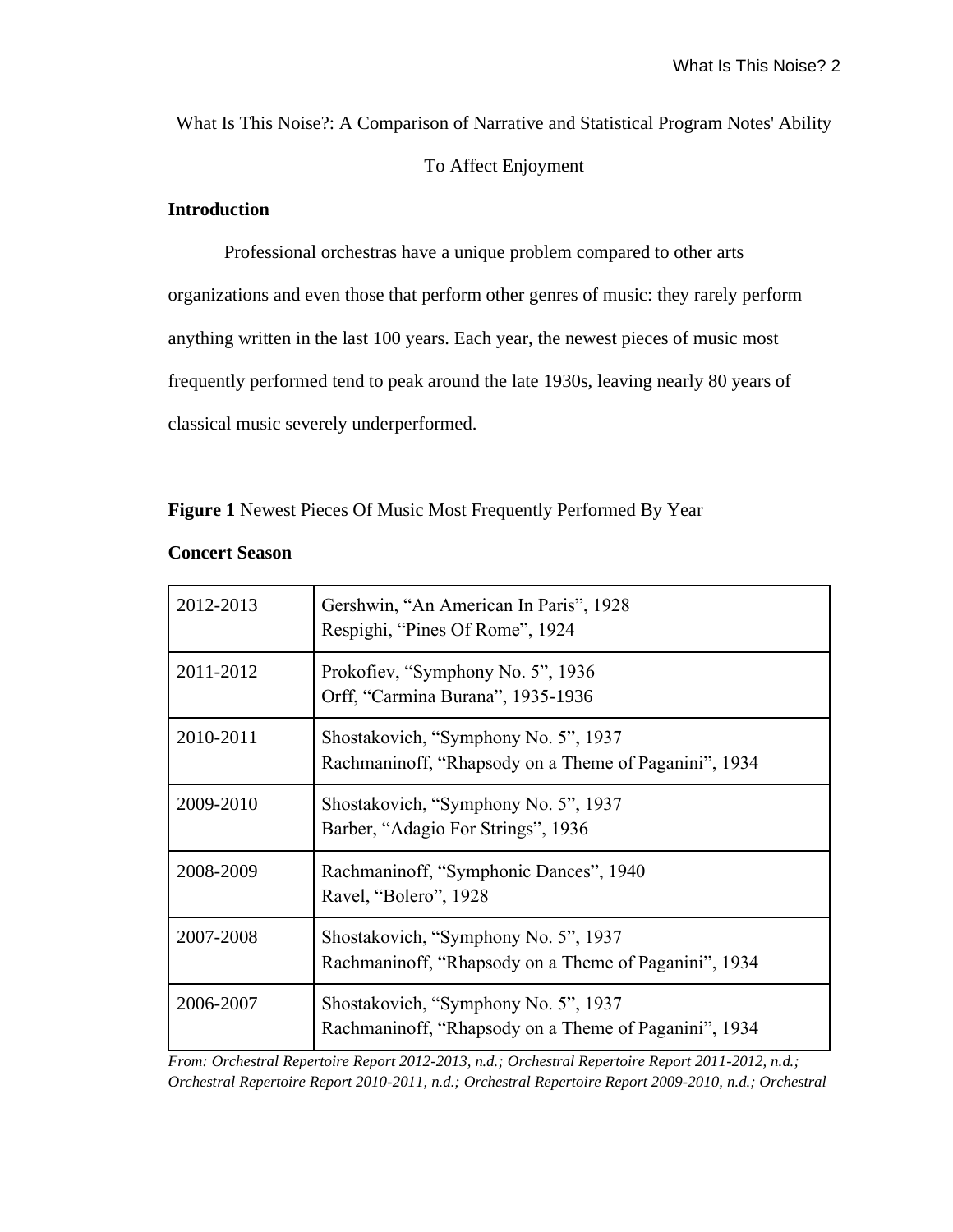*Repertoire Report 2008-2009, n.d.; Orchestral Repertoire Report 2007-2008, n.d.; Orchestral Repertoire Report 2006-2007, n.d.*

Part of this problem is financial. Orchestras have huge costs and typically run a deficit each year (McClintock, 2017). Audiences seem to prefer going to concerts with familiar works (Thompson, 2007) that follow certain conventions (Teo, 2003) that they know they will enjoy (Pitts, Dobson, Gee, & Spencer, 2013). Since modern classical music is largely unfamiliar to audiences and tends to break familiar conventions, this leads to an emphasis on orchestras playing popular and "classic" works just to make ends meet. In order for music written in the last 80 years to be performed more often, it is imperative that audiences be convinced that it is as enjoyable as established, moretraditional repertoire. This research seeks to explore if a form of communication-- the written program notes provided before a performance--can be used to enhance an audience member's enjoyment of the musical piece, influence their intent to listen to or attend a performance of the piece, and whether the style in which the notes are written (narrative or statistical) affects enjoyment.

### **Literature Review**

### *Program notes as persuasive message*

The modern program note, defined by Simeone (2001) as "a written commentary in a concert or opera programme intended to inform the listener about the music to be performed" (para. 1), didn't become a staple of the symphonic concert experience until the 20th century. The earliest attempts at providing analytical and historical information concerning the music to be performed came from London's Musical Union in 1845 (Simeone, 2001). Before this, audiences primarily received information about works only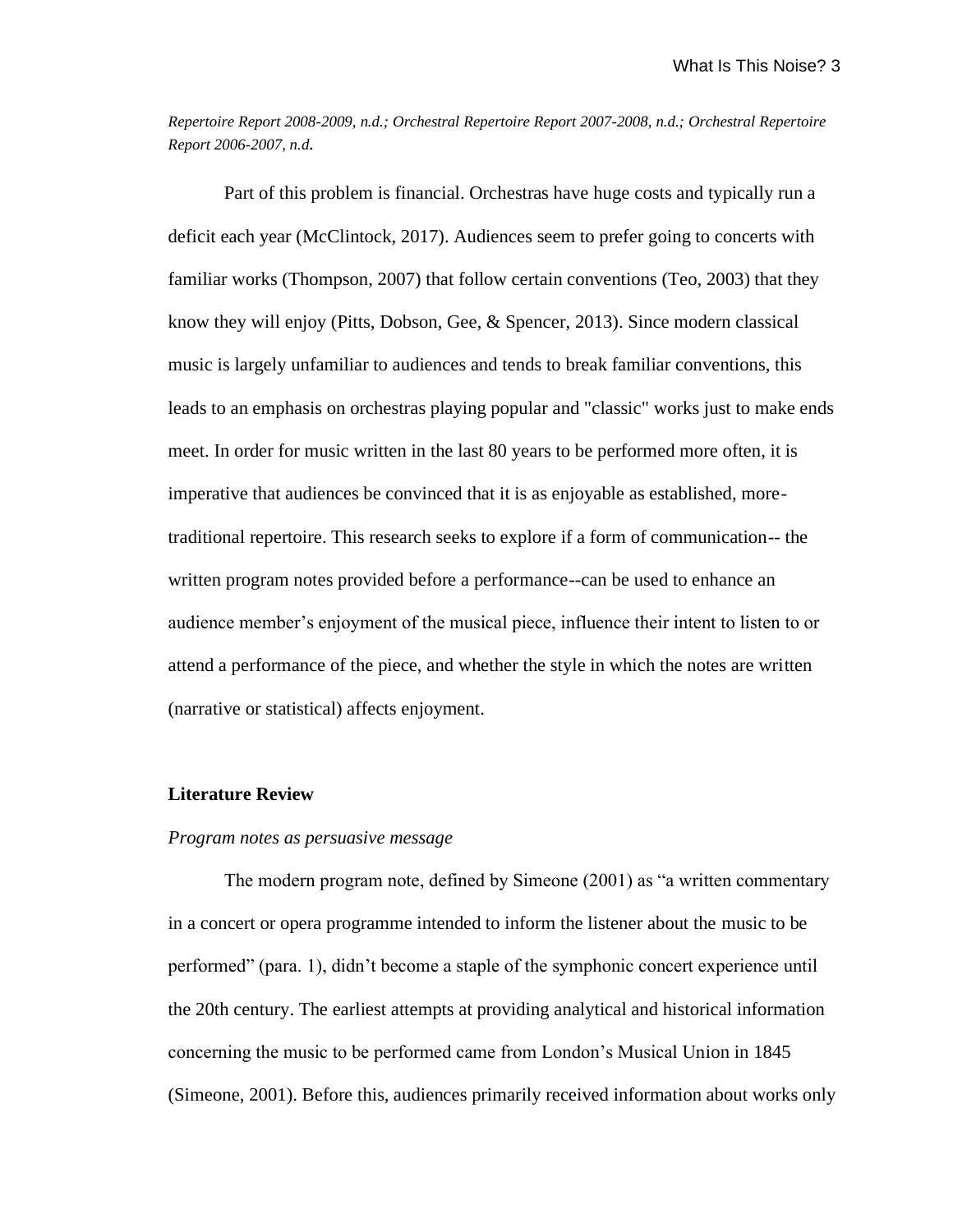at the opera, where they would receive a copy of the libretto, the dialogue of the opera, that may or may not have contained a short blurb from the composer. Today's program notes are primarily suggestive, having the goal of enhancing the musical experience and pointing out aspects of the music the audience may miss (Temperley, 1999). Composers have reported writing them to guide a listener's understanding and interpretation without giving too much information. Some also indicate that the note allows listeners to be an active part of the performance (Blom, Bennett, & Stevenson, 2016). In the case of modern classical music, program notes may therefore have the potential to persuade listeners to give the music a chance, by providing a way to make the music more accessible to listeners who are not familiar with the composer or the musical conventions. Persuasion of this type could ultimately serve the purpose of increasing how often performances of newer classical music pieces occur.

Among the music literature, there is no clear consensus on program notes' effects on enjoyment. Although many have found that program notes do increase enjoyment (Damon, 1933; Fischinger, Kaufmann, & Schlotz, 2020; Gillis, 1995; Halpern, 1992; Vuoskoski, & Eerola, 2015; Zalanowski, 1986), there are a few studies that suggests the opposite (Parrott & Simmons, 2016; Prince, 1974). An early study from Damon (1933) found a higher correlation between program notes and enjoyment in six of the ten groups tested. Different forms of program information have also shown to increase enjoyment, including historical information (Halpern, 1992), expressive information (Fischinger, Kaufman, & Schlotz, 2020), spoken information (Gillis, 1995), mental image descriptions (Zalanowski, 1986), and sad narratives (Vuoskoski, & Eerola, 2015).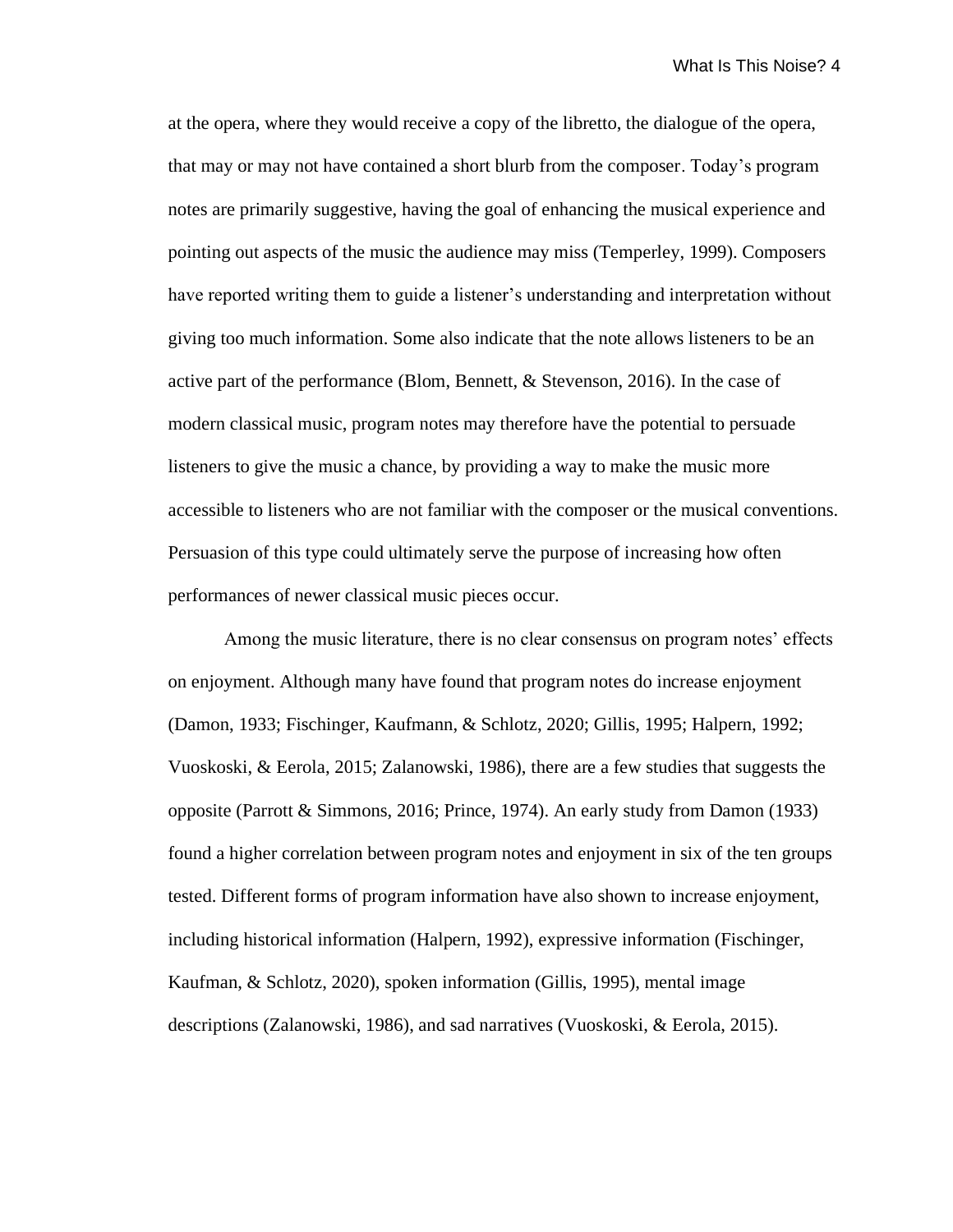Margulis (2010) found that university students who were given no information prior to listening enjoyed the music more than groups who had been given pre-listening information, a finding replicated with young students (Margulis, Kisida, & Greene, 2015). Bennett and Ginsburg's (2018) research showed a similar outcome, with only a minority of the participants in their study reporting that the program information positively impacted their experience.

There have also been multiple studies exploring the effects of different kinds of program notes, such as analytical versus expressive (Fischinger, Kaufmann, & Schlotz, 2020), analytical versus historical (Halpern, 1992), dramatic versus structural (Margulis, 2010), and abstract versus concrete analytical (Zalanowski, 1986). Unfortunately, none of these comparisons have developed into further research, and there is an inconsistency in the terms used and what is being compared. In three of the previously mentioned studies, only one involved a group receiving notes containing information about the mood of the music. In the conditions that were opposed to analytical/structural ones, two of these studies (Margulis, 2010; Zalanowski, 1986) had the condition focus on using dynamic language such as "announced" and "heralded" (Zalanowski, 1986) when describing the music, while one (Fischinger, Kaufmann, & Schlotz, 2020) did not. All three used analytical conditions that similarly focused on objective language and musical terms, but Zalanowski (1986) included musical excerpts in addition to words, and the writing styles among all of these studies varied. Across these disparate studies, analytical information was found to be less effective than other types. However, having purely analytical notes is not common practice: "for classical music, […], the writing often tends to include at least as much analytical and historical information" (Halpern, 1992, p. 45), so it makes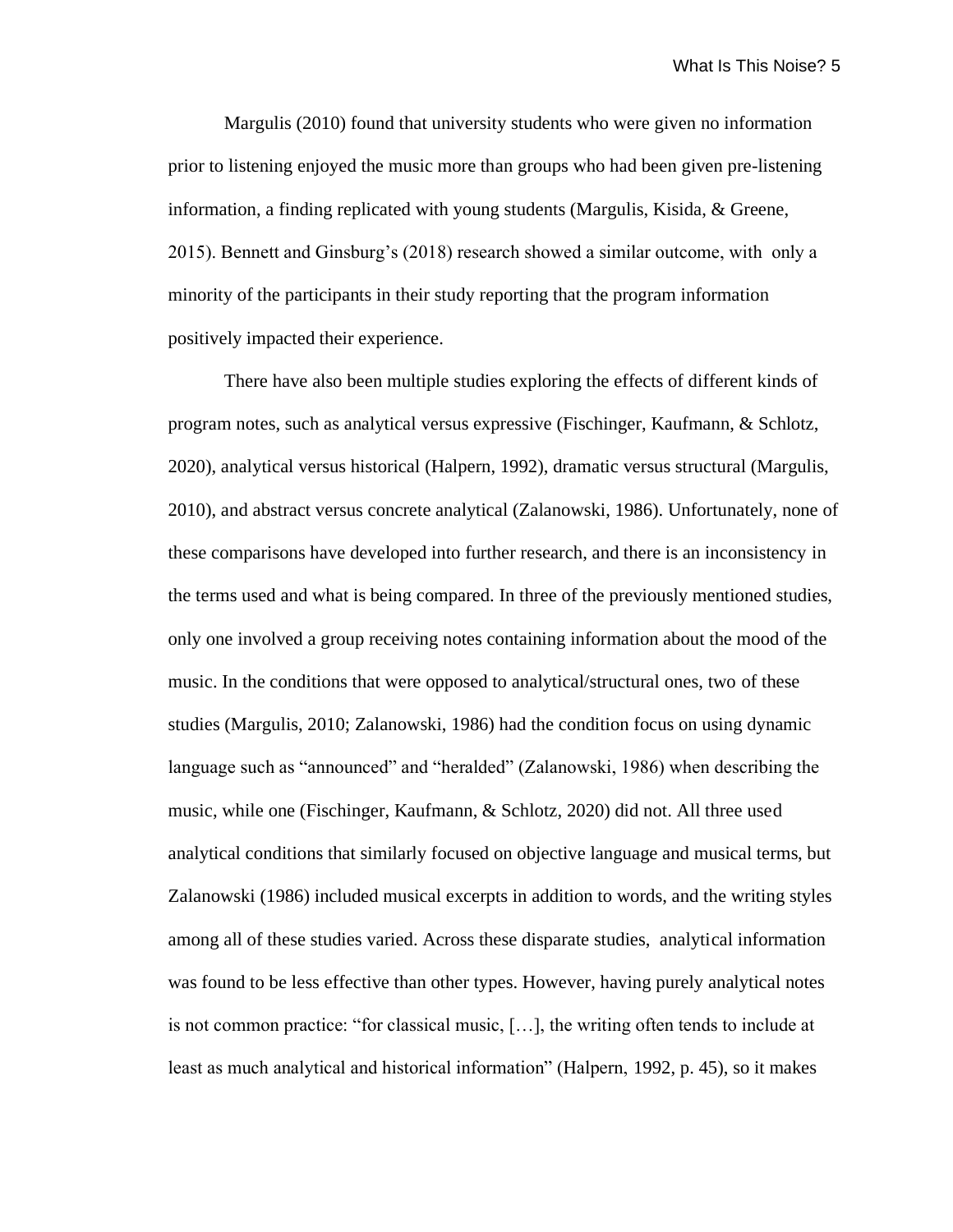little sense to separate analytical from other types of program notes. In summary, while the use of program notes is not uncommon, there is little consensus as to what style they should exhibit, what they should include, or what purpose they will fulfill.

### *Narrative vs. statistical (factual) evidence*

Given this lack of consensus, one way to distinguish between different types of program notes is whether they are narrative or statistical in nature. This dichotomy reflects the different techniques that can be used to persuade an audience more generally. For example, one can provide factual information on a topic in the hope that it will affect the audience's beliefs and attitudes. Another approach is to try to personalize a topic by framing it within a narrative, or story, which could make it more relatable or personal to audience members.

There are inconsistent results in the communication literature as to which technique is more effective. Some researchers (Allen & Preiss, 1997; Allen et al., 2000; Green, Campo, & Banjeree, 2010; Han & Fink, 2007; Hong & Park, 2017; Kopfman, Smith, Ah Yun, & Hodges, 1998) have found that statistical information outperforms narrative in persuasion, but others (Feeley, Marshall, & Reinhart, 2006; Kim, Ratneshwar, & Thorson, 2017; Mazor et al., 2007; Reinhart & Feeley, 2007) have found narrative information performs best. Still others found no significant difference between either evidence type (Kazoleas, 1993; Mazor et al., 2007), and some discovered that other types such as normative (Green et al., 2010) or a combination of narrative and statistical (Allen et al., 2000; Nan, Dahlstrom, Richards & Rangajaran, 2015) were more effective than either separately. Cultural differences could also affect the ability to persuade; for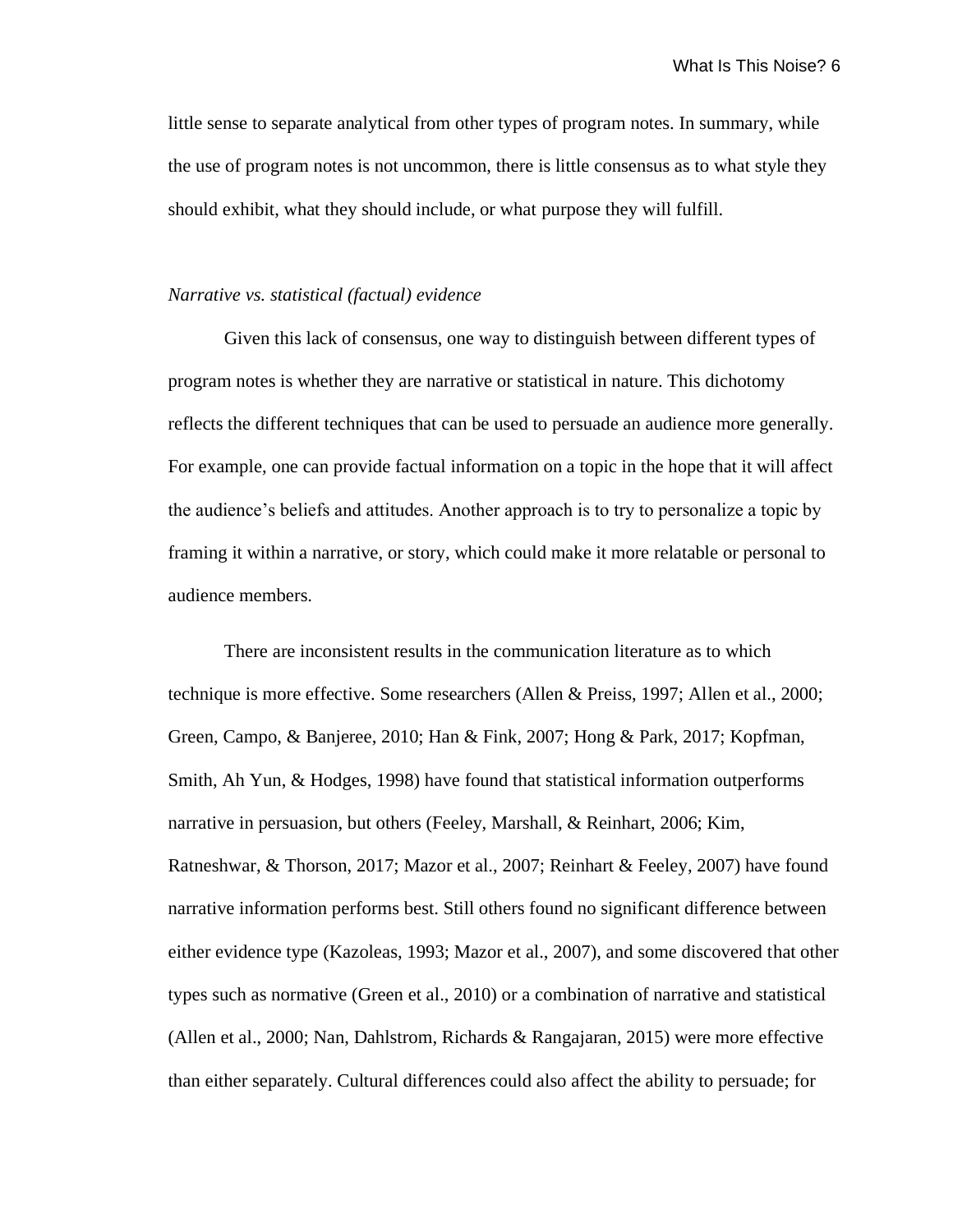example, one study found that Muslims born in the Netherlands were more susceptible to narrative information due to having grown up in a more individualistic society, whereas Muslims who immigrated to the country were more likely to be persuaded by the statistical information (Wojcieszak, Azrout, Boomgaarden, Alencar, and Sheets, 2017) .

Since the benefits of program notes in general seem to be up for debate, and the narrative versus statistical literature also lacks consensus, it makes sense to first examine in this study whether the presence of program notes increases audience enjoyment of a piece of modern classical music as compared to receiving no program notes. Therefore, to measure the general effectiveness of program notes, Hypothesis 1 is proposed:

H1: Audience members who receive program notes before listening to a piece of modern classical music will enjoy it more than those who do not receive program notes.

At the same time, symphonies and orchestras seeking to diversify their offerings and draw audiences for more modern classical music would benefit from knowing what type of notes work better, if in fact it is the case that program notes in general increase enjoyment of the music more than none. Han and Fink (2007) found in their comparison that increasing the amount of evidence and participants having more involvement with the topic benefitted statistical information more so than narrative. Hong and Park (2017) found that statistical information seems to work better when the tone toward the topic is negative but is not significantly different from narrative when positive.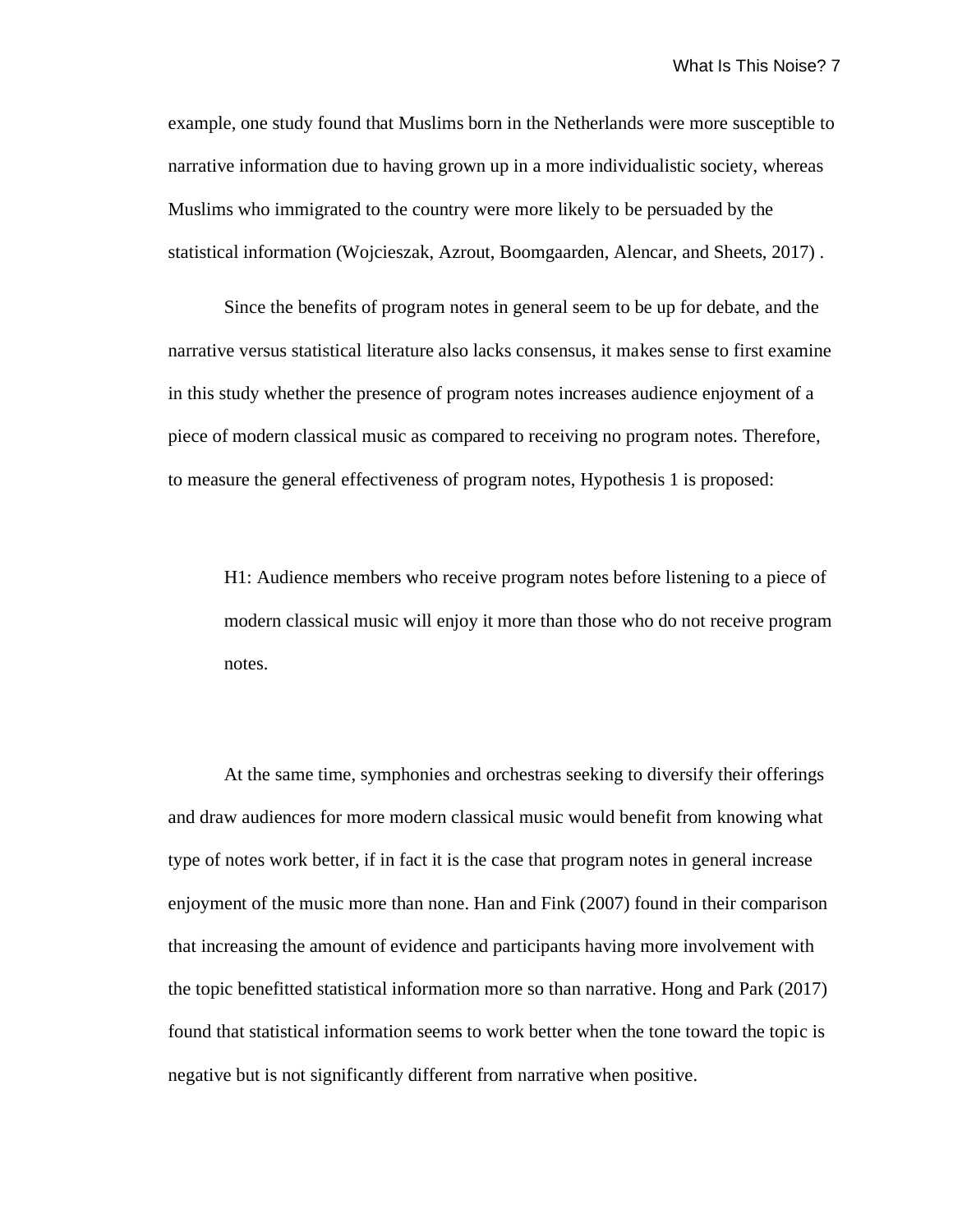Narrative information has had much more research concerning the ways it is distinct from other types of information. Narratives tend to elicit more affective reactions and emotive responses (Kopfman et al., 1998; Kim et al., 2017; McQueen & Krueger, 2010). Those who experienced these reactions reported understanding the message better (McQueen & Krueger, 2010). Narrative information may also produce more acceptance of the information depending on how deeply the reader is transported into the story (Green & Brock, 2000).

In regards to program notes, the closest study to mirror this debate would be Margulis' (2010) comparison of dramatic and analytical information. The researcher's dramatic category touches on some of the aspects of a narrative, such as "emotive language" and "describing a scene," but was not sequential and did not contain a conflict to be resolved like most narratives. For the other side, instead of using numbers and figures, the analytical condition contained objective information about the structure of the music. Beyond this study, the only other concerning narrative program notes is Vuoskoski and Eerola (2015), who found participants given a piece of music that depicted a sad television scene liked the music significantly more when given notes containing a sad narrative more than a neutral narrative.

### *Enjoyment*

Determining what causes listeners to enjoy a work of music is a complicated endeavor. When breaking down music into its base elements, research has shown that audiences prefer music with fast tempos, clear, repeating, moderately-complex rhythms, consonant harmonies, and clear melodies (Teo, 2003). Since modern classical music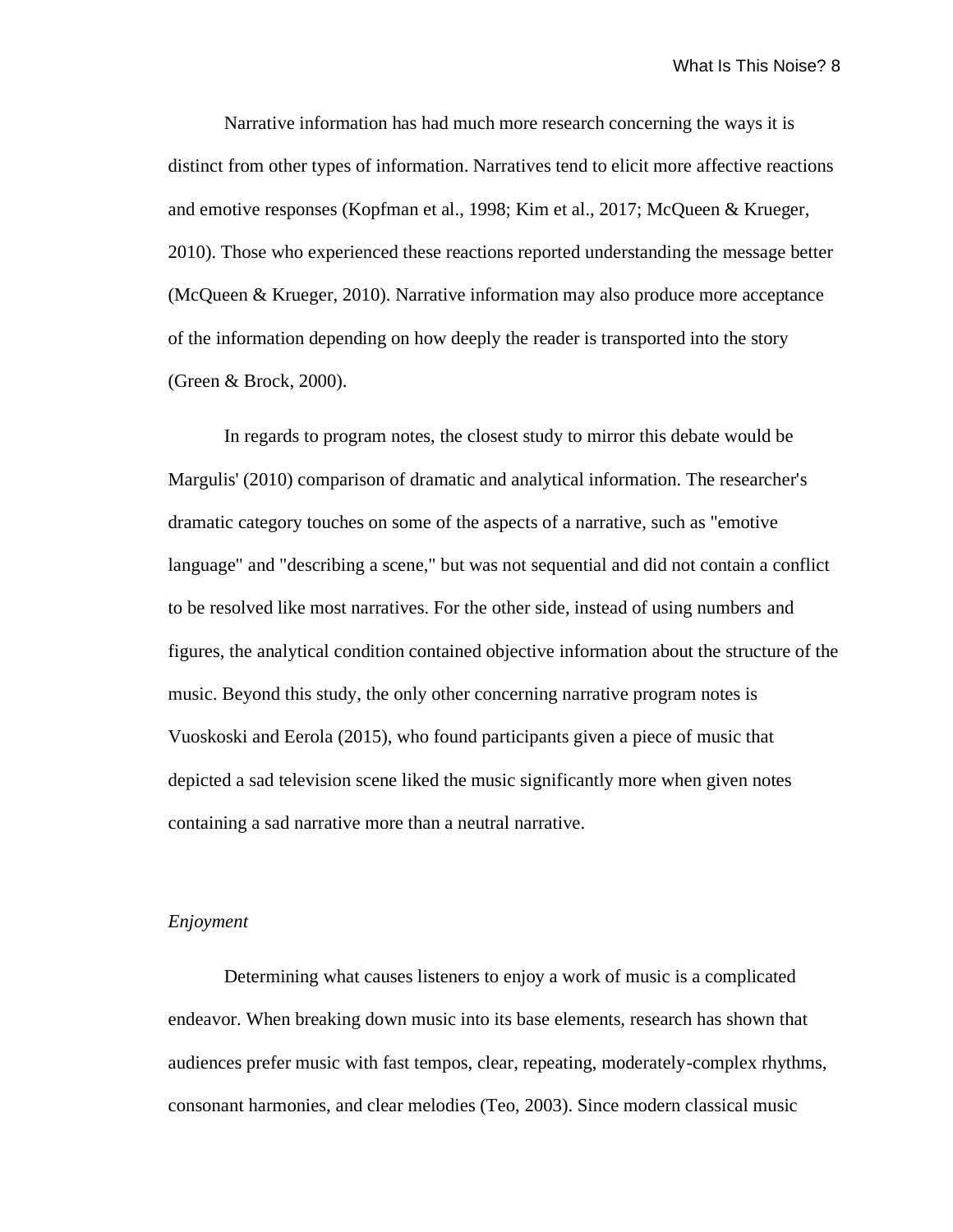tends to break one or more of these conventions, it may already be at a disadvantage for enjoyment.

However, in recent years, the concept of enjoyment has been extended to include more than just liking. Noting that audiences sometimes value works of art (e.g., films, songs, poems) that are sad, melancholy, or disturbing, Oliver and Bartsch (2010) found support for the idea that media enjoyment can be based on things like finding something poignant, thought-provoking, or meaningful, even if it's not likeable in the usual sense of the word. Using factor analysis, the researchers found that there was a distinction between appreciation and enjoyment. Using this study, they conducted an experiment using student participants, and found that movies that were more thought provoking rated higher on appreciation scales and those rated as more fun rated higher on an enjoyment scale. A film being thought provoking or fun was a significant predictor of evaluations being generally favorable so, it is possible that if audience members don't 'like' the music, they may still 'enjoy' it in the sense that they find meaning or intellectual stimulation in it, and that could be affected by either type of program notes.

In addition to this variable, audiences tend to seek out music that makes them feel emotion (Schubert, 2016). They also attend classical music performances anticipating that they're going to have a positive experience and that being in a positive mood does partially determine their enjoyment (Thompson, 2007).This emphasis on the anticipatory positive experience may place narrative program notes at an advantage since narrative information tends to have larger effects on affective reactions. Therefore, while there are a plethora of factors beyond the music itself that could potentially affect one's experience, I propose the following hypothesis: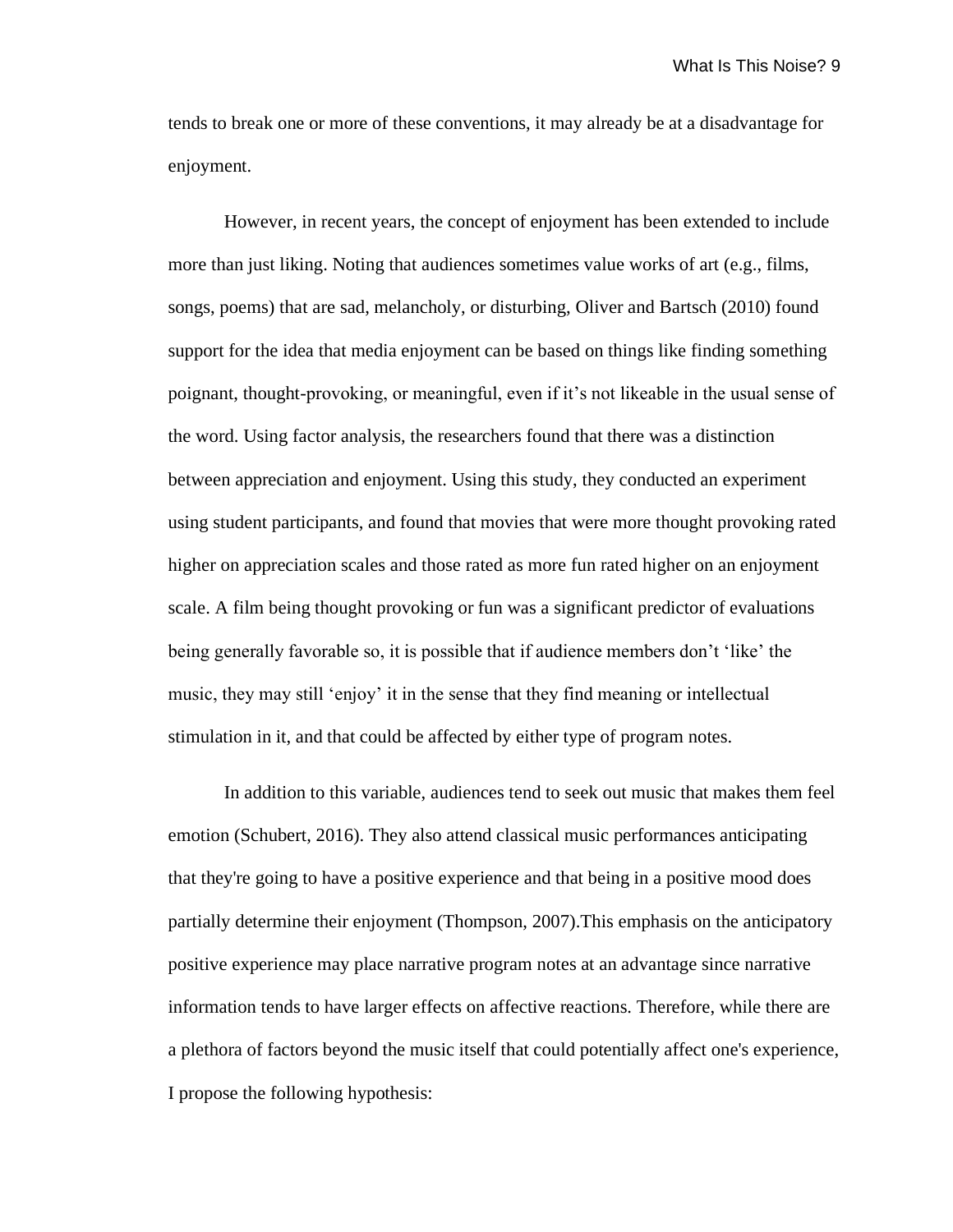H2: Audience members who receive narrative style program notes before listening to a piece of modern classical music will enjoy it more than those who receive statistical program notes.

If one considers the financial imperative to sell tickets, the best program notes would be ones that increase audiences' intention to attend a future performance of the piece. Obviously part of that will be a function of taste, but given the lack of familiarity that most people have with modern classical music, and the way it may violate their expectation of what classical music should sound like, it is possible that the program notes could influence the decision. Therefore, the following research question is posed:

RQ1: Do narrative or statistical program notes increase a person's intention to attend a future performance of a piece of modern classical music?

#### **Methods**

### *Design*

This study utilized an experimental design with 3 conditions to which participants were randomly assigned: narrative program notes, statistical program notes, and no program notes (control).

### *Participants & Procedure*

This study used a volunteer sample of undergraduate Communication students from a Midwest university who were offered extra credit for participation. To confirm participants were being attentive to the questions they were answering, we included a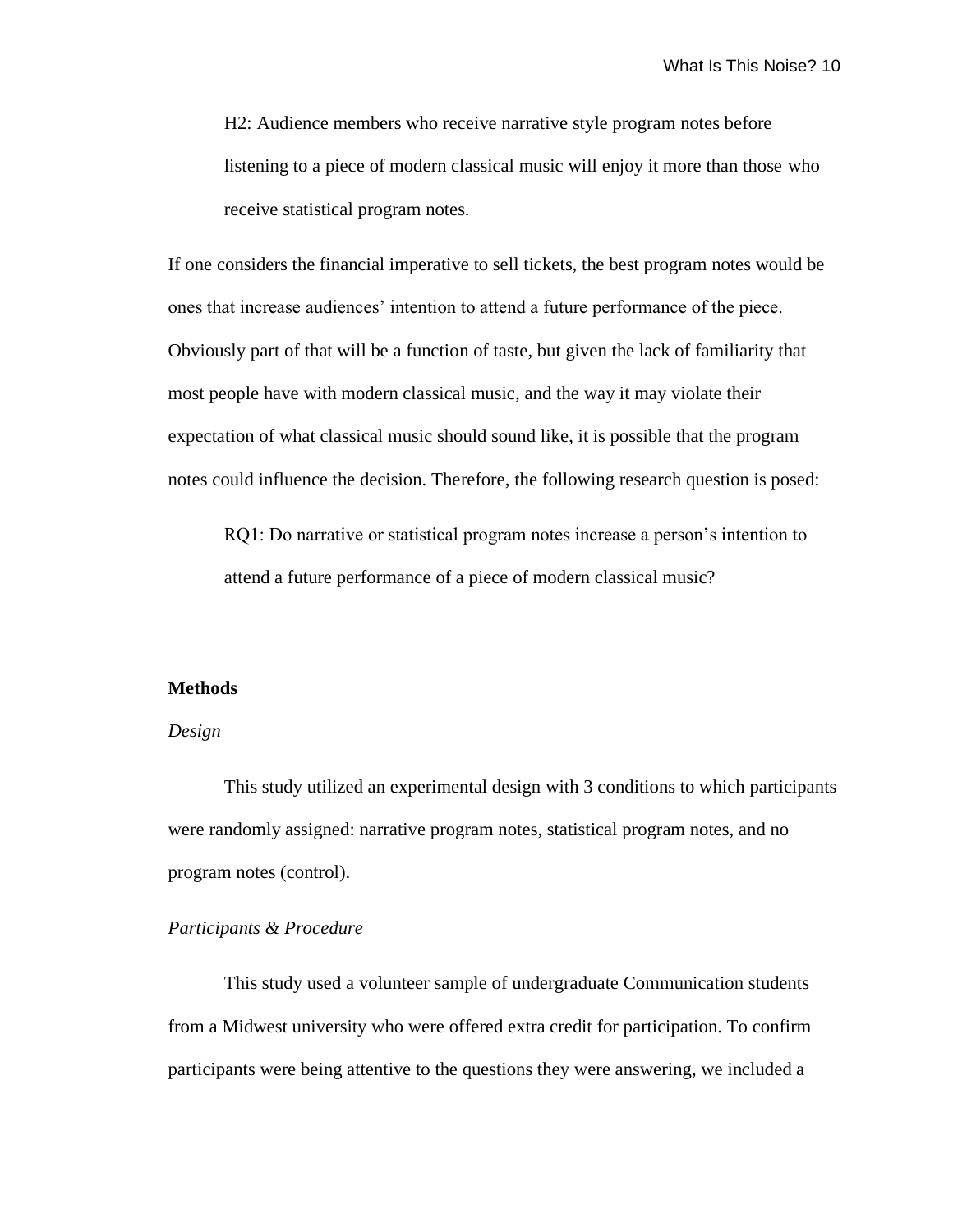question in the survey instrument asking that a certain response be selected. Four participants did not select the right answer choice, and their data was eliminated from analysis, leaving a total sample size of 218. Females comprised 59.6% (130) of the participants; 39% were Male (85); and the remaining 1% were nonbinary or chose not to respond. The most common age range of participants was 18-24 (61%), followed by 25- 34 (29.4%), 35-44 (5.5%) and lastly, 45+ (4.1%). Participants were randomly assigned to one of the three conditions: 34.9% received narrative program notes, 30.7% received statistical notes, and 34.4% received no notes.

### *Procedure*

Students who wished to participate and earn extra credit were given a link taking them to a Qualtrics survey to visit at their convenience. After reading an informed consent page, they were randomly assigned to one of two treatment groups or the control. If they were in either treatment group, they were shown a version of the program notes on the screen and given instructions to read them. Once they had finished, they clicked "next" to be taken to a page with a three-minute audio clip and were instructed to carefully listen to it (those in the control condition were taken straight to the audio clip from the consent form). The survey software was set up so that participants could not advance to the survey questions until the entire length of the audio clip (i.e., 3 minutes) had passed. After they listened to the excerpt, they proceeded to the next page to begin a survey with questions about their enjoyment of the piece of music, behavioral intent and demographic information. Upon completion, students were thanked for their time.

#### *Stimulus*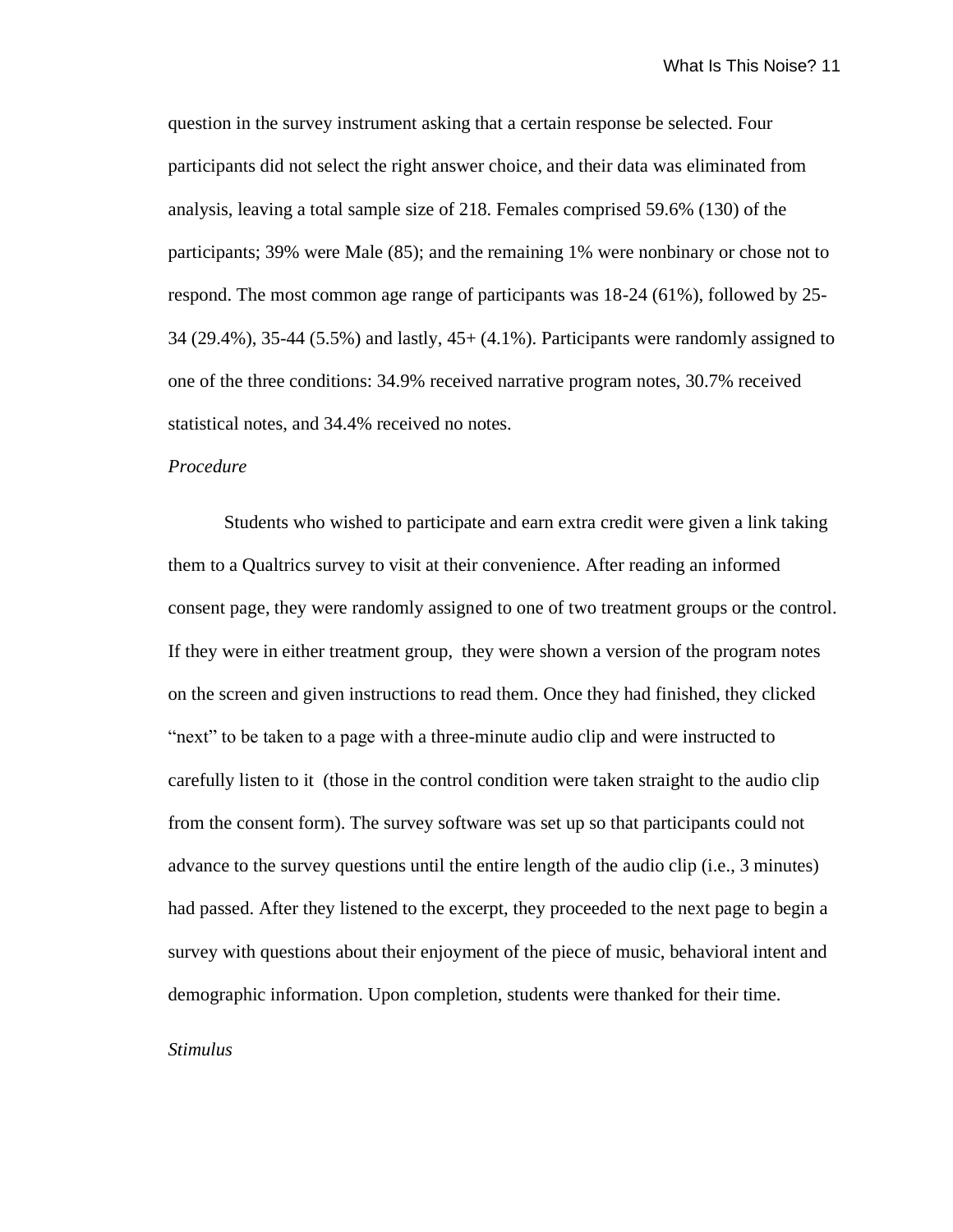An excerpt (0:00-3:00) of Krzysztof Penderecki's 1960 piece *Threnody for the Victims of Hiroshima* was used as the piece of music to which participants listened. This piece was chosen because of its prominence and notoriety within the classical music community, as well as it having a narrative attached to the music. It is also a good example of modern classical music that is less accessible due to its dissonant and abstract nature.

Two different messages (see Appendix  $A \& B$ ) were constructed to create the two conditions: a narrative program note and a statistical one. Both were written in the third person and were around the same length to avoid any possible confounding effects of perspective or length. The narrative note contained a story from the point of view of the composer, Krystof Penderecki, a renowned Polish composer known for his abstract atonal music, witnessing the first performance of *Threnody* and being so moved by the images being conjured in his head that he decided to dedicate it to the victims of the atomic bomb dropped in Hiroshima. This note employed emotive language and vivid imagery with intent to make the origins of the music more personal and meaningful.

The statistical program note contained factual information such as the number of countries in which the piece has been performed and the number of views that videos of the composition being performed have received on YouTube. This information used statistics to show the degree that other people approve of this piece and have enjoyed listening to it.

#### **Measures**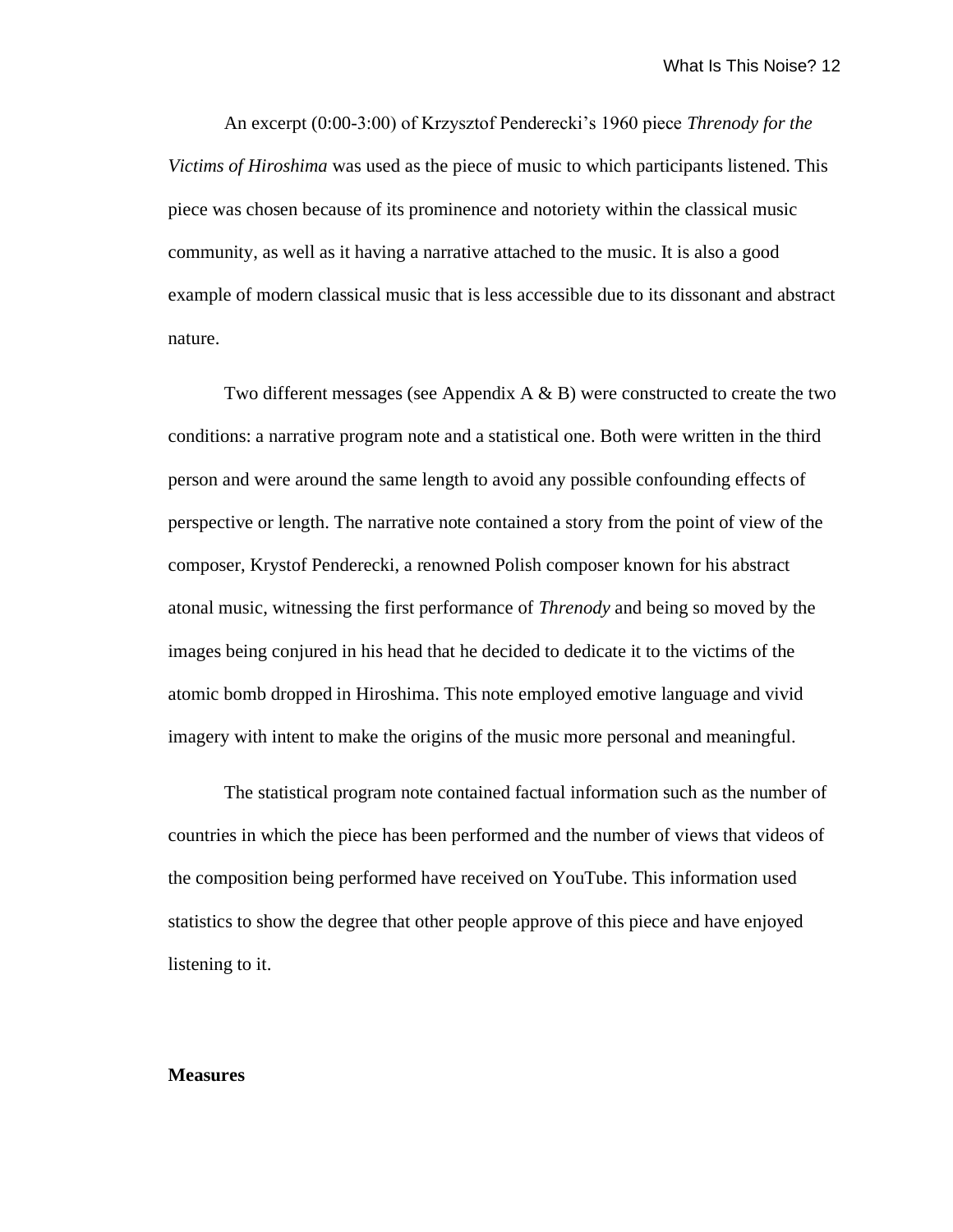### *Independent Variable*

The independent variable of type of program note was manipulated by giving participants either the narrative program notes, the statistical program notes, or no program notes

### *Dependent Variables*

After listening to the piece of music, student volunteers took a 23-item Qualtrics survey (see Appendix C) to measure the effect of the program notes.

*Enjoyment.* Enjoyment was measured from two perspectives: as liking of the music and the experience of listening to it, and as eudaimonic appreciation in the spirit of Oliver and Bartsch (2010). Therefore, the measures used in this study were adapted from Raney and Depalma's (2006) 10-item enjoyment scale and Oliver and Bartsch (2010)'s instrument to measure eudaimonic enjoyment. Using a 5 point Likert-type scale (Strongly Disagree to Strongly Agree), participants indicated their agreement with the following items: This piece of music was exciting; This piece of music was well-performed; The piece of music was high energy; The piece of music was not enjoyable (reverse coded); I liked listening to this piece of music; I would like to hear the rest of this piece of music; This piece of music was suspenseful; I found this piece of music to be meaningful; I was moved by this piece of music; This music was not thought provoking (reverse coded); This music left me with a lasting impression; This music will stick with me for a long time; and I know I will never forget this piece of music. The item "how entertaining was the clip" was changed to "This piece of music did not emotionally impact me" (reverse coded) to better apply to a piece of music and the purposes of this study. Two items from the Raney and Depalma's (2006) scale, "how enjoyable was the commentating?" and "how good was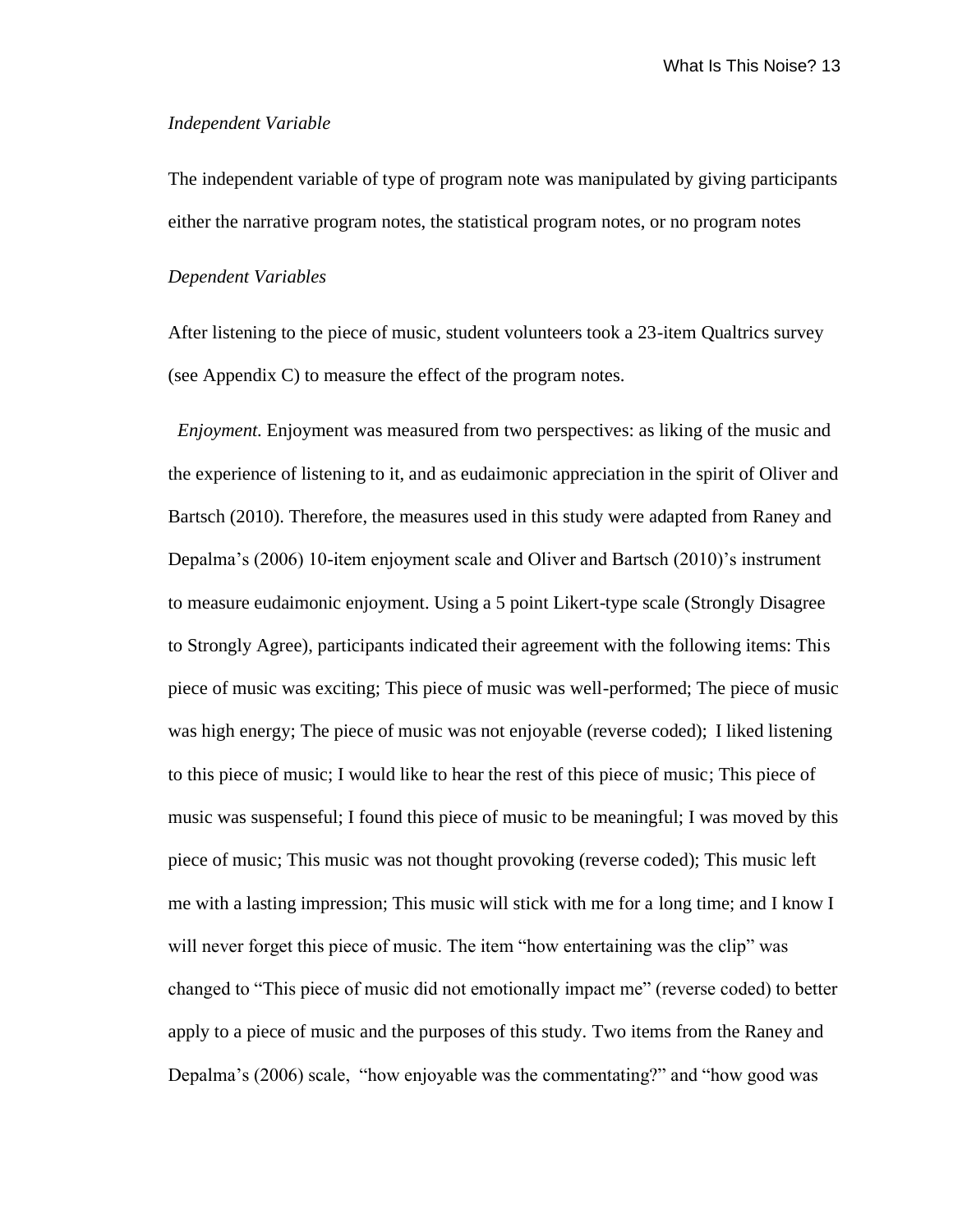the clip?" were not included because one does not apply to music and the other was too vague.

*Behavioral Intent* Three additional items concerning participants' intent to attend a future performance of the same music they listened to were included. One used a 5-point Likerttype scale to assess agreement with the statement, "I would be interested in listening to this piece of music again." The other two presented a hypothetical scenario and asked participants to answer on a 4-point scale from Very Unlikely to Very Likely: "Imagine a friend offered you free symphony tickets, and you realized the piece that would be performed was the one you just listened to. How likely would you be to attend the performance?" and "Suppose you saw an announcement that the piece you just listened to was going to be performed live near your house. Assuming it was at a point in the pandemic where it would be safe to gather in a crowd, how likely would you be to look into attending? By 'look into attending,' we mean visiting a website with more information, messaging someone to see if they might be interested in attending with you, finding out how much it costs, etc."

 *Covariates.* Participants were asked their age and gender. In addition, they were asked how often they listen to classical music (Never, Occasionally, Sometimes, Often); whether they have ever previously participated in a concert band, orchestra, or choir (yes or no); and how much they enjoy listening to classical music (4-point scale from "I don't enjoy it" to "I enjoy it a lot"). Measurement of these items made it possible to determine if previous habits or taste with respect to classical music would affect enjoyment of the piece of music. Results indicate that 61.9% of participants had previously participated in a concert band, orchestra or choir. A majority of participants reported either never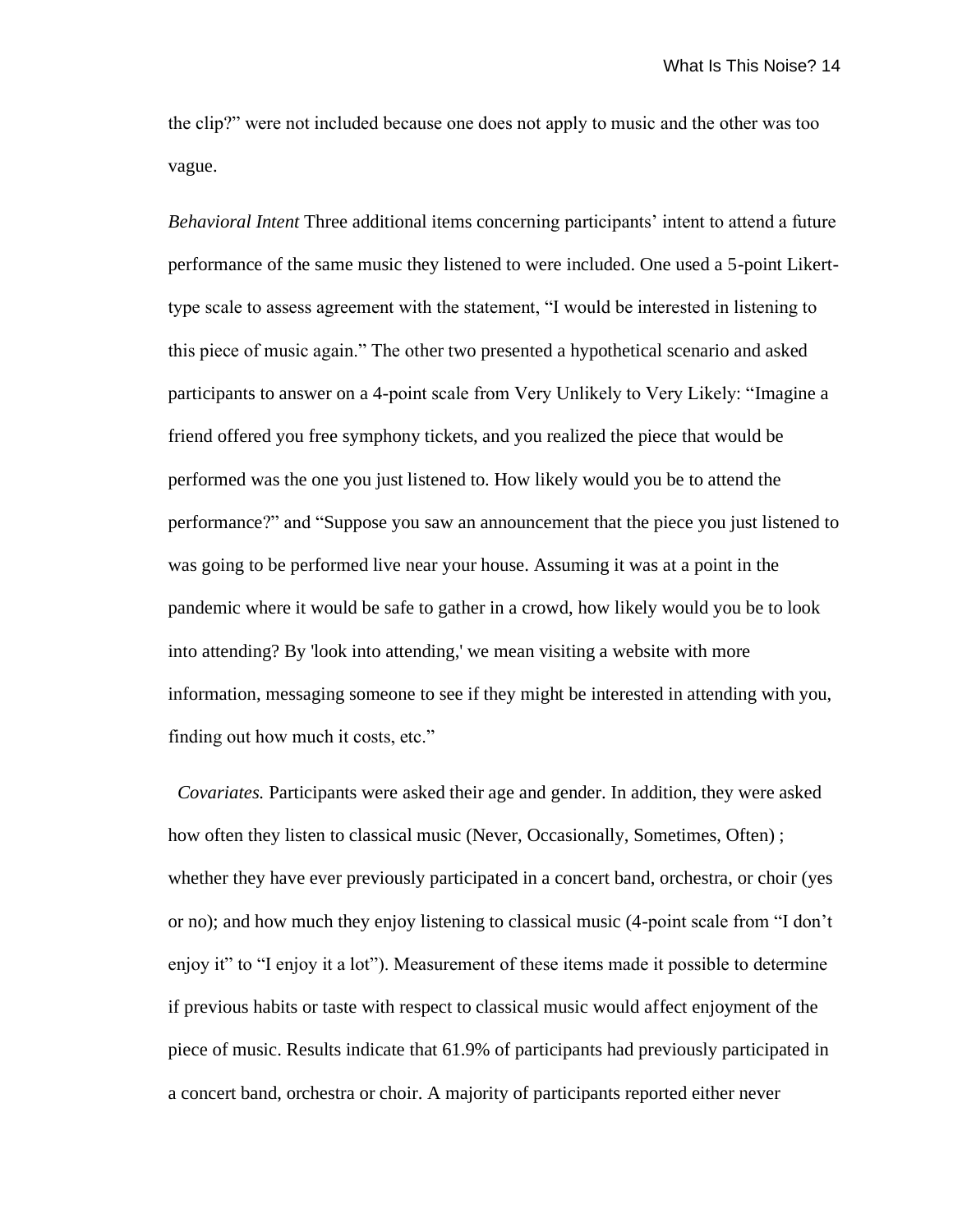(39.9%) or occasionally (35.8%) listening to classical music; 17.9% reported they sometimes listen and 6.4% often listen. When asked how much they enjoyed classical music, 46.3% stated a little, 25.7% a moderate amount, 17% reported they don't enjoy it, and 11% said they enjoyed it a lot. The survey also included an item that said, "If you are reading this, select 2" in order to ensure attention was being paid.

### *Data Analysis*

After collecting the data, it was tested for normality and determined not to be normal; skewness and kurtosis are reported in Table 1. When comparing the reactions of those who received program notes of any type with those who received none, *t-*tests were used. *T-*tests can be used for non-normal data (Stonehouse & Forrester, 1998); moreover, these relationships were further examined with ANOVAs and Tukey's post hoc tests, which are even more robust and appropriate for non-normal data (Blanca et al., 2017). While means for measures of the music's suspense, energy, excitement, and how well it was performed were above the scale midpoint of 3 (see Table 1), most of the other measures evaluating the musical piece received scores below the midpoint.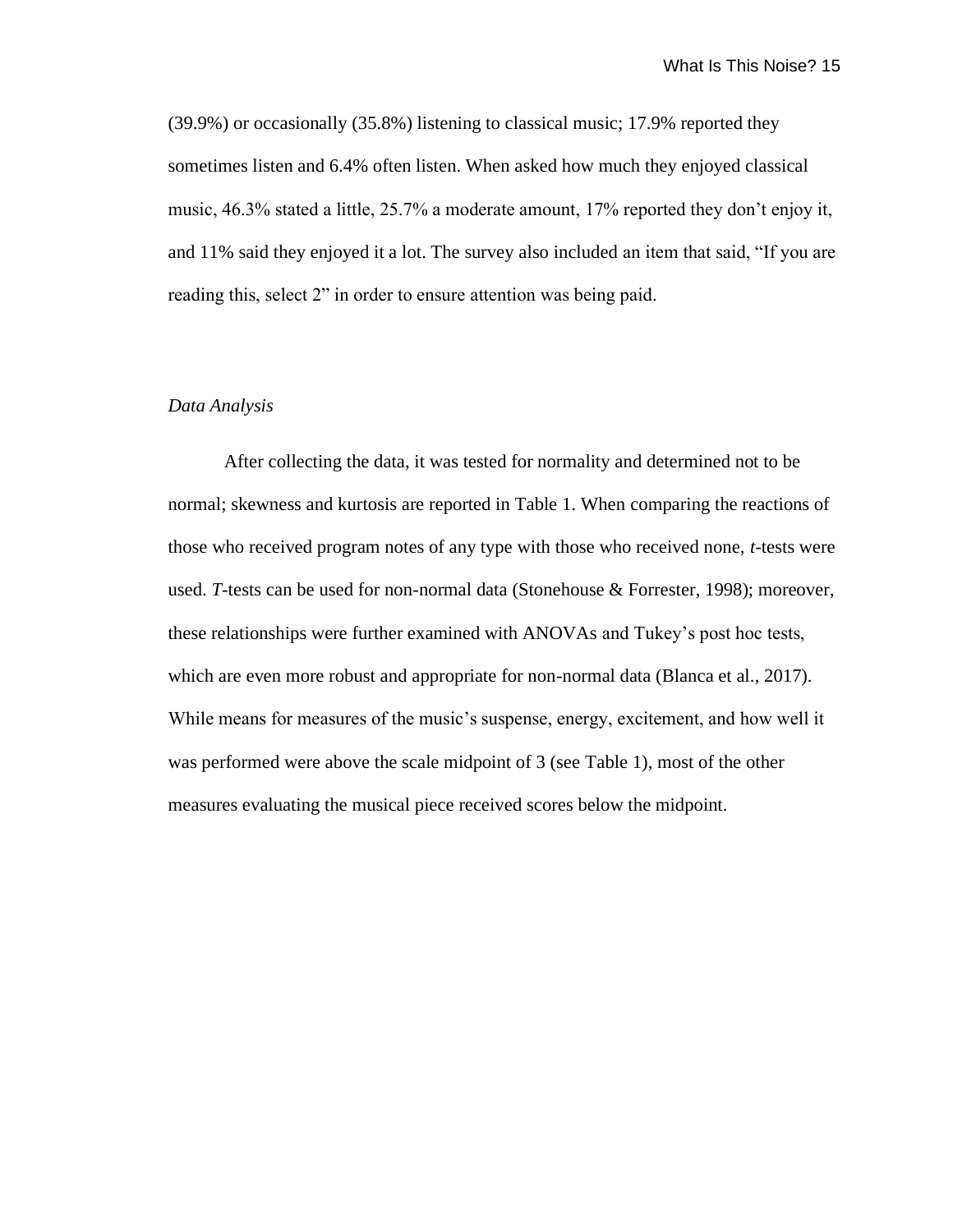| <b>Variable</b>                                                       | М    | <b>SD</b> | <b>Skew</b> | <b>Kurtosis</b> |
|-----------------------------------------------------------------------|------|-----------|-------------|-----------------|
| Enjoyment                                                             |      |           |             |                 |
| This piece of music was<br>suspenseful                                | 4.58 | 0.93      | $-2.74$     | 7.34            |
| This piece of music was well-<br>performed                            | 3.89 | 1.19      | $-0.94$     | 0.07            |
| This piece of music was high<br>energy                                | 3.81 | 1.24      | $-0.95$     | $-0.12$         |
| This piece was not thought<br>provoking (recoded)                     | 3.73 | 1.27      | $-0.89$     | $-0.27$         |
| This piece of music did not<br>emotionally impact me<br>(recoded)     | 3.47 | 1.38      | $-0.54$     | $-0.98$         |
| This music left me with a<br>lasting impression                       | 3.32 | 1.33      | $-0.39$     | $-1.00$         |
| This piece of music was<br>exciting                                   | 3.15 | 1.29      | $-0.26$     | $-1.10$         |
| I found this piece of music to be<br>meaningful                       | 2.97 | 1.43      | $-0.01$     | $-1.32$         |
| I know i will never forget this<br>piece of music                     | 2.83 | 1.31      | 0.10        | $-1.17$         |
| I was moved by this piece of<br>music                                 | 2.65 | 1.31      | 0.16        | $-1.26$         |
| This music will stick with me<br>for a long time                      | 2.63 | 1.30      | 0.14        | $-1.22$         |
| This piece of music was not<br>enjoyable (recoded)                    | 2.44 | 1.38      | 0.55        | $-0.98$         |
| I liked listening to this piece of<br>music                           | 2.30 | 1.34      | 0.58        | $-0.98$         |
| I would like to hear the rest of<br>this piece of music               | 2.28 | 1.39      | 0.61        | $-1.06$         |
| <b>Behavioral Intent</b>                                              |      |           |             |                 |
| I would be interested in<br>listening to this piece of music<br>again | 2.27 | 1.41      | 0.65        | $-1.00$         |

**Table 1** Means and Standard Deviations For Variables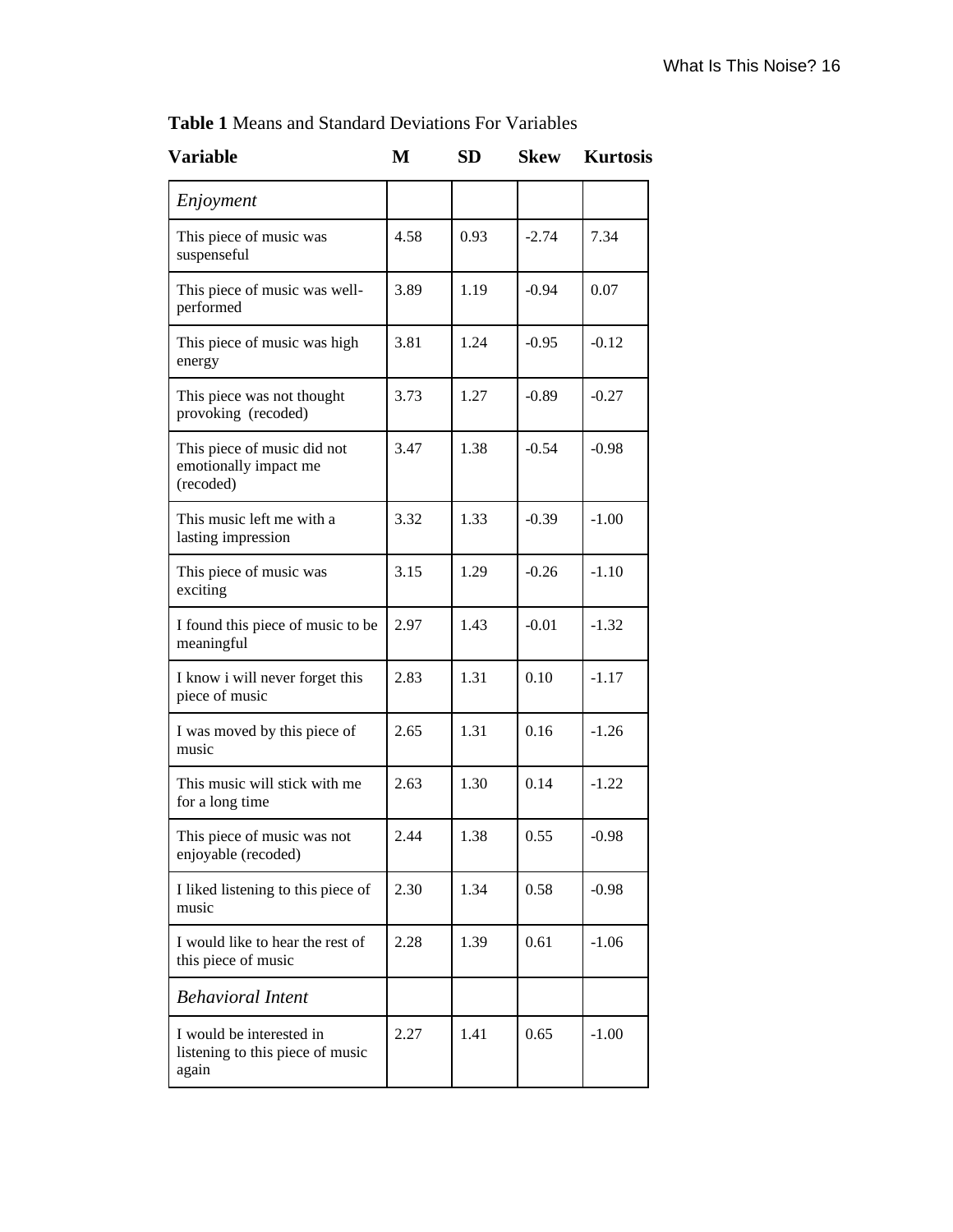| Imagine a friend offered you<br>free symphony tickets, and you<br>realized the piece that would be<br>performed was the one you just<br>listened to. How likely would<br>you be to attend the<br>performance?*                                                                                                                                                                                                                                                                                           | 2.32 | 1.09 | 0.11 | $-1.32$ |
|----------------------------------------------------------------------------------------------------------------------------------------------------------------------------------------------------------------------------------------------------------------------------------------------------------------------------------------------------------------------------------------------------------------------------------------------------------------------------------------------------------|------|------|------|---------|
| Suppose you saw an<br>announcement that the piece<br>you just listened to was going to<br>be performed live near your<br>house. Assuming it was at a<br>point in the pandemic where it<br>would be safe to gather in a<br>crowd, how likely would you be<br>to look into attending? By 'look<br>into attending,' we mean<br>visiting a website with more<br>information, messaging<br>someone to see if they might be<br>interested in attending with you,<br>finding out how much it costs,<br>$etc.$ * | 2.00 | 1.00 | 0.46 | $-1.08$ |

\*measured on a 4-point scale

Because measures of enjoyment were taken from different existing scales, and in some cases altered slightly to apply to music, it is not surprising that a factor analysis did not produce results supporting treatment of these items as one construct, or even one construct with multiple facets. While a three-factor solution was obtained, explaining 63.10% of the variance, 5 items did not load on any factor, and one factor captured how long one remembers the piece of music, which is not particularly relevant in the case of participants who are hearing a 3 minute clip of an unfamiliar piece of music. In addition, because we were interested in distinguishing between traditional enjoyment, openness to hearing the piece again, and eudaimonic appreciation, the decision was made to run subsequent analyses on the following measures individually: "I liked listening to this piece of music;" "I would like to hear the rest of this piece of music;" "I found this piece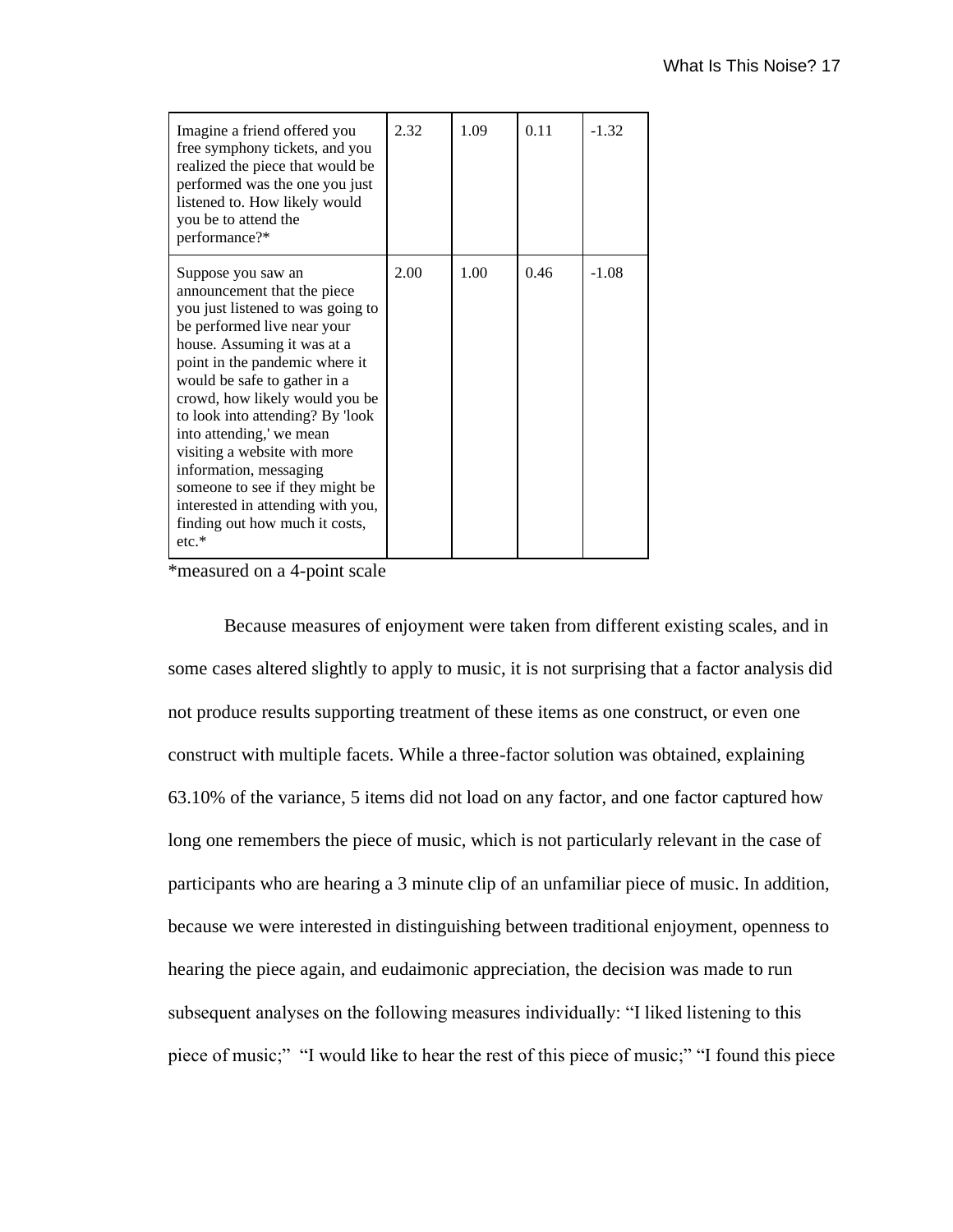of music to be meaningful;" and "This piece of music was thought-provoking" (originally 'this piece of music was NOT thought-provoking, but recoded).

## **Results**

The first objective of the study was to ascertain whether program notes would enhance enjoyment of the music, independent of people's existing feelings about classical music. To test Hypothesis 1, which predicted that either type of program notes (narrative or statistical) would result in greater enjoyment of the music than not being exposed to any program notes, *T*-tests were run comparing the mean of those in the control group with the mean of those in both of the two experimental conditions combined on the enjoyment measures. The first *t*-test compared means on the Likert-type variable "I liked listening to this piece of music." This test was significant,  $t(215) = 2.018$ ,  $p = .045$ . The second *t*-test compared means on the Likert-type variable "I would like to hear the rest of this piece of music." This test approached, but did not reach, significance,  $t(216) = 1.890$ , *p* = .061. The third *t*-test compared means on the Likert-type variable "I found this piece of music to be meaningful." This test was significant,  $t(216) = 3.468$ ,  $p = <.001$ . The fourth *t*-test compared means on the Likert-type variable, "This piece was thought provoking." This test was not significant,  $t(216) = 1.808$ ,  $p = .073$ . Therefore, H1 was partially supported. On measures of liking and meaningfulness, participants who received program notes rated the musical piece higher than the control group did. Furthermore, in all four measures of enjoyment, the mean for the control group was lower than the mean for the groups receiving program notes (see Table 2), even when the differences were not significant.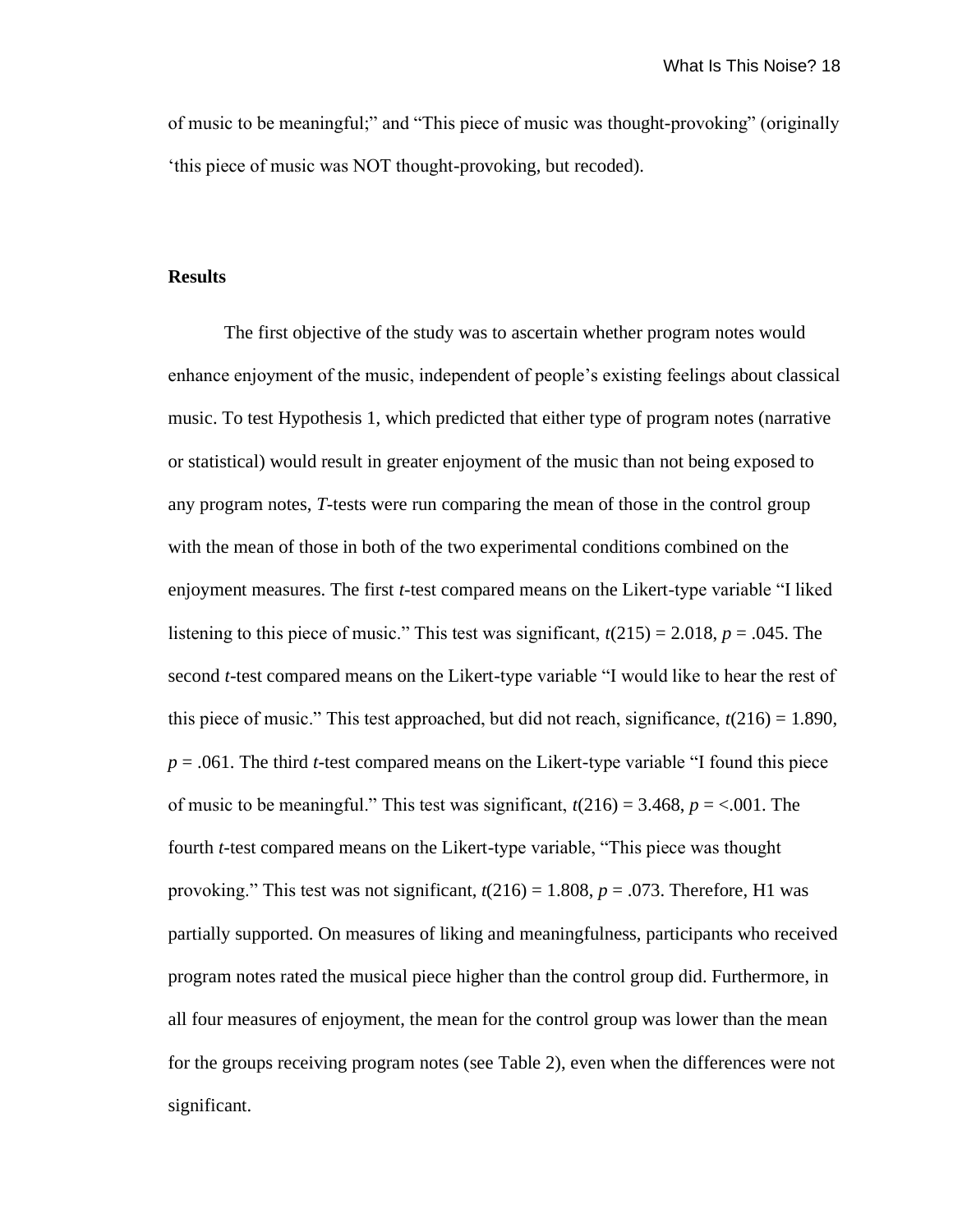### **Table 2** Means of Enjoyment Measures for Combined Experimental Conditions and

Control Group

| <b>Variable</b>                                         |   | <b>Combined</b><br>Condition<br><b>Groups</b> | <b>Control</b> |                   |      |
|---------------------------------------------------------|---|-----------------------------------------------|----------------|-------------------|------|
|                                                         | M | <b>SD</b>                                     | M              | <b>SD</b>         |      |
| I liked listening to this piece of<br>music             |   | $2.44^{\rm a}$                                | 1.35           | $2.05^{\rm a}$    | 1.29 |
| I would like to hear the rest of this<br>piece of music |   | 2.40                                          | 1.44           | 2.04              | 1.27 |
| I found this piece of music to be<br>meaningful         |   | 3.21 <sup>b</sup>                             | 1.41           | 2.52 <sup>b</sup> | 1.37 |
| This piece was thought provoking<br>$\Omega$ $\Omega$   |   | 3.85                                          | 1.19           | 3.51              | 1.38 |

 $a$  p  $< .05$ 

 $^{\rm b}$  p < .001

Next, H2, which predicts that audience members who receive narrative style program notes will enjoy the piece of modern classical music more than those who receive statistical program notes, was tested, using ANOVAs with Tukey's post hoc tests to compare the three conditions on the enjoyment variables. There was a significant difference across condition on how much participants reported agreeing they liked listening to the piece of music  $[F (2, 214) = 3.596, p = .029]$ . The post-hoc test indicated the significant difference was between the narrative program notes condition ( $M = 2.62$ ,  $SD = 1.44$ ) and the control condition, with the control group liking the music less ( $M =$  $2.05$ ,  $SD = 1.29$ ).

The difference across conditions on how much participants reported agreeing "I would like to hear the rest of this piece of music" approached, but did not reach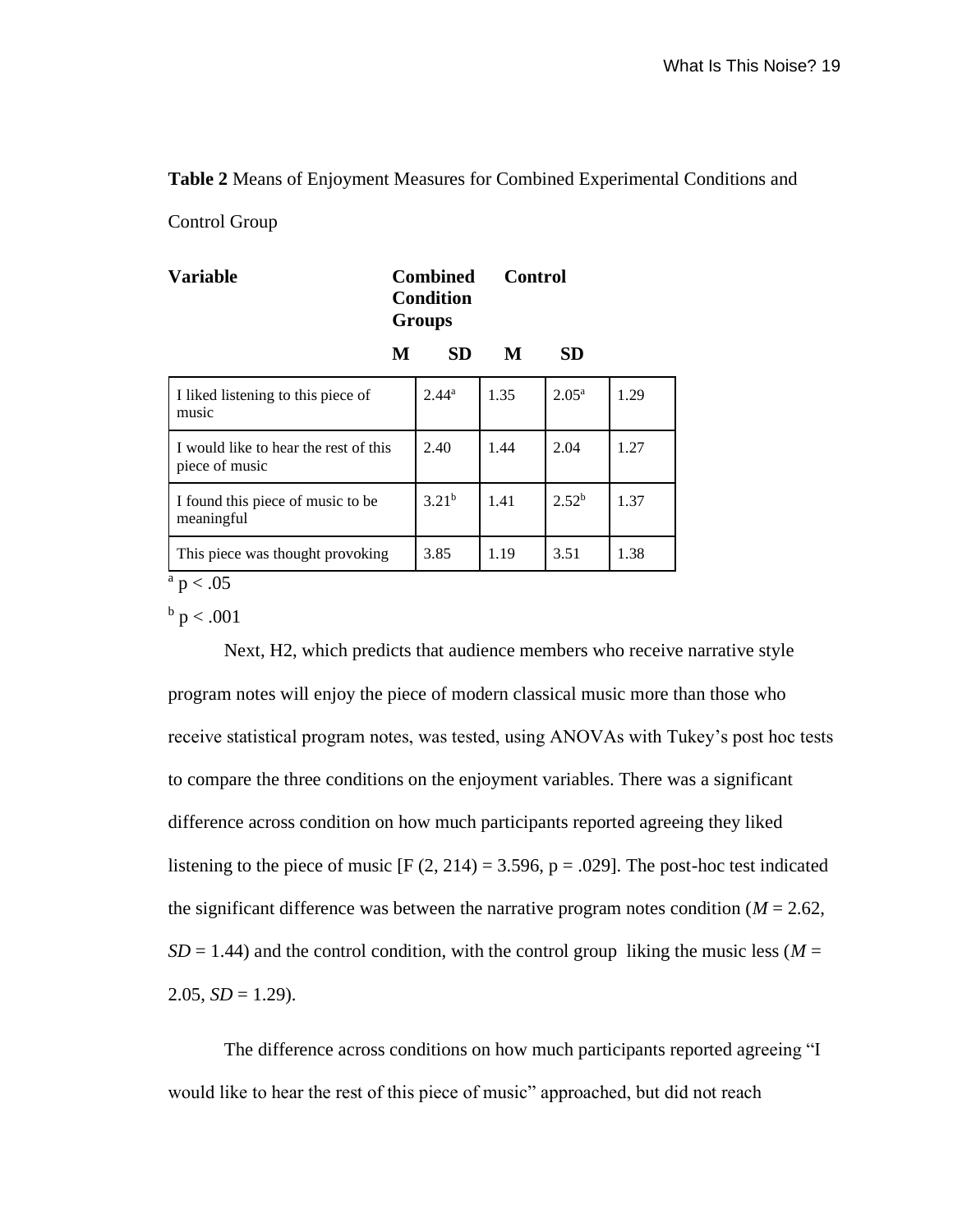significance  $[F (2, 215) = 2.843, p = .060]$ , with the means in the expected direction  $(M_{\text{narrative}} = 2.57, SD = 1.50; M_{\text{statistical}} = 2.21, SD = 1.37; M_{\text{control}} = 2.04, SD = 1.27).$ 

The ANOVA comparing means across conditions on the item, "I found this piece of music to be meaningful" was also significant  $[F (2, 215) = 6.36, p = .002]$ . For this belief, post hocs detected a significant difference between both the narrative ( $M = 3.30$ ,  $SD = 1.44$ ) and control conditions ( $M = 2.52$ ,  $SD = 1.37$ ), and the statistics ( $M = 3.10$ ,  $SD$  $= 1.37$ ) and control conditions. The difference between the two types of program notes was not significant.

In terms of how much participants agreed the musical piece was thought provoking, the difference across conditions was significant  $[F(2, 215) = 3.569, p = .032]$ , with post hocs revealing that the significant difference was between the narrative condition ( $M = 4.03$ ,  $SD = 1.11$ ) and the control group ( $M = 3.51$ ,  $SD = 1.38$ ), and the statistical ( $M = 3.10$ ,  $SD = 1.37$ ) and the control group.

Therefore, H2 was not supported: narrative program notes were not significantly more effective than statistical notes in increasing enjoyment, although they were more effective than no program notes at all and means moved in the expected direction with the narrative group scoring higher than the statistical one.

| Variable |   | <b>Narrative Statistics</b> |   |      | <b>Control</b> |     |
|----------|---|-----------------------------|---|------|----------------|-----|
|          | M | SD.                         | M | - SD | M              | SD. |
|          |   |                             |   |      |                |     |

**Table 3** Enjoyment Dependent Variables Per Condition Group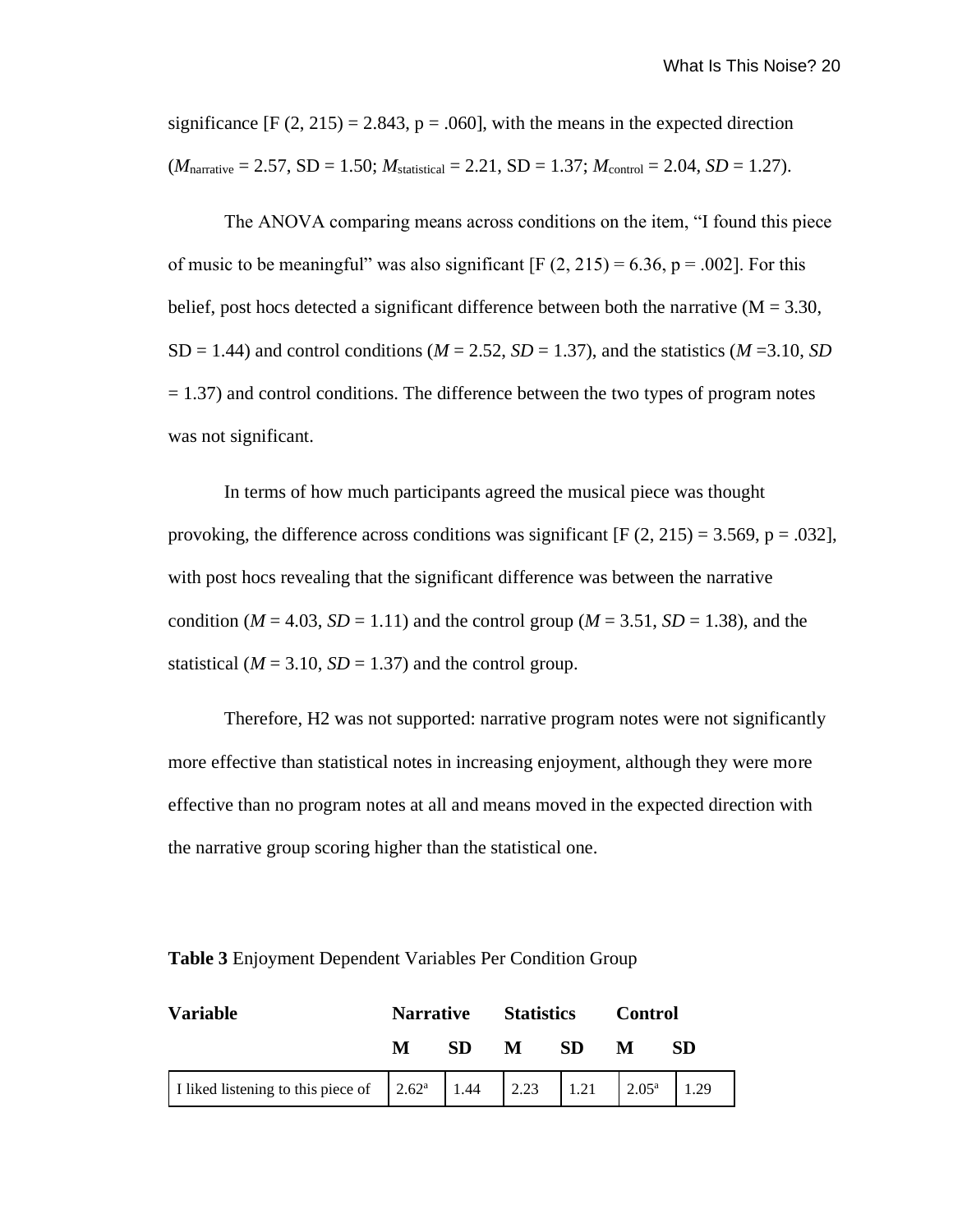| music                                                   |                   |      |          |      |                   |      |
|---------------------------------------------------------|-------------------|------|----------|------|-------------------|------|
| I would like to hear the rest of<br>this piece of music | 2.57 <sup>a</sup> | 1.50 | 2.21     | 1.37 | 2.04 <sup>a</sup> | 1.27 |
| I found this piece of music to be<br>meaningful         | $3.30^{b}$        | 1.44 | $3.10^a$ | 1.37 | $2.52^{ab}$       | 1.37 |
| This piece was thought<br>provoking                     | 4.03 <sup>a</sup> | 1.11 | 3.64     | 1.25 | 3.51 <sup>a</sup> | 1.38 |

 $a$  p  $< .05$ 

 $^{\rm b}$  p  $< .001$ 

To further investigate these relationships, we examined how potential covariates might affect the dependent variables. *T*-tests and ANOVAs revealed no significant differences across gender or age for any variable, and only one significant difference (on how suspenseful the piece was) across previous participation in an orchestra or band, so these were not included in subsequent analysis. However, how much one likes and listens to classical music could play a role in how one evaluates a piece of modern classical music. Because the participants' predisposition to classical music was highly correlated with how often they listen to classical music ( $r = 0.71$ ,  $p = <.001$ ), we selected the level of pre-existing liking of classical music for inclusion as the covariate.

A series of General Linear Model analyses were conducted with each enjoyment variable as the dependent variable and condition and liking of classical music as fixed factors. For the survey item "I liked listening to this piece of music," there was a significant effect of condition  $[(F(2, 205) = 5.05, p = .007]$ . Post-hocs indicated the significant difference was between the group who received narrative program notes, who reported liking the piece more ( $M = 2.62$ ,  $SD = 1.44$ ) than the control group ( $M = 2.05$ ,  $SD = 1.29$ ). There was also a significant main effect for predisposition to liking classical music  $[F(3, 205) = 5.29, p < .001]$ , with those who don't enjoy classical music ( $M = 1.57$ ,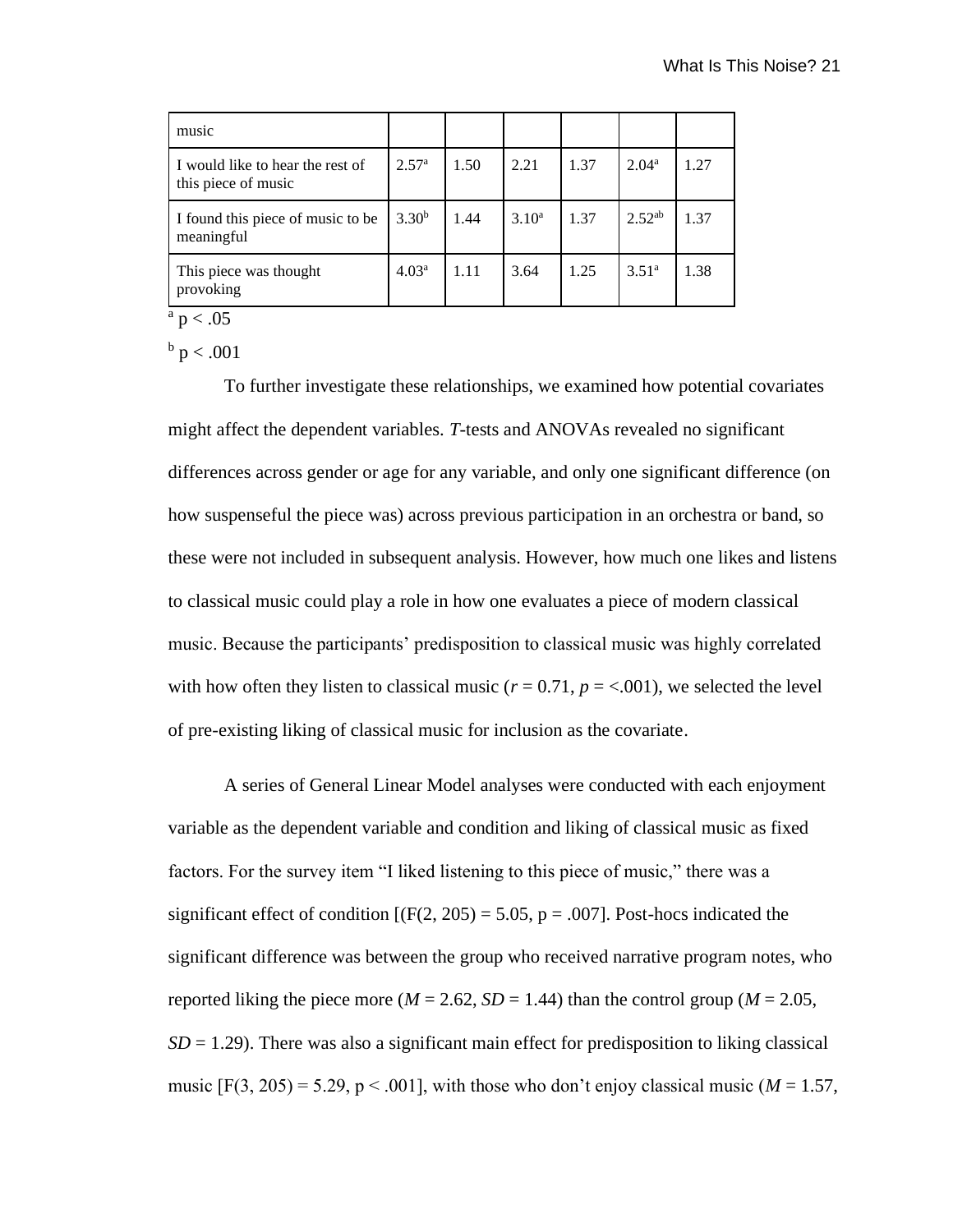$SD = 0.93$ ) significantly less likely to report liking the piece they listened to than those who enjoy it a little ( $M = 2.38$ ,  $SD = 1.34$ ), a moderate amount ( $M = 2.47$ ,  $SD = 1.39$ ) and who enjoy it a lot ( $M = 2.75$ ,  $SD = 1.42$ ). The interaction effect was not significant for this item  $(p = .162)$ .

# **Figure 2**



The second liking item, "I would like to hear the rest of this piece of music," also showed a significant main effect of condition  $[F (2, 206) = 5.221, p = .006]$ . Post hocs showed the significant difference was between the narrative program note condition  $(M =$ 2.57,  $SD = 1.50$ ) and those in the control group ( $M = 2.04$ ,  $SD = 1.27$ ), with the latter group less interested in hearing the rest of the piece. There was also significant main effect for predisposition for how much participants liked classical music  $[F(3, 206) =$ 6.908,  $p = > 0.001$ , with those who don't enjoy classical music ( $M = 1.46$ ,  $SD = 0.96$ )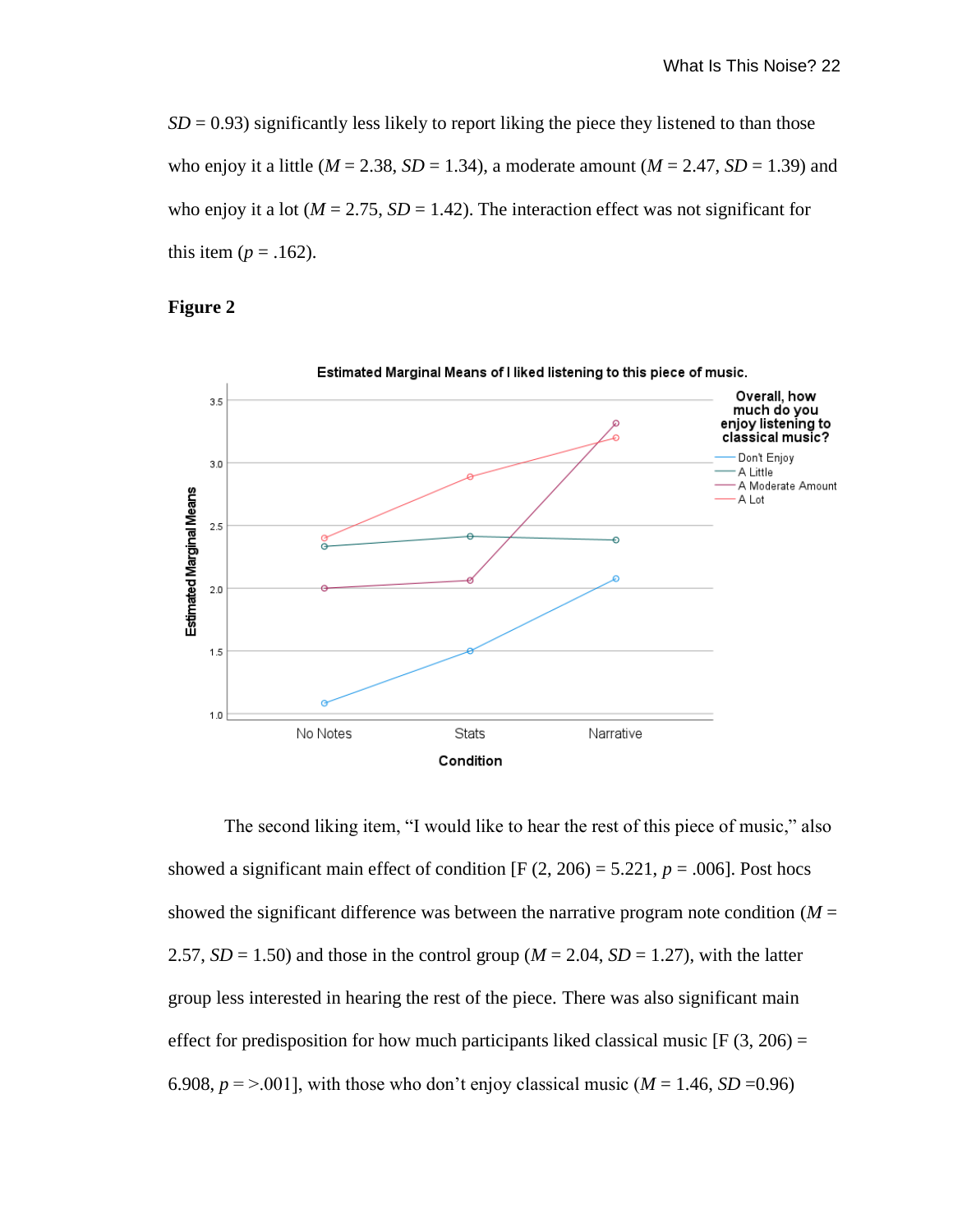being significantly less likely to report wanting to hear the rest of the piece they listened to than those who enjoy it a little ( $M = 2.32$ ,  $SD = 1.34$ ), a moderate amount ( $M = 2.61$ ,  $SD = 1.46$ ) and a lot ( $M = 2.58$ ,  $SD = 1.50$ ). In addition, there was a significant interaction effect between condition and predisposition to like classical music on desire to hear the rest of the piece ( $p = 0.037$ ). As Figure 3 shows, people who already enjoyed classical music, either a moderate amount or a lot, were more likely to want to hear the rest of the piece than those who liked it a little or not at all. People who like classical music a moderate amount are much more likely to want to hear the rest if they had the narrative program notes than no notes at all.

### **Figure 3**



The first item measuring eudaimonic enjoyment, "I found this piece to be meaningful," also had a significant main effect for condition [F  $(2, 206) = 8.876$ ,  $p =$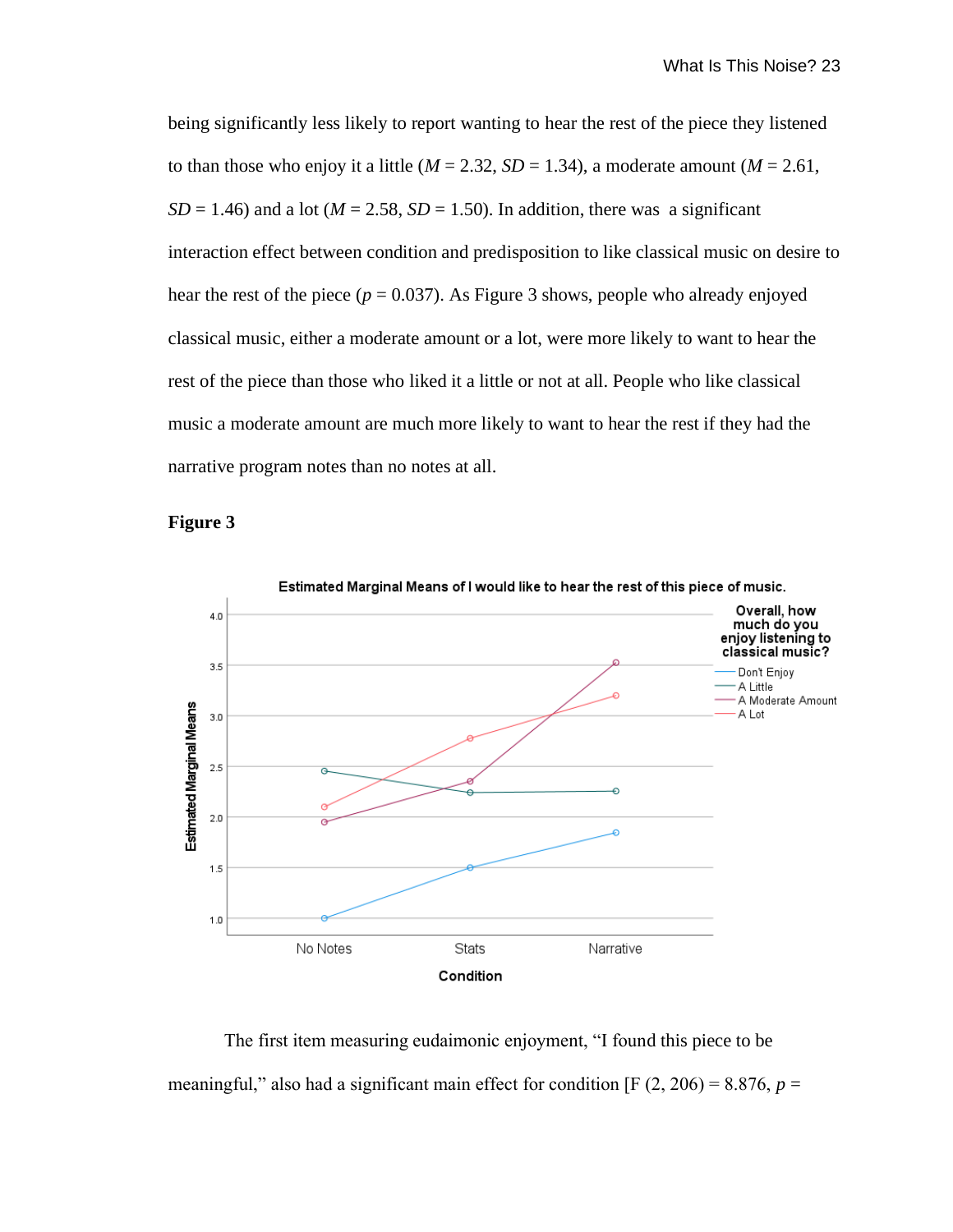<.001]. Post-hoc tests revealed that there were significant differences between the narrative ( $M = 3.30$ ,  $SD = 1.44$ ) and control groups ( $M = 2.52$ ,  $SD = 1.37$ ) and the statistical ( $M = 3.10$ ,  $SD = 1.37$ ) and control groups. There was also a main effect for predisposition to enjoy classical music  $[F (3, 206) = 9.787, p = <.001]$ ; post-hoc tests revealed that there were significant differences between those who reported not enjoying classical music ( $M = 2.14$ ,  $SD = 1.38$ ) those who enjoy it a little ( $M = 2.93$ ,  $SD = 1.36$ ), a moderate amount  $(M = 3.32, SD = 1.42)$  and a lot  $(M = 3.63, SD = 1.28)$ . Finally, there was an interaction effect ( $p = .010$ ). Figure 4 shows the different patterns in how program notes affected ratings for meaningfulness, depending on how much one already liked the genre of classical music. For example, people who tend to dislike classical music found the piece more meaningful if they got either type of program note than if they saw none, whereas people who like the classical genre a lot actually found the piece less meaningful if they read statistical program notes than if they read nothing at all, but rated it more meaningful than either of these groups if they got the narrative notes.

### **Figure 4**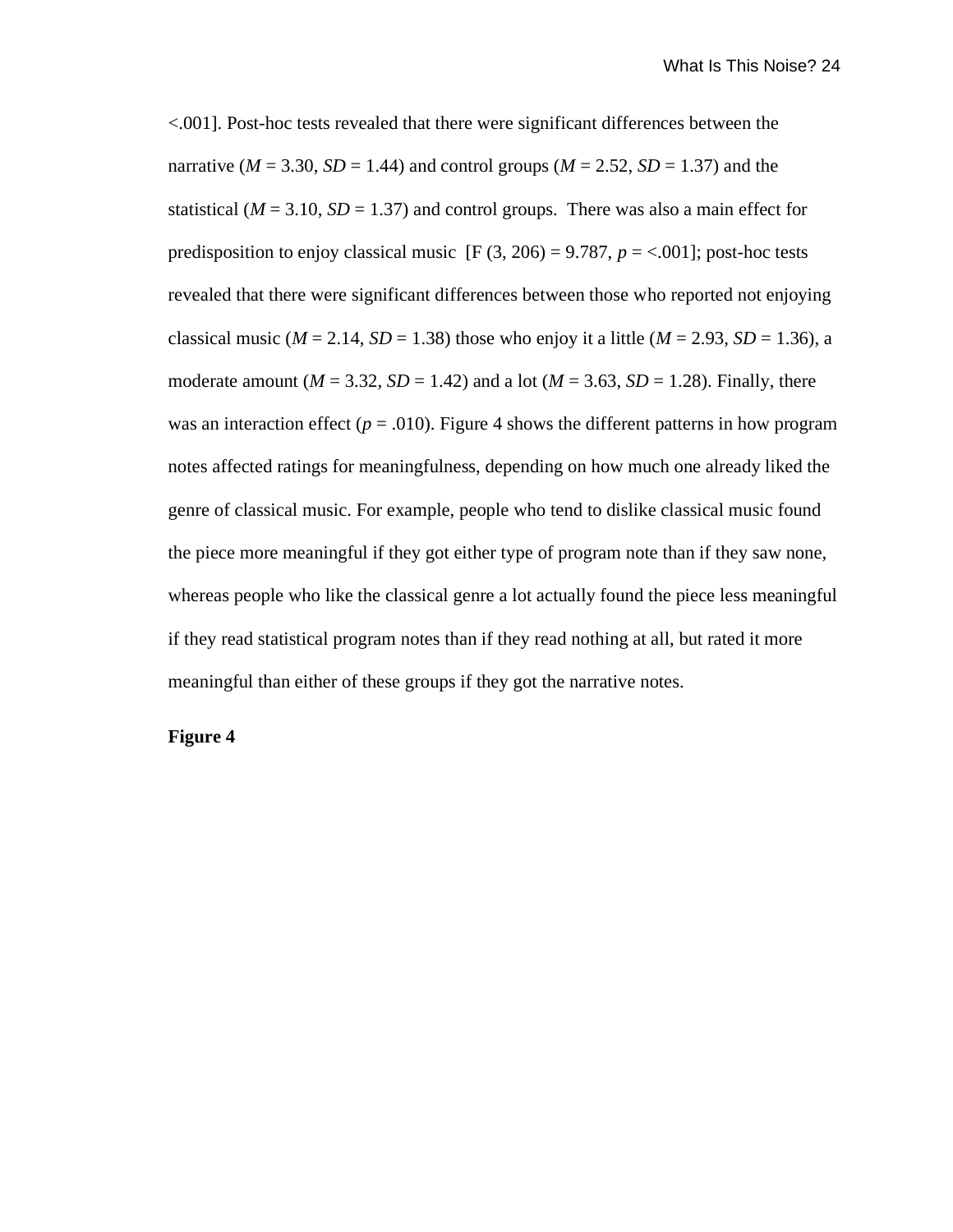

The final eudaimonic measure, "This piece was thought provoking," did not have a significant main effect for condition  $[F (2, 206) = 2.421, p = .091]$ . There was a significant main effect for predisposition of liking classical music  $[F(3, 206) = 3.582, p =$ .015] with those who don't enjoy classical music ( $M = 1.32$ ,  $SD = 0.75$ ) finding it significantly less thought provoking than those who enjoy it a lot ( $M = 2.17$ ,  $SD = 1.09$ ). Post hoc tests revealed significantly higher ratings on how thought provoking the piece was in the narrative condition ( $M = 4.03$ ,  $SD = 1.11$ ) than the control groups ( $M = 3.51$ , *SD* =1.38). There was no significant interaction effect ( $p = .766$ ), however.

### **Figure 5**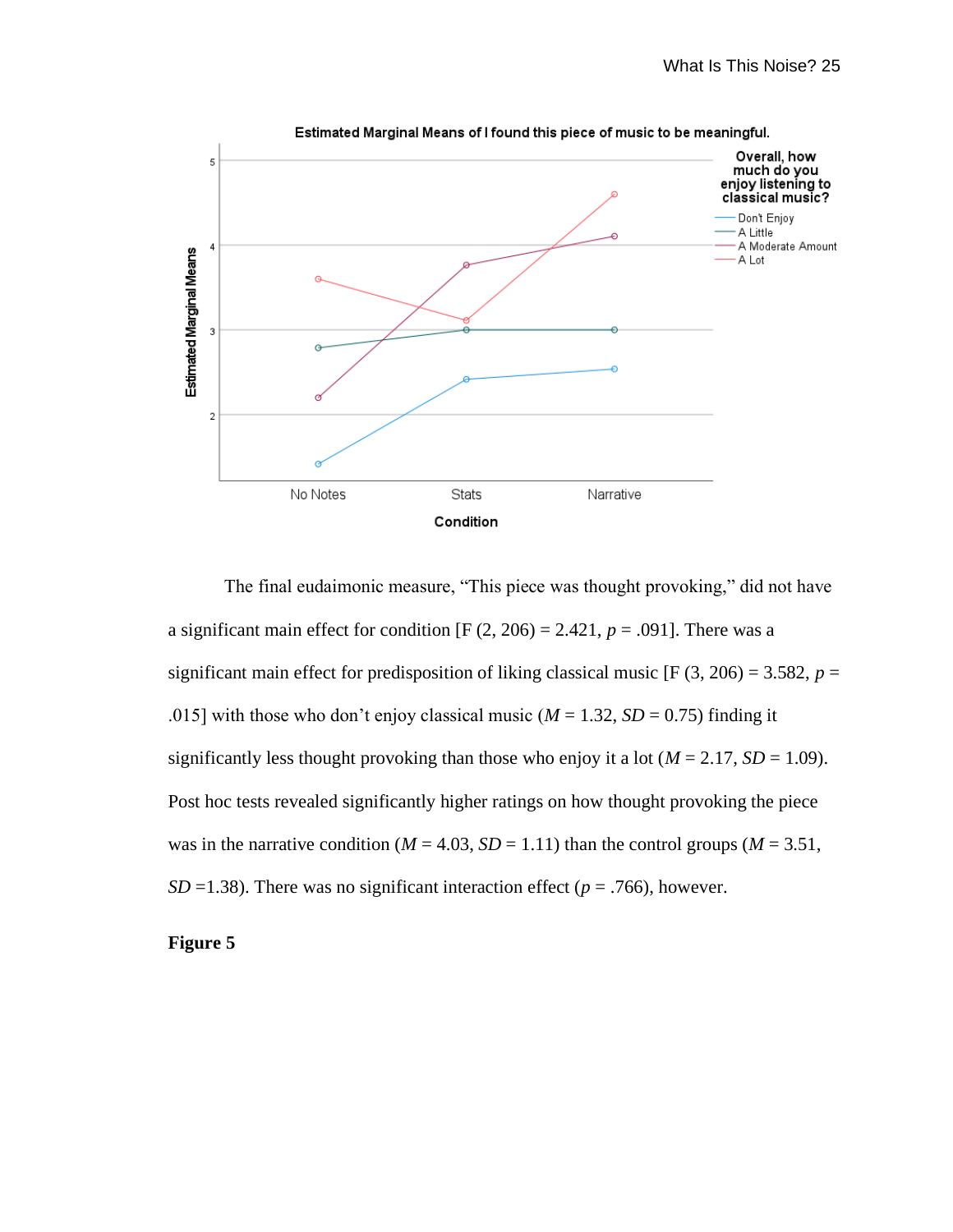

**Table 4** Enjoyment Estimated Marginal Means Of Variables

| <b>Variable</b> | <b>Overall, how much Overall</b><br>do you enjoy listen<br>-ing to classical<br>music? |   |     |   | <b>Narrative Statistics</b> |   |     | <b>Control</b> |     |
|-----------------|----------------------------------------------------------------------------------------|---|-----|---|-----------------------------|---|-----|----------------|-----|
|                 |                                                                                        | M | SD. | М | <b>SD</b>                   | M | -SD |                | -SD |

| I liked listening<br>to this piece of<br>music                | Don't enjoy <sup>a</sup><br>A little<br>A moderate amount<br>A lot<br><b>Total</b> | $1.57^{\rm a}$<br>2.38 <sup>a</sup><br>2.47 <sup>a</sup><br>$2.75^{\rm a}$<br>2.30 | 0.93<br>1.34<br>1.39<br>1.42<br>1.34 | 2.08<br>2.38<br>3.32<br>3.20<br>2.62 | 1.32<br>1.56<br>1.44<br>0.71<br>1.44 | 1.50<br>2.41<br>2.06<br>2.89<br>2.23 | 1.31<br>1.27<br>1.03<br>0.71<br>1.21 | 1.08<br>2.33<br>2.00<br>2.40<br>2.05 | 0.29<br>1.36<br>1.26<br>1.43<br>1.29 |
|---------------------------------------------------------------|------------------------------------------------------------------------------------|------------------------------------------------------------------------------------|--------------------------------------|--------------------------------------|--------------------------------------|--------------------------------------|--------------------------------------|--------------------------------------|--------------------------------------|
| I would like to<br>hear the rest of<br>this piece of<br>music | Don't enjoy<br>A little<br>A moderate amount<br>A lot<br><b>Total</b>              | $1.46^{ab}$<br>$2.32^{\rm a}$<br>2.61 <sup>b</sup><br>2.58 <sup>a</sup><br>2.28    | 0.96<br>1.361<br>.46<br>1.50<br>1.39 | 1.85<br>2.26<br>3.53<br>3.20<br>2.57 | 1.28<br>1.43<br>1.17<br>2.05<br>1.50 | 1.50<br>2.24<br>2.35<br>2.78<br>2.21 | 0.91<br>1.35<br>1.50<br>1.48<br>1.37 | 1.00<br>2.45<br>1.95<br>2.10<br>2.04 | 0.00<br>1.33<br>1.28<br>1.20<br>1.27 |
| I found this<br>piece of music to<br>be meaningful            | Don't enjoy<br>A little<br>A moderate amount<br>A lot<br><b>Total</b>              | $2.14^{b}$<br>$2.93^{\rm a}$<br>3.32 <sup>b</sup><br>3.63 <sup>b</sup><br>2.97     | 1.38<br>1.36<br>1.42<br>1.28<br>1.43 | 2.82<br>3.42<br>4.07<br>4.50<br>3.30 | 1.49<br>1.36<br>1.14<br>0.71<br>1.44 | 2.73<br>3.39<br>3.64<br>2.17<br>3.10 | 1.49<br>1.40<br>0.92<br>0.75<br>1.37 | 2.32<br>2.25<br>2.93<br>3.67<br>2.52 | 1.38<br>1.07<br>1.59<br>1.37<br>1.37 |
| This piece was                                                | Don't enjoy                                                                        | $1.32^{\rm a}$                                                                     | 0.75                                 | 3.94                                 | 1.07                                 | 3.18                                 | 1.47                                 | 3.39                                 | 1.59                                 |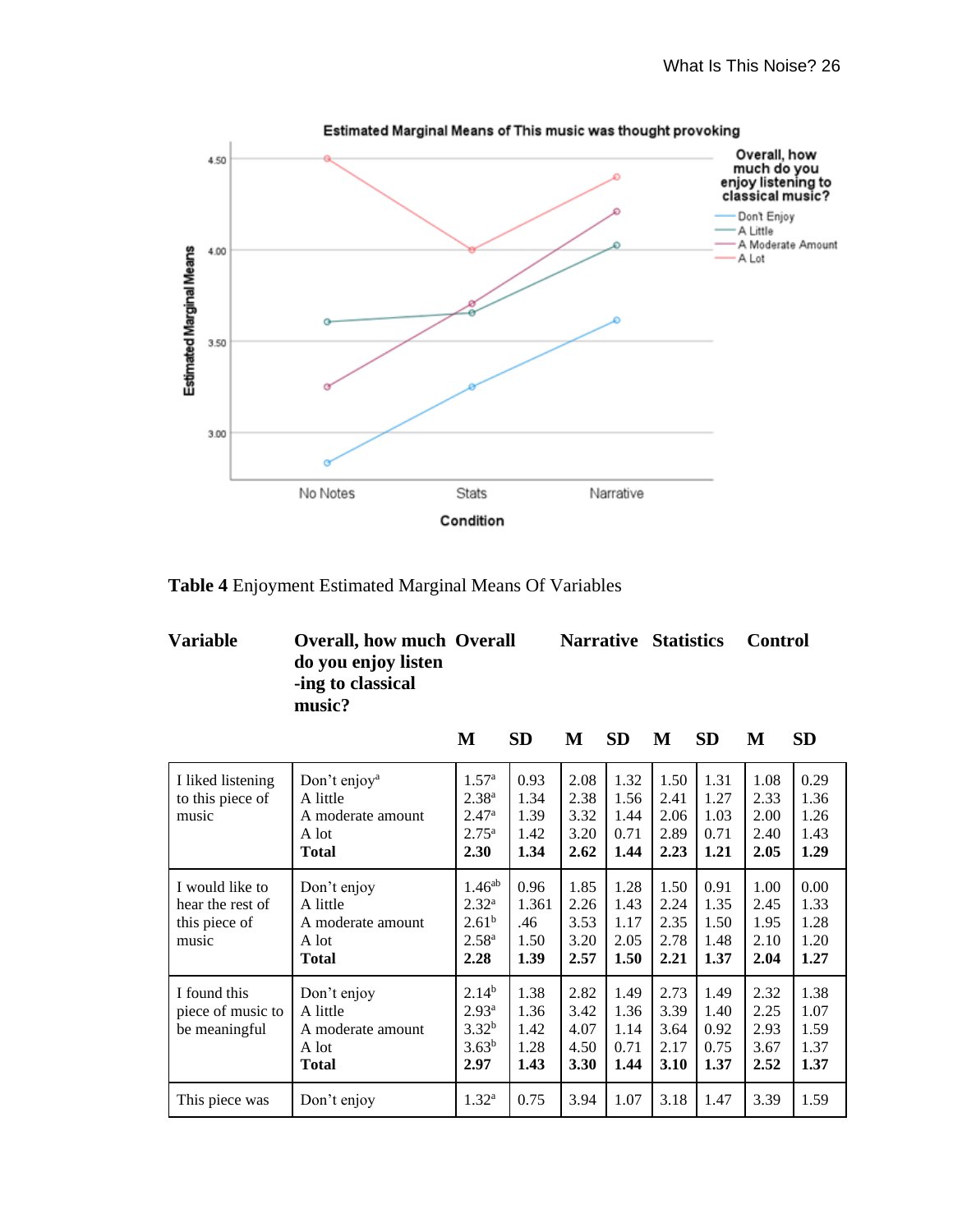| A little<br>not thought<br>provoking<br>A moderate amount<br>A lot<br><b>Total</b> | 2.09<br>2.23<br>2.17 <sup>a</sup><br>2.00 | 0.94<br>1.06<br>.09<br>1.01 | 4.00<br>4.29<br>4.00<br>4.03 | .20<br>.07<br>.41 | 4.07<br>3.73<br>3.17<br>3.64 | . 09<br>0.79<br>1.33<br>1.25 | 3.38<br>3.64<br>4.33<br>3.51 | .28<br>.28<br>0.52<br>1.38 |
|------------------------------------------------------------------------------------|-------------------------------------------|-----------------------------|------------------------------|-------------------|------------------------------|------------------------------|------------------------------|----------------------------|
|------------------------------------------------------------------------------------|-------------------------------------------|-----------------------------|------------------------------|-------------------|------------------------------|------------------------------|------------------------------|----------------------------|

 $a$  p  $< .05$ 

 $^{\rm b}$  p < .001

Overall, H2 is not fully supported, but it does appear both the type of program notes one receives, one's predisposition to liking the classical genre, and in some cases, the combination of those factors, can impact the experience of enjoying the music, whether that be in the classical sense or in terms of appreciation. Results suggest that those who reported never listening to classical music tended to report not enjoying the piece, but they enjoyed it slightly more and found it more meaningful if they were in the narrative program notes condition. These same participants found the piece significantly more thought provoking if they were in the narrative condition and slightly less if they were in the statistical program notes condition. Participants who reported that they enjoyed classical music a moderate amount and a lot had similar trends. Exceptions came with the measure of how thought provoking the music was, with those reporting enjoying it a lot having slightly higher scores in the control condition than narrative. For the item measuring how meaningful the piece was, those who enjoy classical music a lot reported significantly lower scores in the statistical condition than narrative. Those who reported enjoying it a moderate amount consistently had significantly higher scores for each survey item when they were in the narrative condition.

To answer RQ1, which asked if any of the conditions would increase intention to attend a future performance of the musical piece, a one-way ANOVA was run on the three items measuring behavioral intention. The item "I would be interested in listening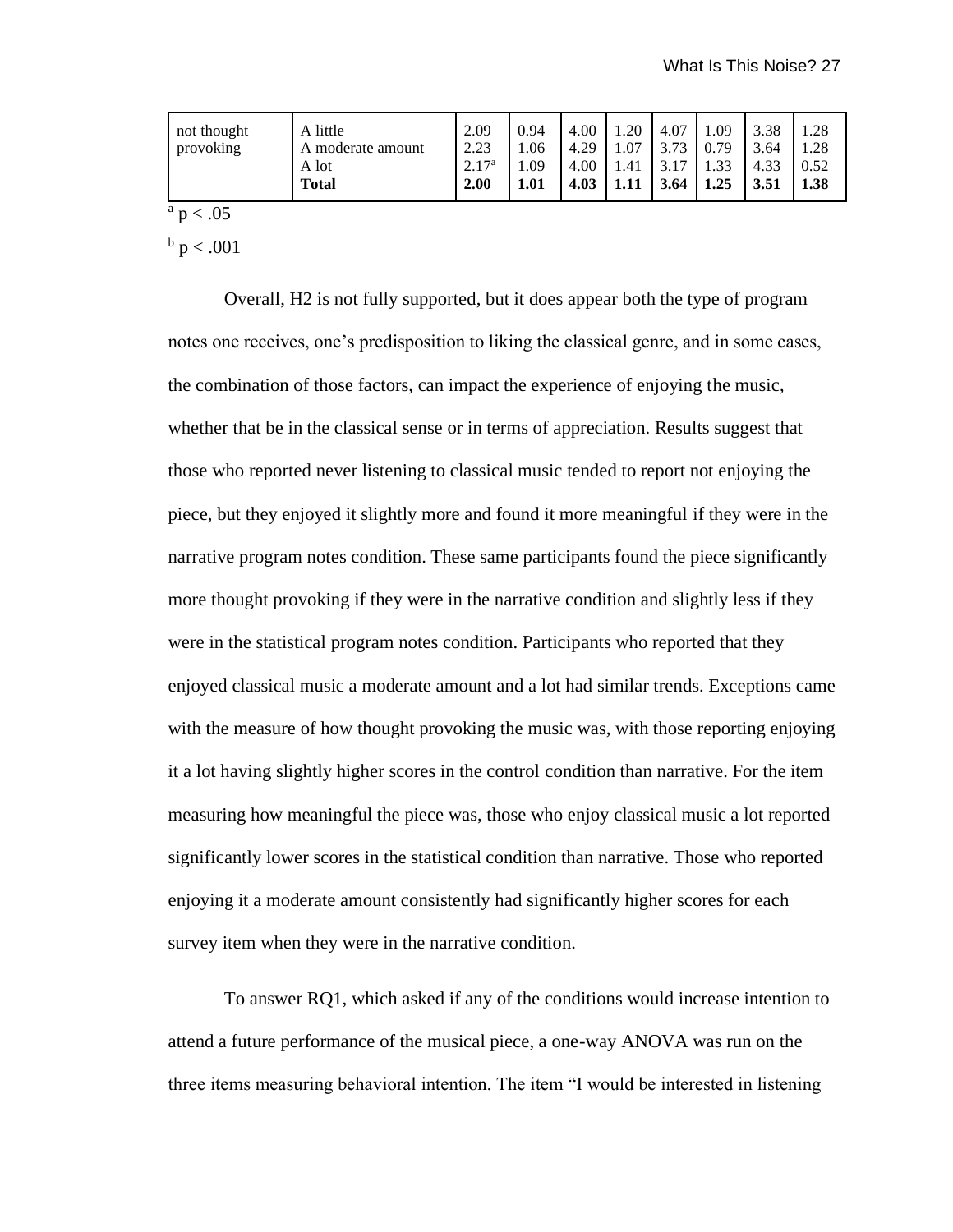to this piece of music again"  $[F (2, 217) = .462, p = .631]$  and the item asking participants' willingness to attend a concert if given free tickets [F  $(2, 217) = .958$ ,  $p =$ .385] did not differ significantly by condition. The third item measuring behavioral intentions, participants' willingness to look into attending a concert after seeing an announcement, differed significantly across groups  $[F (2, 215) = 3.709, p = .026]$ . Post hoc tests showed there was a significant difference between the narrative ( $M = 2.24$ ,  $SD =$ 1.13) and statistical conditions ( $M = 1.79$ ,  $SD = 0.83$ ), with those getting the narrative program notes more willing to 'look into' attending a performance of the piece than those who received the statistical style notes.

| <b>Variable</b>                                                                                                                                                                                             | <b>Combined</b><br><b>Condition</b><br><b>Groups</b> |      | <b>Narrative</b>  |      | <b>Statistical</b> | <b>Control</b> |           |      |
|-------------------------------------------------------------------------------------------------------------------------------------------------------------------------------------------------------------|------------------------------------------------------|------|-------------------|------|--------------------|----------------|-----------|------|
|                                                                                                                                                                                                             | <b>SD</b><br>M                                       | M    | <b>SD</b>         | M    | <b>SD</b>          | M              | <b>SD</b> |      |
| I would be interested in listening to<br>this piece of music again                                                                                                                                          | 2.33                                                 | 1.42 | 2.38              | 1.38 | 2.27               | 1.48           | 2.16      | 1.40 |
| Imagine a friend offered you free<br>symphony tickets, and you realized<br>the piece that would be performed<br>was the one you just listened to.<br>How likely would you be to attend<br>the performance?* | 2.36                                                 | 1.10 | 2.46              | 1.15 | 2.24               | 1.03           | 2.25      | 1.08 |
| Suppose you saw an announcement<br>that the piece you just listened to<br>was going to be performed live<br>near your house how likely<br>would you be to look into<br>attending?*                          | 2.03                                                 | 1.02 | 2.24 <sup>a</sup> | 1.13 | 1.79 <sup>a</sup>  | 0.83           | 1.96      | 0.98 |

\* Measured on a 4-point scale

 $a$  *p* < .05

To consider whether one's predisposition to like or dislike the genre of classical music played a role in people's behavioral intentions, ANCOVAs were also conducted.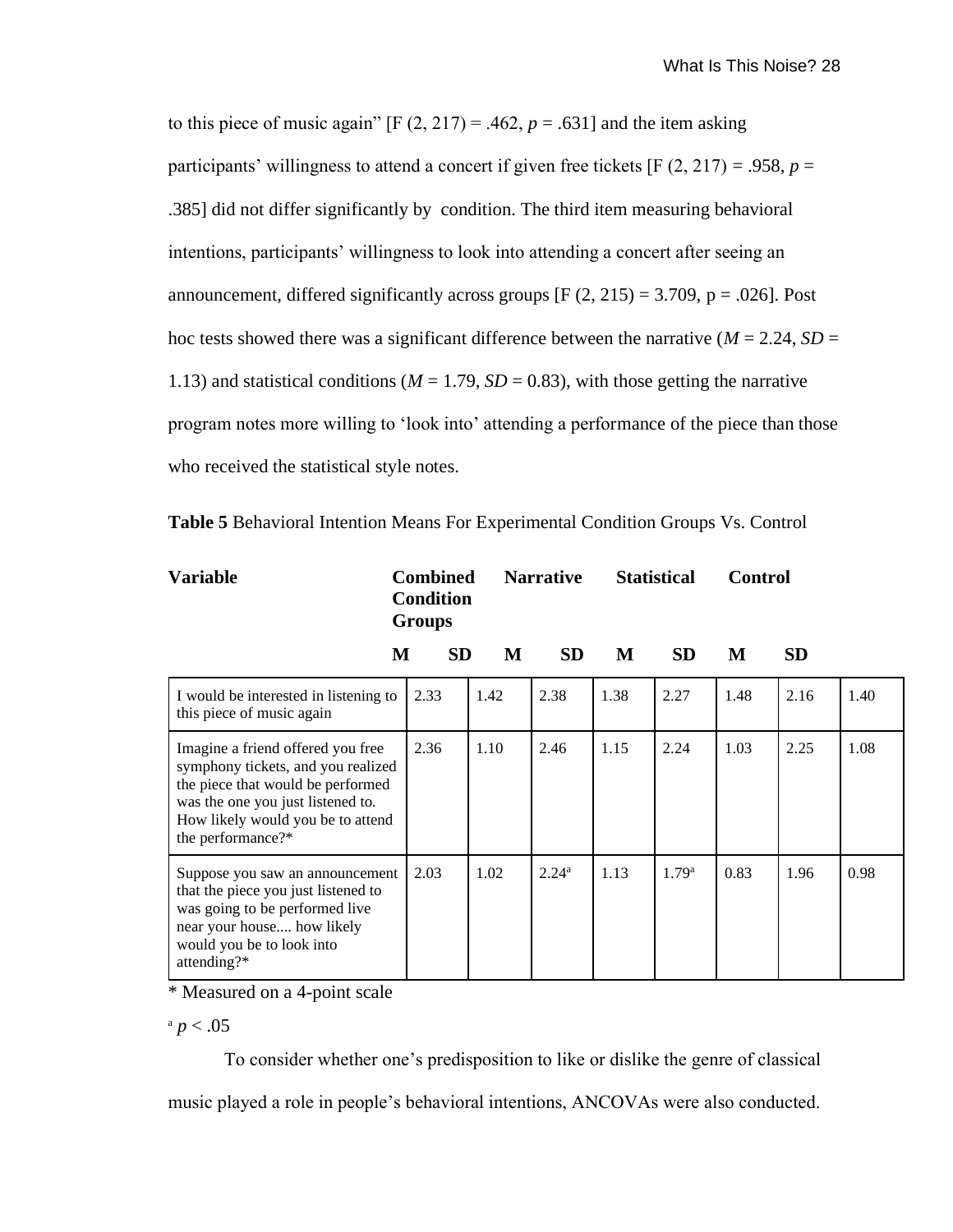# **Table 6** Behavioral Intent Estimated Marginal Means Of Variables

# **Variable Overall, how much Overall Narrative Statistics Control do you enjoy listen ing to classical Music?**

|                                                                                                                                                                                                                                                                                                                                                                                                                                                                                                                                 |                                                                       | $\mathbf{M}$                                                                | <b>SD</b>                            | M                                    | <b>SD</b>                            | M                                    | <b>SD</b>                            | M                                    | <b>SD</b>                            |
|---------------------------------------------------------------------------------------------------------------------------------------------------------------------------------------------------------------------------------------------------------------------------------------------------------------------------------------------------------------------------------------------------------------------------------------------------------------------------------------------------------------------------------|-----------------------------------------------------------------------|-----------------------------------------------------------------------------|--------------------------------------|--------------------------------------|--------------------------------------|--------------------------------------|--------------------------------------|--------------------------------------|--------------------------------------|
| I would be<br>interested in<br>listening to this<br>piece of music<br>again                                                                                                                                                                                                                                                                                                                                                                                                                                                     | Don't enjoy<br>A little<br>A moderate amount<br>A lot<br><b>Total</b> | $1.65^{\rm a}$<br>2.25<br>$2.43^a$<br>2.96 <sup>a</sup><br>2.27             | 1.11<br>1.33<br>1.54<br>1.55<br>1.41 | 1.92<br>2.05<br>3.26<br>2.80<br>2.38 | 0.95<br>1.26<br>1.33<br>2.05<br>2.05 | 1.67<br>2.24<br>2.18<br>3.33<br>2.27 | 1.23<br>1.43<br>1.59<br>1.41<br>0.95 | 1.33<br>2.48<br>1.85<br>2.70<br>2.16 | 1.16<br>1.33<br>1.39<br>1.49<br>1.40 |
| Imagine a friend<br>offered you free<br>symphony tickets,<br>and you realized<br>the piece that<br>would be<br>performed was<br>the one you just<br>listened to. How<br>likely would you<br>be to attend the<br>performance?                                                                                                                                                                                                                                                                                                    | Don't enjoy<br>A little<br>A moderate amount<br>A lot<br><b>Total</b> | $1.51^b$<br>$2.33^{b}$<br>$2.62^{b}$<br>$2.83^{b}$<br>2.32                  | 0.93<br>1.00<br>1.11<br>1.01<br>1.09 | 2.15<br>2.28<br>2.84<br>3.20<br>2.46 | 1.28<br>1.05<br>1.21<br>0.84<br>1.15 | 1.25<br>2.14<br>2.82<br>2.78<br>2.24 | 0.45<br>0.99<br>0.88<br>0.97<br>1.03 | 1.08<br>2.55<br>2.25<br>2.70<br>2.25 | 0.29<br>0.94<br>1.12<br>1.16<br>1.08 |
| Suppose you saw an<br>announcement that<br>the piece you just<br>listened to was<br>going to be<br>performed live near<br>your house.<br>Assuming it was at<br>a point in the<br>pandemic where it<br>would be safe to<br>gather in a crowd,<br>how likely would<br>you be to look into<br>attending? By 'look<br>into attending,' we<br>mean visiting a<br>website with more<br>information,<br>messaging someone<br>to see if they might<br>be interested in<br>attending with you,<br>finding out how<br>much it costs, etc. | Don't enjoy<br>A little<br>A moderate amount<br>A lot<br><b>Total</b> | $1.32^{ab}$<br>2.09 <sup>b</sup><br>$2.23^{a}$<br>2.17 <sup>b</sup><br>2.00 | 0.75<br>0.94<br>1.06<br>1.09<br>1.01 | 1.77<br>2.05<br>2.79<br>2.80<br>2.24 | 1.09<br>1.03<br>1.03<br>1.64<br>1.13 | 1.08<br>1.93<br>1.94<br>2.00<br>1.79 | 0.29<br>0.80<br>0.90<br>0.87<br>1.09 | 1.08<br>2.27<br>1.95<br>2.00<br>1.96 | 0.29<br>0.94<br>1.05<br>0.94<br>0.98 |

$$
^a\ p < .05
$$

 $^{\rm b}$  p < .001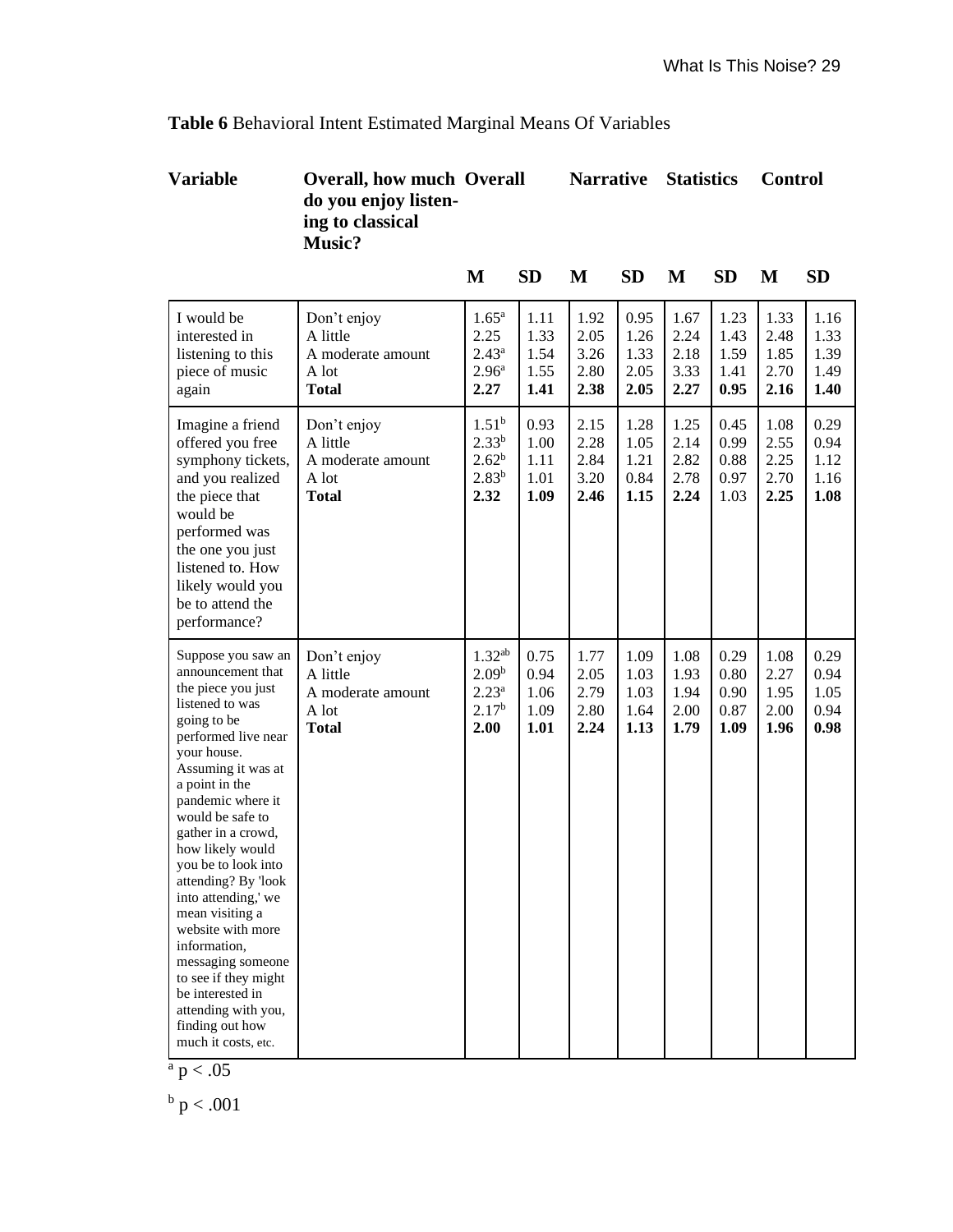For "I would be interested in listening to this piece of music again," there was not a significant main effect for condition  $[F (2, 206) = 1.301, p = .275]$ . However, there was a significant main effect for predisposition towards liking classical music  $[F(3, 206) =$ 4.733,  $p = .003$ , with those who already enjoyed classical music a lot ( $M = 2.96$ ,  $SD =$ 1.55) and a moderate amount ( $M = 2.43$ ,  $SD = 1.54$ ) more willing to listen to the piece again than those who do not enjoy the genre  $(M = 1.65, SD = 1.11)$ . There is also an interaction effect  $(p = .034)$ , illustrated in Figure 6. Those who reported enjoying classical music a lot were more likely to want to hear the piece again if they received the statistical program notes, compared to the narrative ones or no notes at all. For those who enjoy classical music a moderate amount, they were more likely to want to hear the piece again if they read the narrative program notes. People who don't enjoy classical music at all were less interested in hearing the piece again than people who liked it any amount, but did express greater desire to hear it again if they were in the narrative notes condition than the statistics or the control group. People who liked classical music a little were more likely to want to hear the piece again if they received no program notes than if they received either type.

# **Figure 6**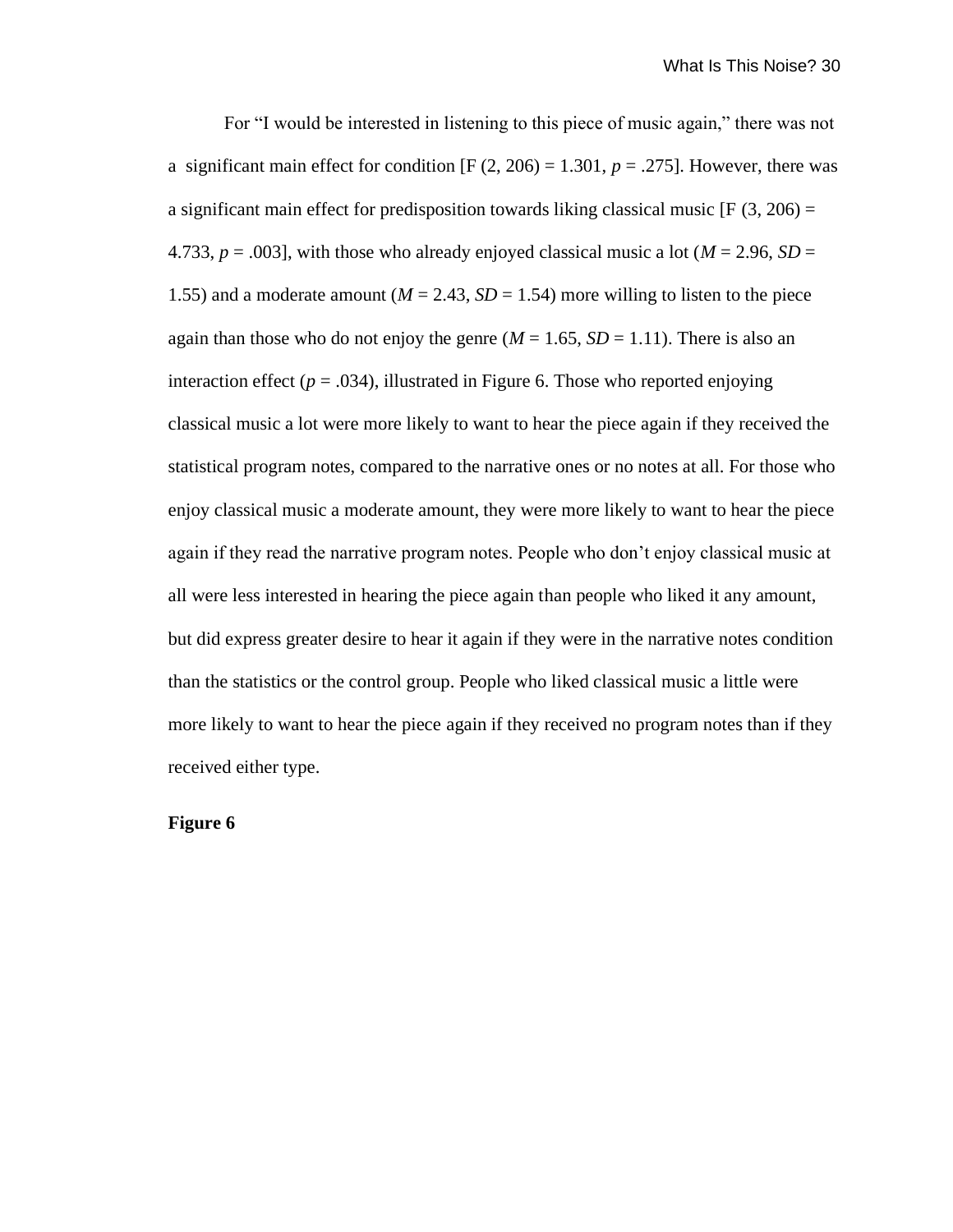

The item measuring willingness to go to a concert if offered free tickets by a friend showed a significant main effect for condition  $[F(2, 206) = 3.102, p = .047]$ ; however, post hocs reveal no significant differences across condition groups. There was a main effect for predisposition towards classical music  $[F(3, 206) = 12.671, p = <.001]$ , with those who don't enjoy classical music less likely to go  $(M = 1.51, SD = 0.93)$  than those who enjoy it a little ( $M = 2.33$ ,  $SD = 1.00$ ), a moderate amount ( $M = 2.62$ ,  $SD =$ 1.11), and a lot ( $M = 2.83$ , 1.01). There is also a significant interaction effect ( $p = 0.45$ ). Figure 7 shows the interaction between condition and pre-existing enjoyment of classical music on willingness to attend a free concert featuring the piece. Participants who don't enjoy classical music at all reported very little interest in attending even with free tickets, but that interest in attending increased greatly if they received narrative notes. A similar pattern appeared for those who enjoy classical music a lot, although their intention in every condition was higher than the non-classical music fans. Those who enjoy classical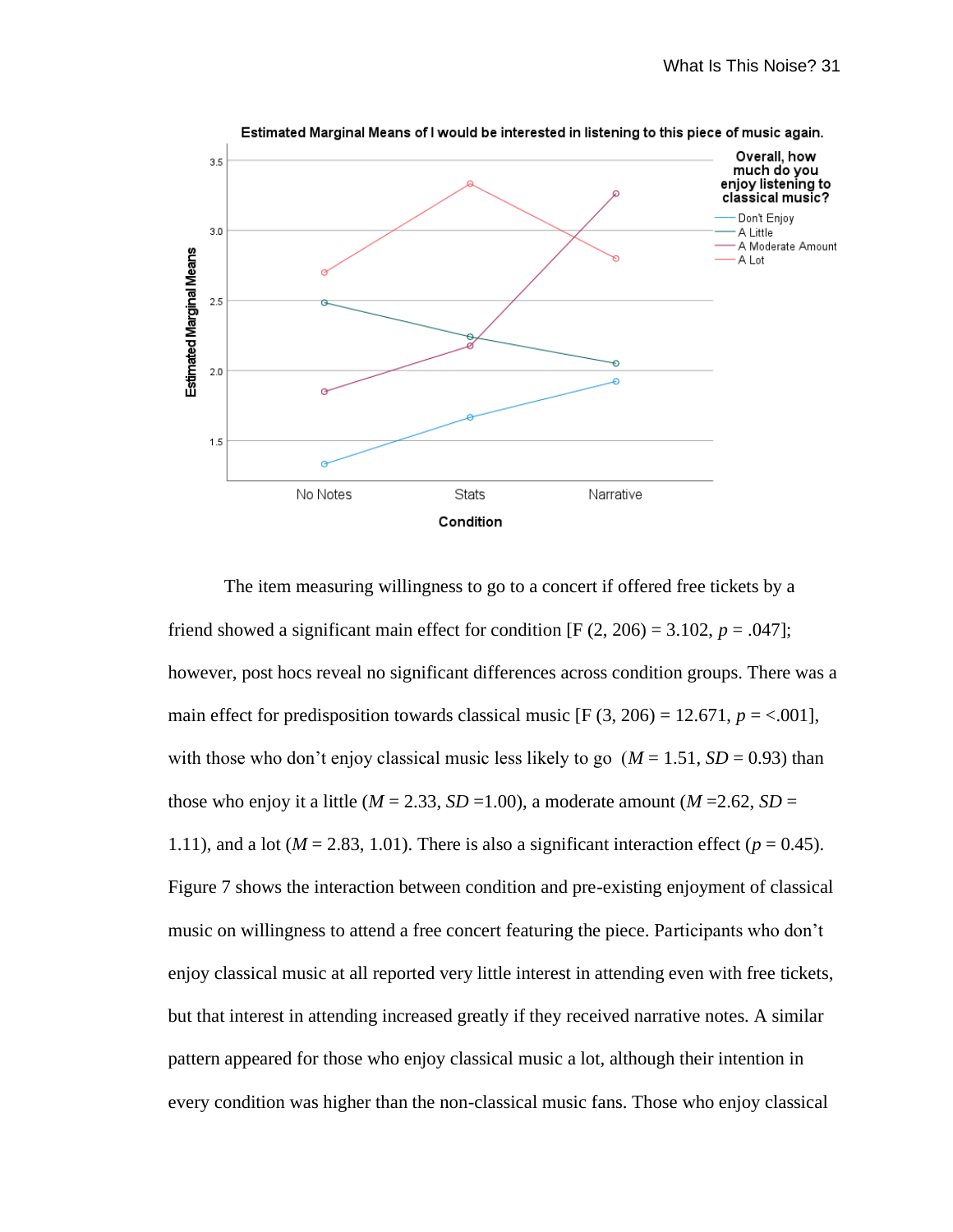music a moderate amount were more likely to attend a performance with either type of program notes than they were if they received none. Once again, those who reported liking classical music a little were more likely to attend if they didn't receive either type of program note.

# **Figure 7**



The final item, measuring willingness to seek out information, demonstrated a significant main effect for condition  $[F (2, 206) = 6.109, p = .003]$ , with participants who received the narrative program more likely to seek more information ( $M = 2.24$ ,  $SD =$ 1.13) than those in the statistics condition ( $M = 1.79$ ,  $SD = 0.83$ ). There was a significant main effect for predisposition [F  $(2, 206) = 8.617$ ,  $p = 5.001$ , with those who don't enjoy classical being significantly less likely to seek out information ( $M = 1.32$ ,  $SD = 0.75$ )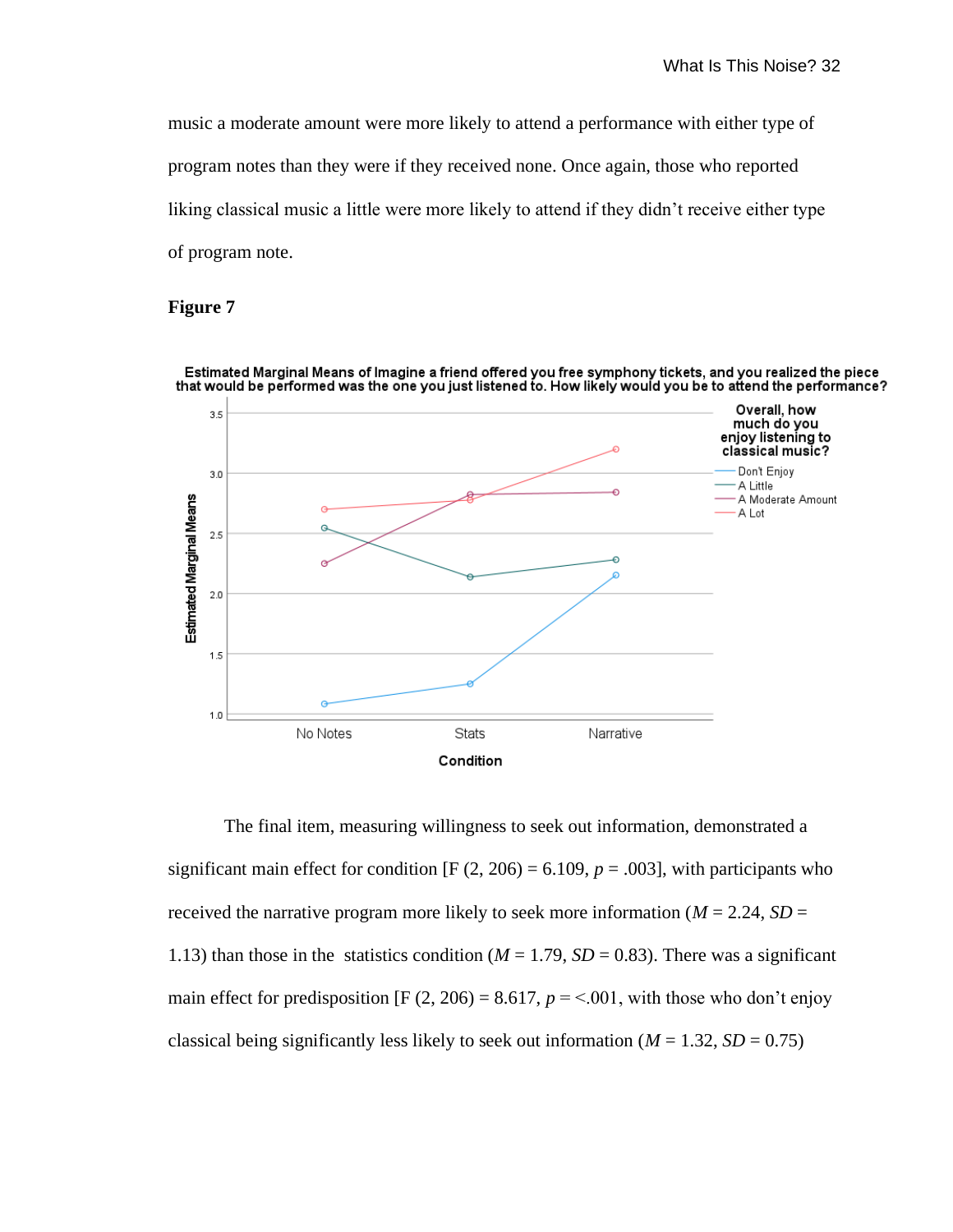than those who enjoyed it a little ( $M = 2.09$ ,  $SD = 0.94$ ), a moderate amount ( $M = 2.23$ , *SD* = 1.06), and a lot ( $M = 2.17$ , *SD* = 1.09). There was no interaction effect ( $p = .087$ ).

### **Figure 8**





### **Discussion**

This study sought to determine the effects of two different types of program notes on enjoyment of modern classical music, and to do so conceptualizing enjoyment as both liking and eudaimonic appreciation. Doing so both adds to knowledge about what types of persuasion are more or less effective, and provides findings that people who plan and promote classical music performance can apply to their efforts.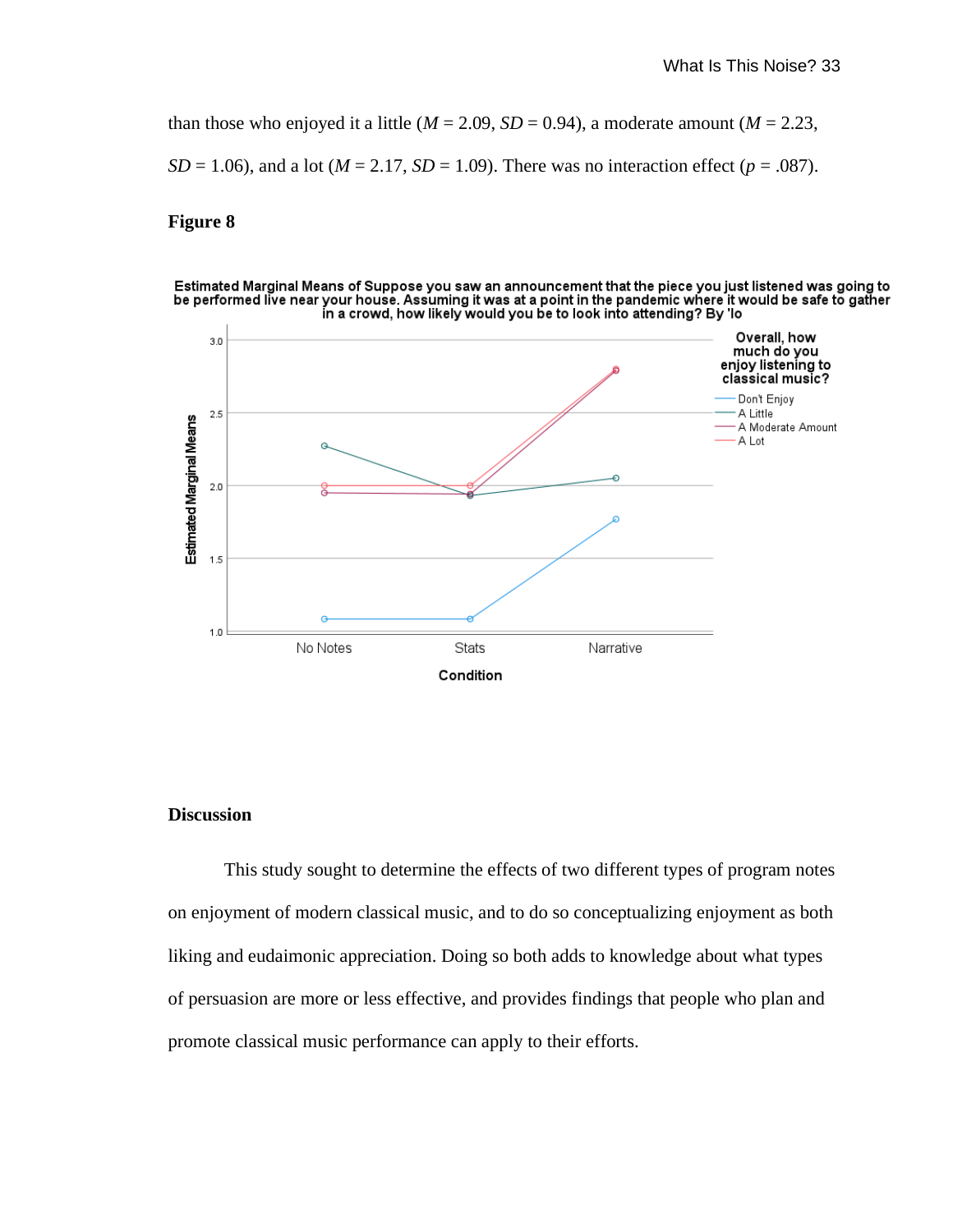In terms of whether using program notes is more effective than not using them (H1), this study provides some support that they are. It is not surprising, however, that the results are not entirely conclusive. Previous research on the effects of program notes on enjoyment has been conflicted, and the types of writing used within these notes has been inconsistent. Some have found that they do not help (Margulis, 2010; Margulis, Kisida,  $\&$ Greene, 2015; Parrott & Simmons, 2016; Prince, 1974), while the majority found that they did (Damon, 1933; Fischinger, Kaufmann, & Schlotz, 2020; Gillis, 1995; Halpern, 1992; Vuoskoski, & Eerola, 2015; Zalanowski, 1986). Here, not only is there evidence that program notes can affect enjoyment of modern classical music, one of the enjoyment variables that showed significant differences across conditions is an example of 'traditional' enjoyment ("I liked listening to this piece of music") and one is an example of eudaimonic enjoyment ("I found this piece of music to be meaningful"). This suggests that program notes are capable of impacting audiences' reactions in a variety of ways. More research is needed to explore this, as well as to explore if there are other ways of promoting modern classical music that would cause stronger support, such as program notes in a style other than narrative or statistical--for example, featuring reviews of previous concert-goers--or using different media for sharing a message about the musical piece, like a speech or video before the performance.

H2 sought to further elucidate the effect of program notes by comparing two different types. It was hypothesized that narrative information would affect enjoyment more than statistical information. Research has shown that audiences seek out music that makes them feel emotion (Schubert, 2016) and narrative information tends to perform better with affective reactions (Kopfman et al., 1998; Kim et al., 2017; McQueen &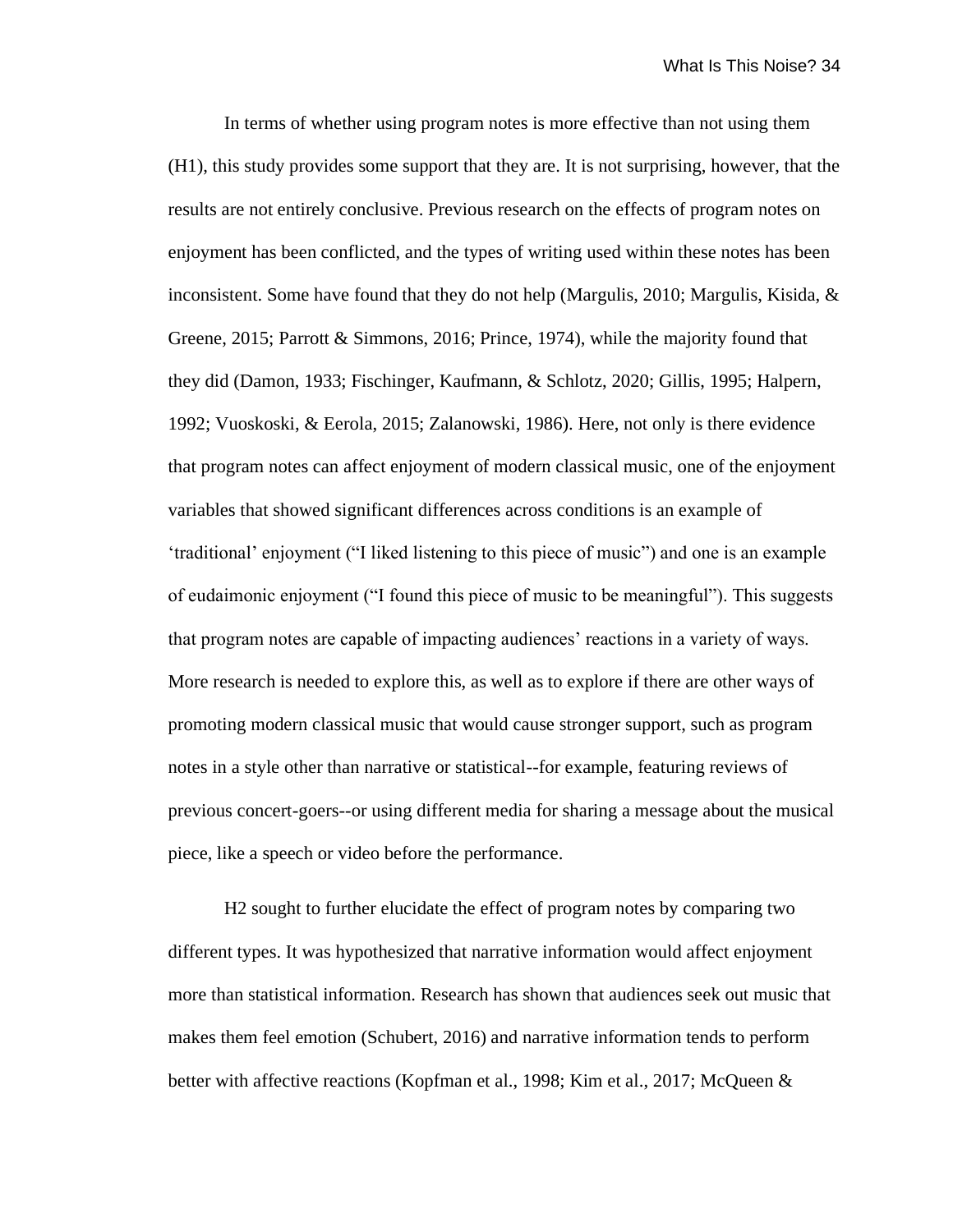Krueger, 2010). This hypothesis was not supported, as the narrative notes were not significantly different than the statistical ones, but they were more effective than no notes. This could possibly be due to the abstract and dissonant nature of the piece used in the experiment, which participants in general seemed to dislike. This could have hindered the possible differing effects between the two styles of notes. It is also possible that the sad and historical nature of the narrative (the dropping of an atomic bomb on Hiroshima) did not resonate with an audience of college students, and another musical selection with a happier or more current narrative would have had a stronger effect on enjoying the music.

This relationship between the use of different styles of program notes and enjoyment is in some cases affected by how much people like the genre of classical music in the first place. Further analysis in this study revealed a significant interaction between the type of program note and a listener's predisposition for classical music on a few variables. Except for those who reported liking classical music a little, all groups scored higher when they were in one of the two experimental groups and most scored even higher when they were in the narrative group. Those who reported listening to classical music a moderate amount were most affected by the narrative program notes, having the largest change in scores. Based on the findings, this group who likes classical music a moderate amount found the piece more meaningful and had higher behavioral intentions to research a concert when given narrative program notes. This could be because these participants are already on board with classical music, but not a near certainty to attend a concert like those who like classical music a lot. This combination of liking classical music, but being just shy of a dedicated fan, and being given a compelling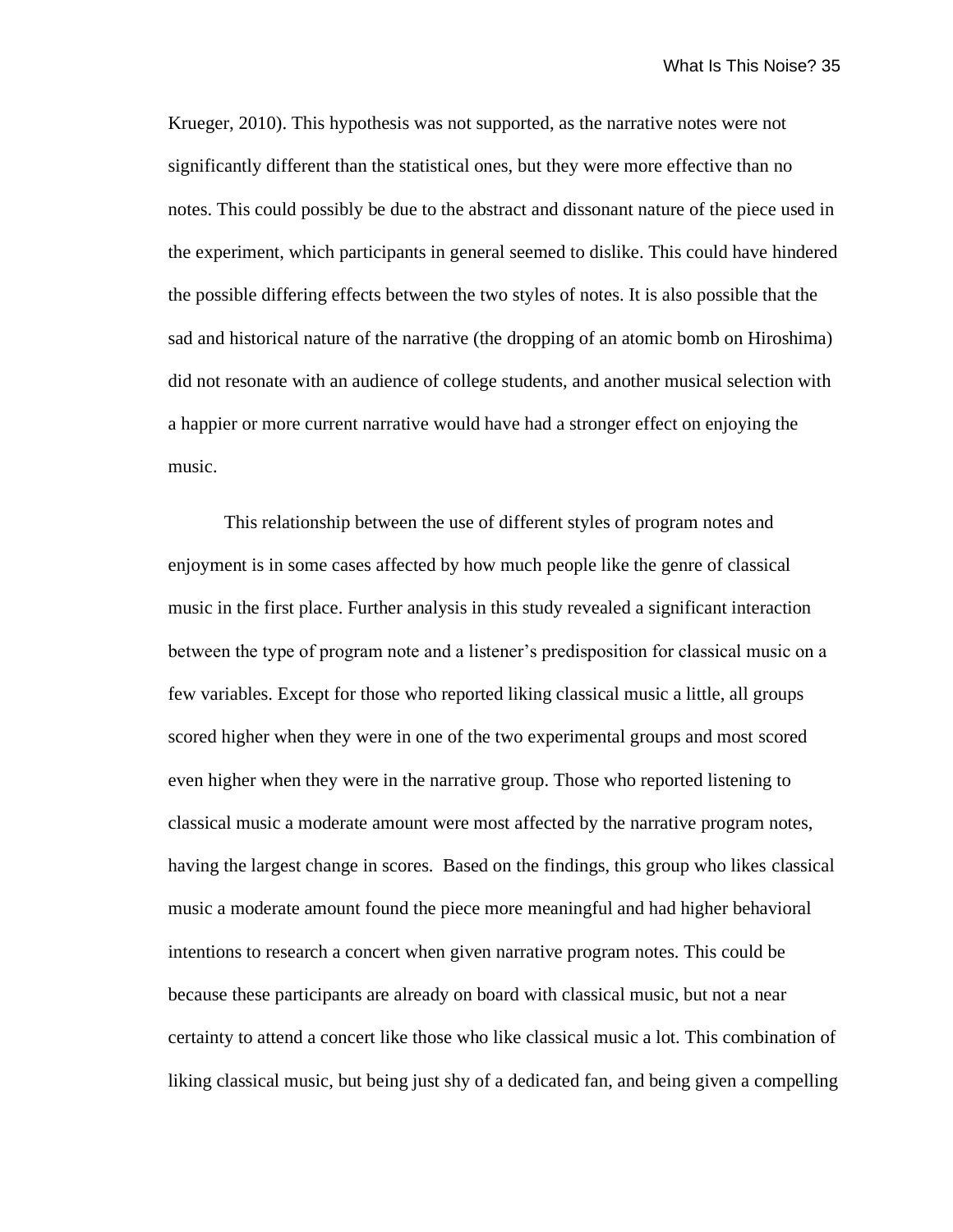narrative seems to interact best to enhance enjoyment. A narrative that strikes up some emotion or legitimizes the meaningfulness of a piece may be the push this group needs to enjoy modern classical music even more. This might be the most concrete suggestion for symphony orchestras: to consider the use of narrative program notes on pieces of music with a compelling narrative pertaining to them and focus on people who aren't committed fans of classical music, but who do express a moderate degree of liking for it.

Finally, this study asked if narrative or statistical program notes increase someone's intent to attend a concert of modern classical music. Those who reported enjoying classical music a little showed no increased intention for any of the items when placed in one of the two experimental conditions. Participants who don't enjoy classical music, who enjoy it a little or a lot did score higher when placed in either experimental condition, but only those who don't enjoy classical music or like it a moderate amount scored consistently higher in the narrative condition as opposed to the statistical one. Analysis revealed that enjoyment of classical music was a predictor of wanting to listen to the piece again, and there was no significant difference between the experimental groups and control groups for the scenario where a friend would offer participants free concert tickets. However, the item that asked participants' willingness to seek out information about a concert should they see an announcement did have a significant main effect for condition and the statistical and narrative conditions were significantly different.

These results aren't a recommendation for orchestras to eliminate program notes, but it does suggest their effects may be more nuanced. Overall, orchestras would be best to continue providing program notes since there are likely more benefits to using them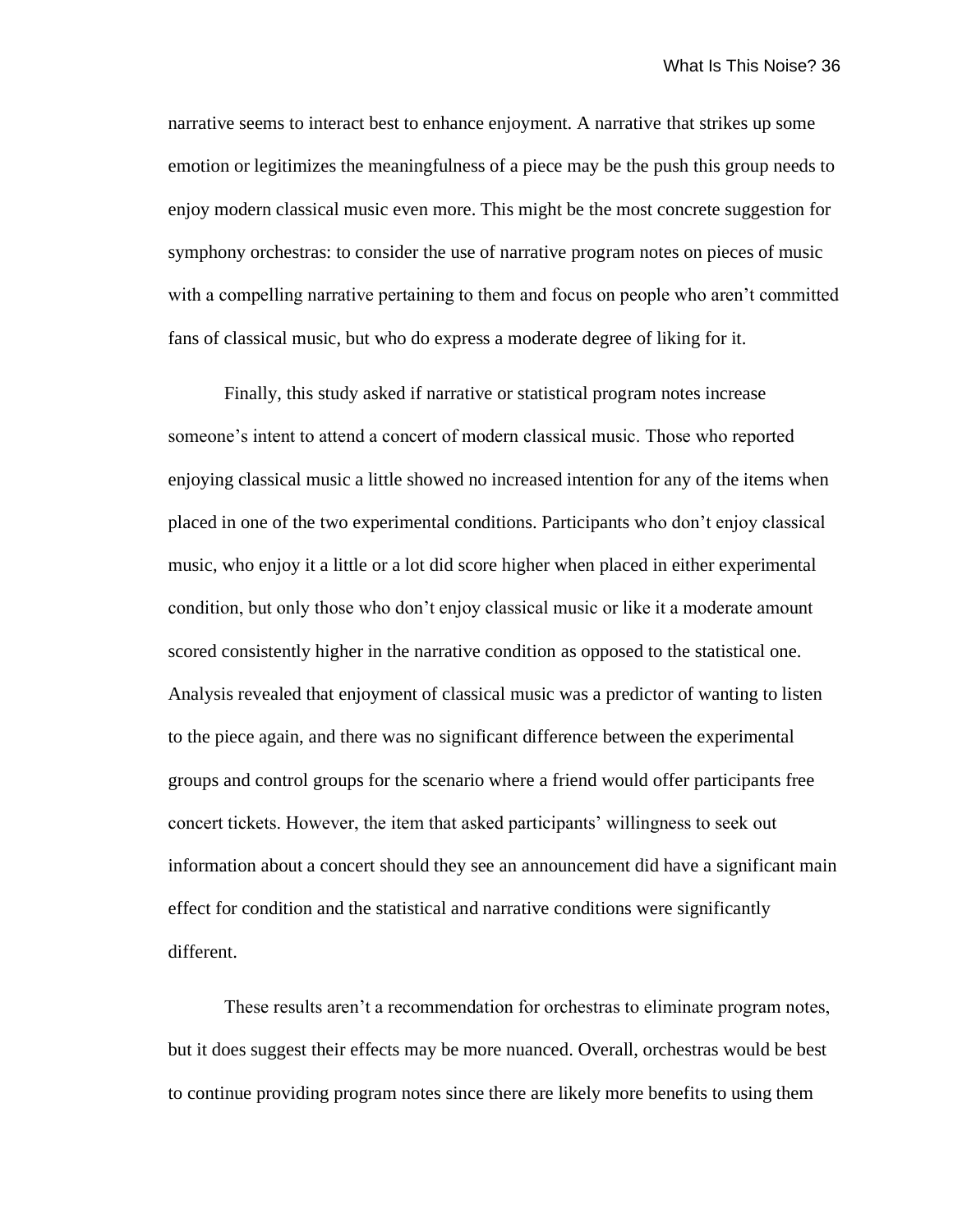than to removing them. However, the partial support and mixed results of previous research could suggest that other ways to present music may also bring enjoyment and raise intentions to attend performances. There may be some audiences and situations where not providing program notes would be a better strategy. Those who enjoyed classical music a little scored higher on all of the behavioral intent items when in the control group than in either experimental condition and higher in one enjoyment item. The rest of the analyzed variables saw little change with this group whether they were in either experimental condition or the control. In general, the trends from participants who reported liking this music a little was dissimilar from the other groups. This could possibly be because these participants felt some sort of social desirability pressure to say they liked classical music a little when they did not and therefore, any reading provided only exacerbated their preconceived negative opinions. Since this group, in general, did better when not provided notes, this might suggest that orchestras could program concerts without notes specifically targeting these audiences.

Those who reported that they don't enjoy classical music seem to benefit from having any type of program note provided, although the narrative ones seem more effective than statistical ones. With the caveat that scores were low across all conditions, symphonies with decent marketing budgets may want to try to woo non-classical music fans with information, and perhaps free or heavily-discounted tickets. However, those with more modest budgets, which is likely a majority of them, may not want to invest in this type of outreach even with the detected changes, since most respondents who don't like classical music are at best lukewarm about this piece regardless. Participants who like classical music a moderate amount did score highest in each of the four variables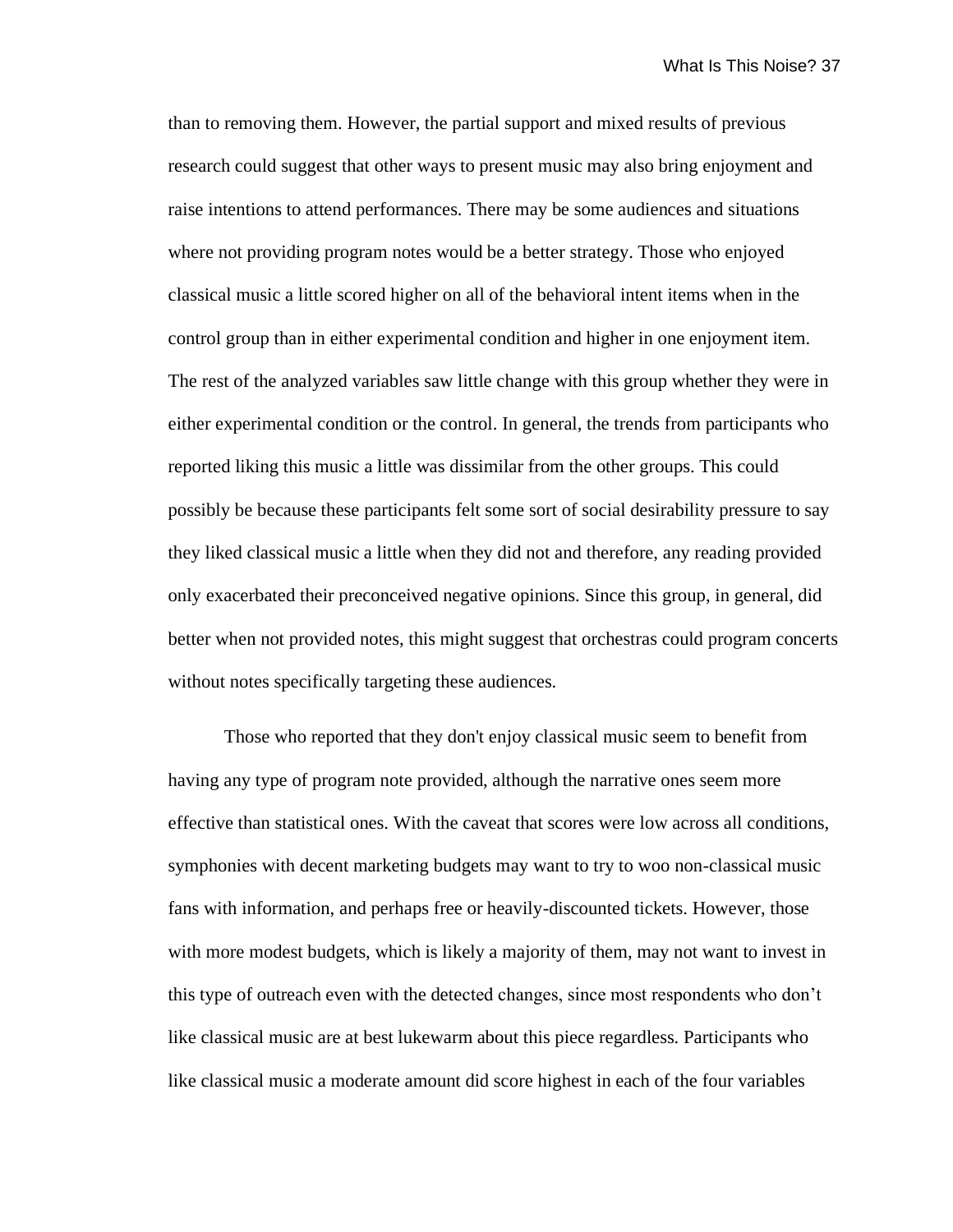analyzed and saw higher leaps in scores for liking the piece of music and finding it thought provoking. These participants also had higher intentions to attend a concert if offered free tickets and research a concert if they saw an announcement when in the narrative condition. Narratives could be a good tool for concerts that focus on new listeners to modern classical music or those who like classical music, but aren't highly enthused by it.

Research on the efficacy of program notes should begin using this nuanced approach. This study suggests the effect of a program note may not be as simple as working or not, but that other variables such as the accessibility of the music, the meaningfulness, and any narratives that are attached to the piece also should be considered. That preconceived liking of classical music had an interaction effect in some instances suggests that studies focusing on audiences' enjoyment using different types of notes may provide more nuanced insights of when certain styles of writing may be more effective with different demographics. This is consistent with messaging in a number of other contexts, including public health campaigns, promotions based on past purchasing behavior (e.g., Amazon, Netflix), and advertising, where tailoring the message (Rimer  $\&$ Kreuter, 2006) to the intended audience is more effective than if they are treated homogeneously. Moreover, digital media and the ready supply of consumer data from many sources make this kind of customization realistic even for those without huge advertising budgets.

With respect to the narrative versus statistical debate, this research provides another context to consider their efficacy beyond traditional persuasion research. From the items that reached significance, the narrative condition did consistently score higher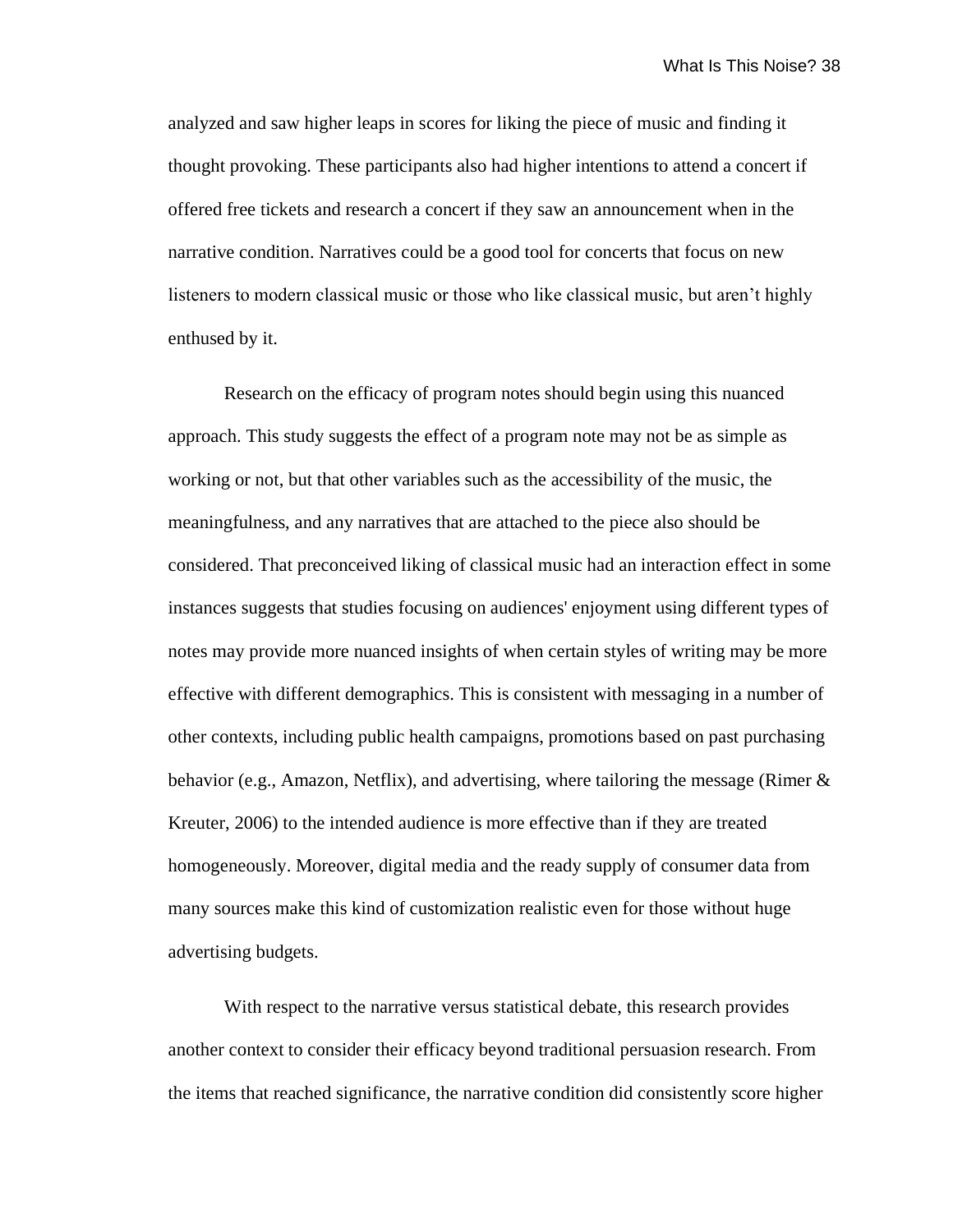than the statistical condition on measures of liking and meaningfulness, but these scores were only significant between the narrative and control conditions. The one item that showed a significant difference between the narrative and statistical condition was the behavioral intention item accessing participants' willingness to research information about a concert after seeing an announcement. This could offer another potential variable to measure the effects of narrative and statistical information.

#### *Limitations*

One weakness of this study was the skew of the data. Most participants did not enjoy listening to classical music, or listen to it regularly, and their liking of the piece of music was low. Thus, even when statistically significant increases in how much they liked, appreciated, or intended to hear the piece again occurred, most of the times the 'improved' scores on these variables were still below the midpoint of the scale, meaning participants remained negative or unenthusiastic about the piece they heard, just less so. Another is that the piece used within the experiment already had an emotional story attached, and not all modern classical music has such circumstances or inspirations. Modern classical music also spans a wide array of styles and techniques, so some are more accessible at the start than others. For these reasons, it is hard to predict how much predictive value these results have in terms of applied situations. Future research should compare different pieces of modern classical music that are more or less accessible, as well as ones that have less of a story attached to them, to see how generalizable these results are. Different levels of emotionality and different types of emotions in the narrative could also be explored to see if there are any different effects. This aspect could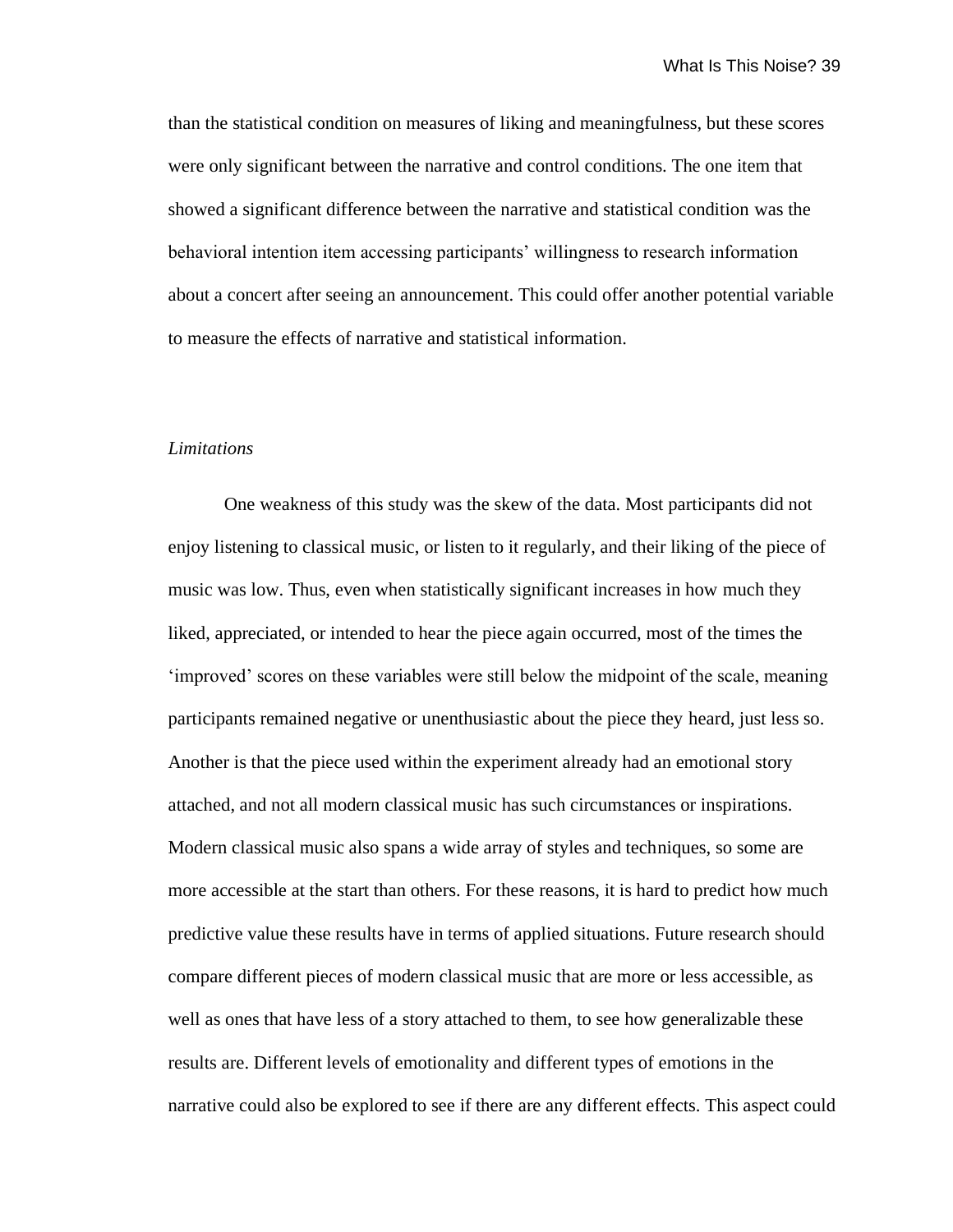also be studied further using the enjoyment and appreciation variables examined in this study.

With each passing year, the canon of classical music that is traditionally performed grows older, and more new classical music is written. At the same time, the media habits (including expectations of frequent stimulation and on-demand access) of audiences have changed dramatically over the last several decades, suggesting that marketing the experience of viewing orchestral music will need to evolve to find new generations of fans. This may not necessarily be an easy process, but as this study shows, there are ways to affect enjoyment, as well as different ways to conceptualize what an audience might get out of a performance of a piece of classical music. As in other industries, those who show flexibility, creativity, and the willingness to experiment are likely to discover ways to communicate the value of their offering to the paying public.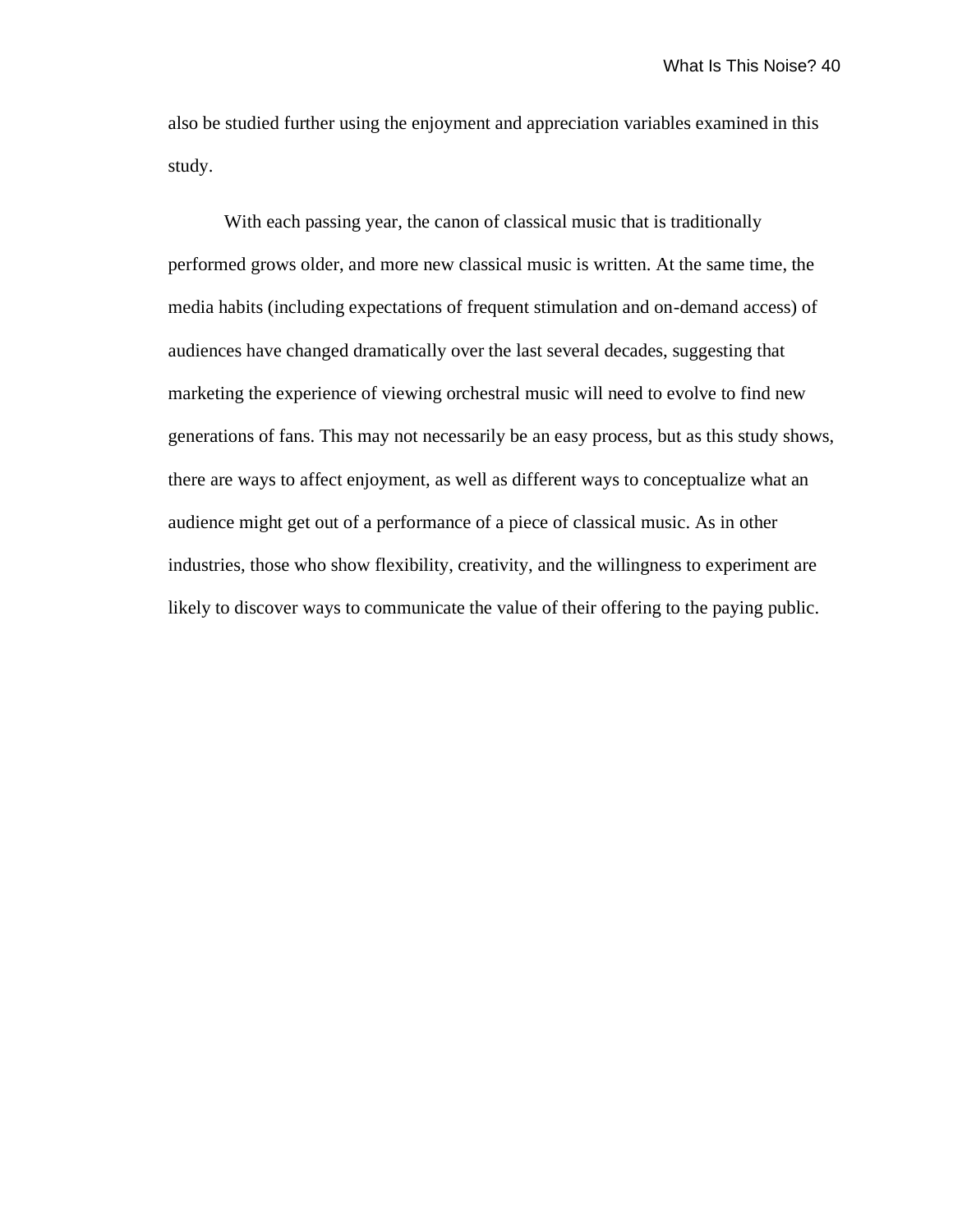## **Works Cited**

- Allen, M. & Preiss, R. W. (1997). Comparing the persuasiveness of narrative and statistical evidence using meta-analysis. *Communication Research Reports*, *14*(2), 125-131.
- Allen, M., Bruflat, R., Fucilla, R., Kramer, M., McKellips, S., Ryan, D. J., & Spiegelhoff, M. (2000). Testing the persuasiveness of evidence: Combining narrative and statistical forms. *Communication Research Reports, 17,* 331-336.
- Bennett, D. & Ginsborg, J. (2018). Audience reactions to the program notes of unfamiliar music. *Psychology of Music, 46*(4), 588-605.
- Bigand, E. & Pineau, M. (1997). Global context effects on musical expectancy. *Perceptions & Psychophysics, 59*(7), 1098-1107.
- Blanca, M. J., Alarcón, R., Arnau, J., Bono, R. & Bendayan, R. (2017). Non-normal data: Is ANOVA still a valid option?. *Psicothema, 29*(4), 552-557.
- Blom, D. M., Bennett,, D. & Stevenson, I. (2016). The composer's program note for newly written classical music: Content and intentions. *Frontiers in Psychology, 7*.
- Damon, K. F. (1933) Program notes for the listener to music. New York: Freybourg.
- Feeley, T. H., Marshall, H. M., Reinhart, A. M. (2006). Reactions to narrative and statistical written messages promoting organ donation. *Communication Reports, 19*(2), 89-100.
- Fischinger, T., Kaufmann, M. & Schlotz, W. (2020). If it's Mozart, it must be good? The influence of textual information and age on musical appreciation. *Psychology of Music, 48*(4), 579-597.
- Gillis, G. H. (1995) The effects of narrated vs. non-narrated concert performances on audience responses. *Missouri Journal of Research in Music Education, 32*, 54.
- Green, M. C. & Brock, T. C. (2000). The role of transportation in the persuasiveness of public narratives. *Journal of Personality and Social Psychology, 79*(5), 701-721**.**
- Greene, K., Campo, S., & Banerjee, S. C. (2010). Comparing normative, anecdotal, and statistical risk evidence to discourage tanning bed use. *Communication Quarterly, 58,* 111-132.
- Halpern, J. (1992). Effects of historical and analytical teaching approaches on music appreciation. *Journal of Research in Music Education, 40*(1), 39-46.
- Han, B. & Fink, E.L. (2007). *Statistical versus narrative evidence: The effect of involvement, vividness, and evidence quantity on perceived persuasiveness and attitude change*. Paper presented at the meeting of the International Communication Association, San Francisco, CA.
- Hong, S. & Park, H. S. (2012). Computer-mediated persuasion in online reviews: Statistical versus narrative evidence. *Computers in Human Behavior, 28*(3), 906-919.
- Kazoleas, D. C. (1993). A comparison of the persuasive effectiveness of qualitative versus quantitative evidence: A test of explanatory hypotheses. *Communication Quarterly, 41*(1)*,* 40–50.
- Kim, E., Ratneshwar, S., & Thorson, E. (2017). Why narrative ads work: An integrated process explanation. *Journal of Advertising, 46*(2), 283-296.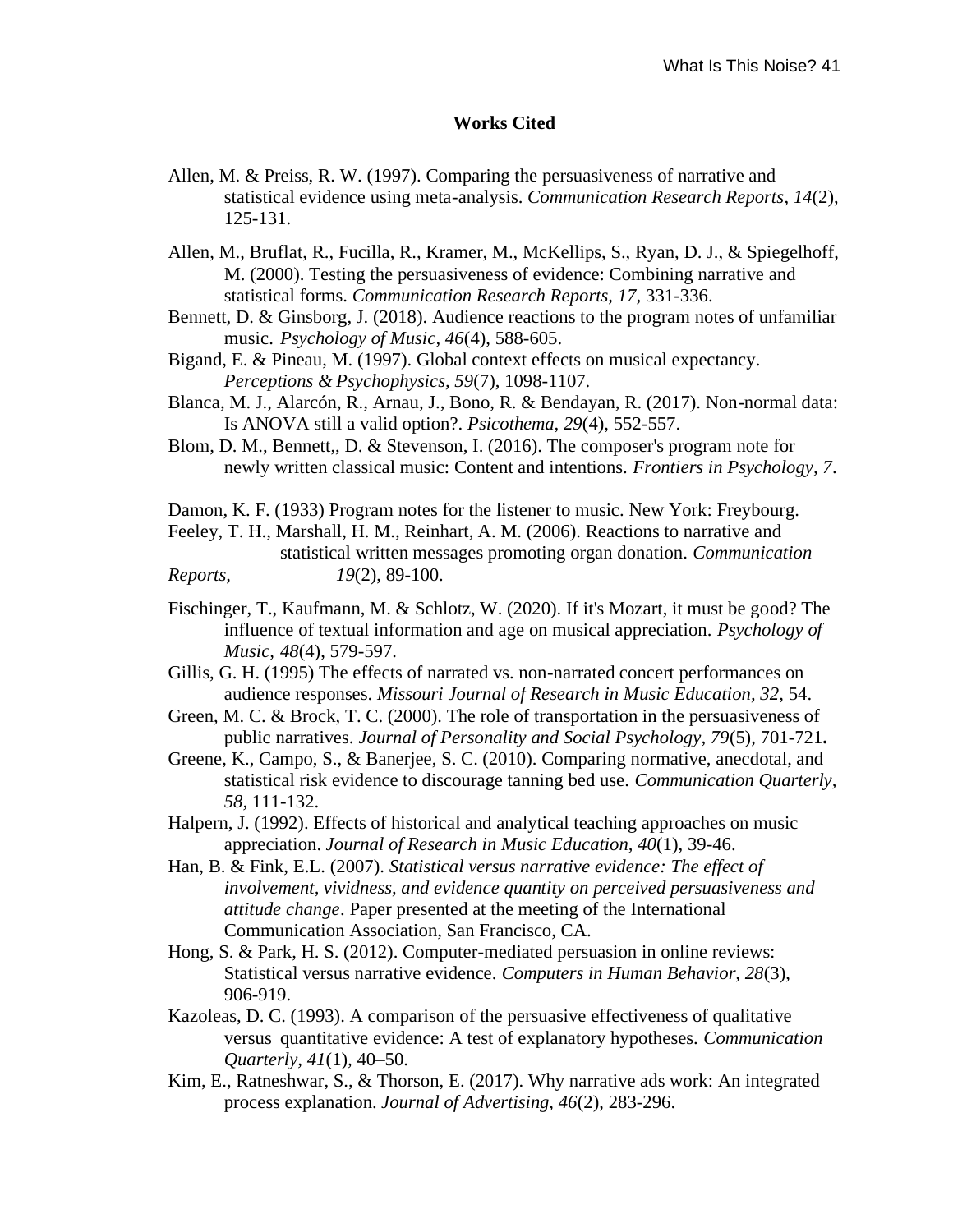- Kopfman, J. E., Smith, S. W., Ah Yun, J. K., & Hodges, A. (1998). Affective and cognitive reactions to narrative versus statistical evidence organ donation messages. *Journal of Applied Communication Research, 26*(3), 279-300.
- Kroger, C. & Margulis, E. H. (2017). "But they told me it was professional": Extrinsic factors in the evaluation of musical performance. *Psychology of Music, 45*(1), 49-64.
- Margulis, E. H. (2010). When program notes don't help: Music descriptions and enjoyment. *Psychology of Music, 38*(3), 285-302.
- Margulis, E. H., Kisida, B. & Greene, J. P. (2015). A knowing ear: The effect of explicit information on children's experience of a musical performance. *Psychology of Music, 43*(4), 596-605.
- Mazor, K. M., Baril, J., Dugan, E., Spencer, F., Burgwinkle, P., & Gurwitz, J. H. (2007). Patient education about anticoagulant medication: Is narrative evidence or statistical evidence more effective?. *Patient Education & Counseling, 69*(1-3), 145-157.
- McQueen, A. & Krueter, M. W. (2010). Women's cognitive and affective reactions to breast cancer survivor stories: A structural equation analysis. *Patient Education and Counseling, 81*(1), S15-S21.
- Oliver, M. B., & Bartsch, A. (2010). Appreciation as audience response: Exploring entertainment gratifications beyond hedonism. *Human Communication Research*, *36*(1), 53–80.
- Orchestral Repertoire Report 2006-2007 (n.d). *League of American Orchestras*. Retrieved from https://www.americanorchestras.org/knowledge-researchinnovation/orr-survey/orr-archive/orr-06-07.html
- Orchestral Repertoire Report 2007-2008 (n.d). *League of American Orchestras*. Retrieved from https://www.americanorchestras.org/knowledge-researchinnovation/orr-survey/orr-archive/orr-07-08.html
- Orchestral Repertoire Report 2008-2009 (n.d). *League of American Orchestras*. Retrieved from https://www.americanorchestras.org/knowledge-researchinnovation/orr-survey/orr-archive/orr-08-09.html
- Orchestral Repertoire Report 2009-2010 (n.d). *League of American Orchestras*. Retrieved from https://www.americanorchestras.org/knowledge-researchinnovation/orr-survey/orr-archive/orr-09-10.html
- Orchestral Repertoire Report 2010-2011 (n.d). *League of American Orchestras*.
- Retrieved from https://www.americanorchestras.org/knowledge-research-innovation/ orr-survey/orr-archive/orr-10-11.html
- Orchestral Repertoire Report 2011-2012 (n.d). *League of American Orchestras*.
- Retrieved from https://www.americanorchestras.org/knowledge-research-innovation/

orr-survey/orr-archive/orr-11-12.html

- Orchestral Repertoire Report 2012-2013 (n.d). *League of American Orchestras*. Retrieved from https://www.americanorchestras.org/knowledge-researchinnovation/orr-survey/orr-current.html#repbycomposer
- Pitts, S. E., Dobson, M. C., Gee, K., & Spencer, C. P. (2013). Views of an audience: Understanding the orchestral concert experience from player and listener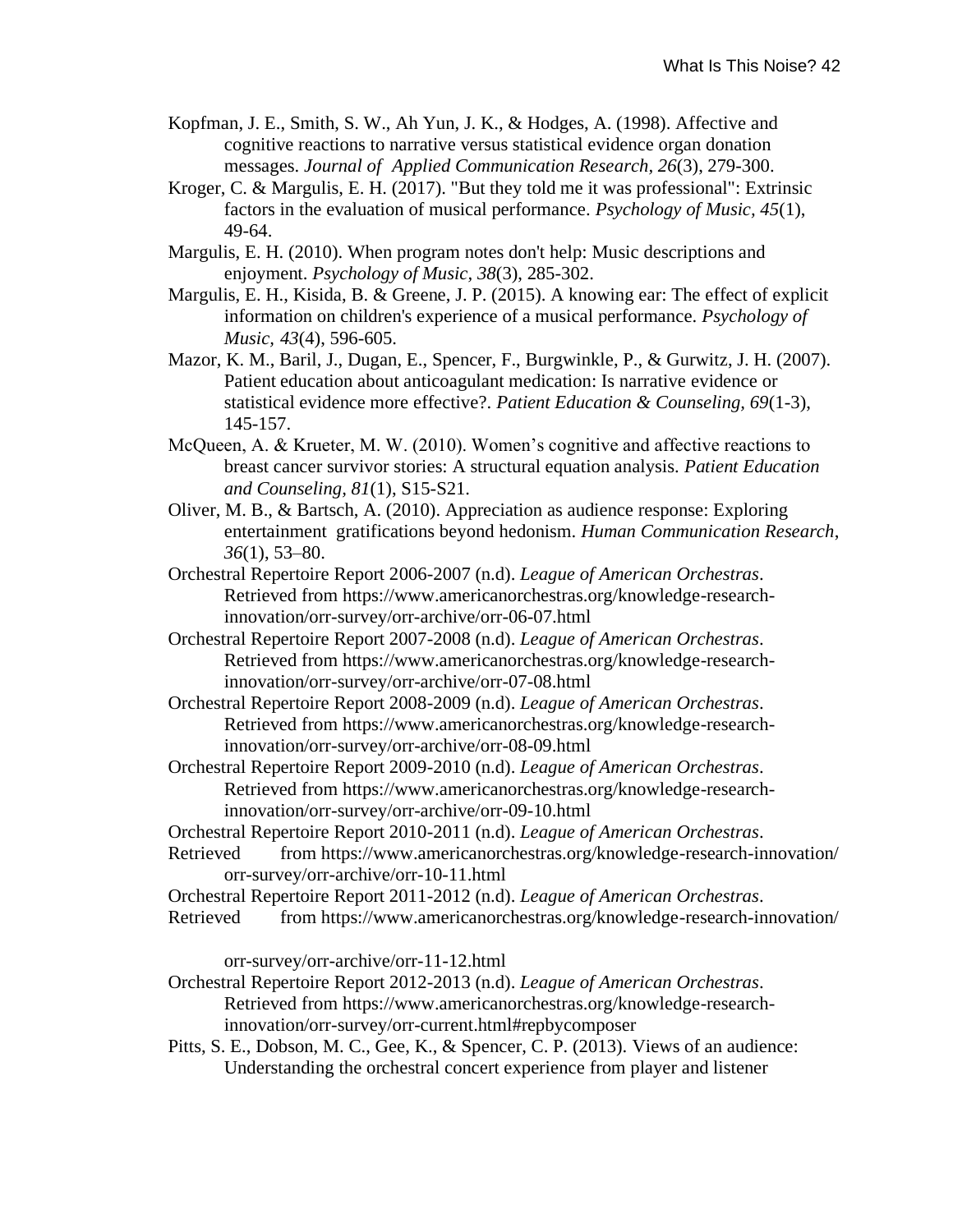perspectives. *Participations Journal of Audience & Reception Studies, 10*(2), 65-95.

- Parrott, S. M. & Simmons, A. (2016). The role of program notes in nonmusicians' enjoyment of choral music. *Texas Music Education Research,* 25-36.
- Prince, W. F. (1974). Effects of guided listening on musical enjoyment of junior high school students. *Journal of Research in Music Education, 22*(1). 45-51.
- Raney, A. A., & Depalma, A. J. (2006). The effect of viewing varying levels and contexts of violent sports programming on enjoyment, mood, and perceived violence. *Mass Communication & Society, 9*(3), 321-338.
- Reinhart, A. & Feeley, T. (2007). Comparing the persuasive effects of narrative versus statistical messages: A meta-analytic review. *Conference Papers – National Communication Association*, 1.
- Rimer, B. K. & Kreuter, M. W. (2006). Advanced tailored health communication: A persuasion and message effects perspective. *Journal of Communication, 56*(1), 184-201.
- Simeone, N. (2001). Programme note. *Grove Music Online.*
- Schubert, E. (2016). The influence of emotion, locus of emotion, and familiarity upon preference in music. *Psychology of Music, 35*(3), 499-515.
- Stonehouse, J. M. & Forrester, G. J. (1998). Robustness of the t and U tests under combined assumption valuations. *Journal of Applied Statistics, 25*(1), 63-74.
- Temperley, D. (1999). The question of purpose in music theory: Description, suggestion, and explanation. *Current Musicology, 66*, 66-85.
- Teo, T. (2003). Relationship of selected musical characteristics and music preference. *Visions of Research in Music Education, 3*.
- Thompson, S. (2007). Determinants of a listeners' enjoyment of a performance. *Psychology of Music, 35*(1), 20-36.
- Vuoskoski, J. K. & Eerola, T. (2015). Extramusical information contributes to emotions induced by music. *Psychology of Music, 43*(2), 262-274.
- Wojcieszak, M., Azrout, R., Boomgaarden, H., Alencar, A. P., & Sheets, P. (2017). Integrating Muslim immigrant minorities: The effects of narrative and statistical Messages. *Communication Research, 44*(4), 582-607.
- Zalanowski, A. (1986). The effect of listening instructions and cognitive style on music appreciation. *Journal Of Research in Music Education 34*(1), 43-53.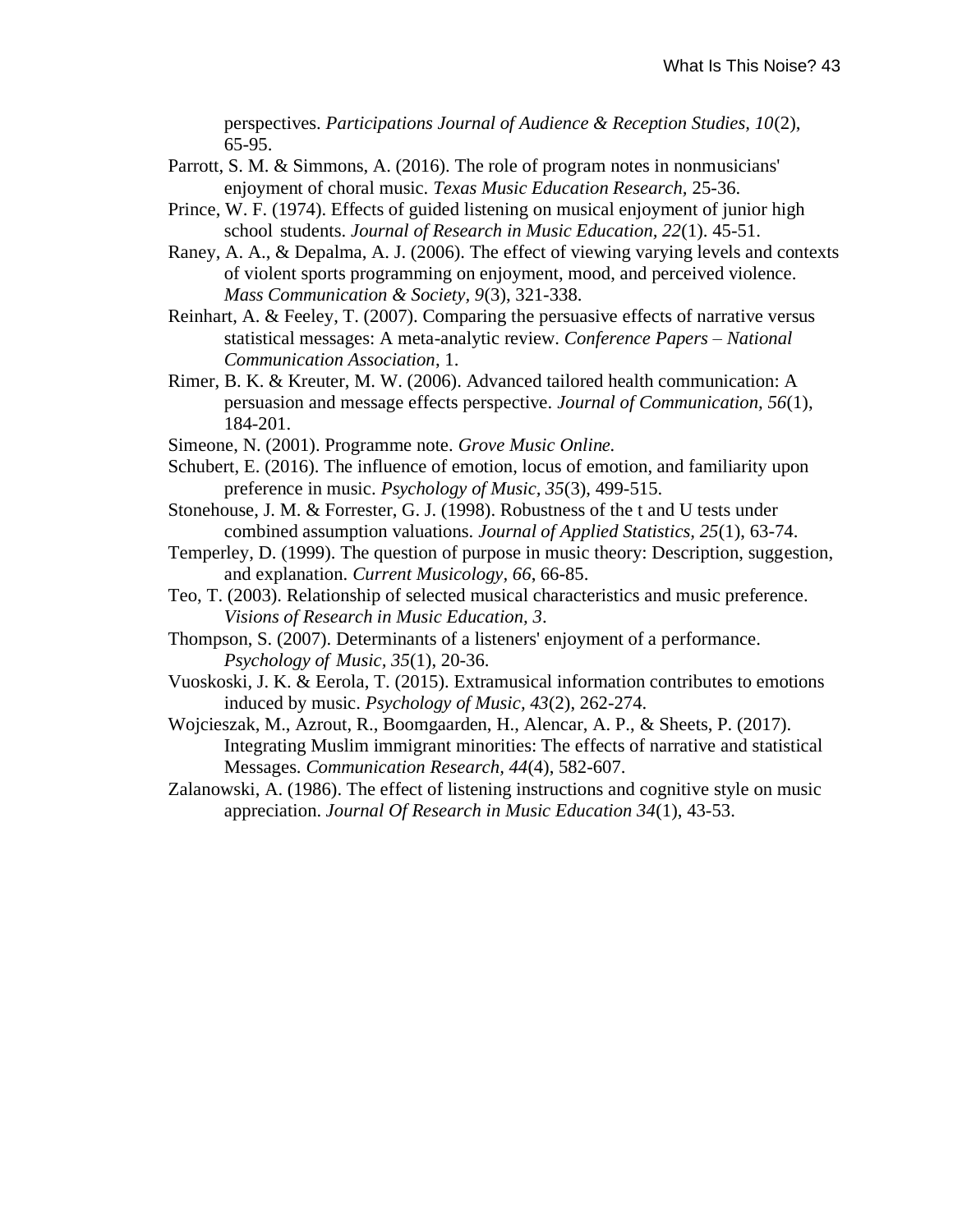### **Appendix A**

# **Narrative Style Text**

Something was different today when Krzysztof Penderecki heard his new work *8'37"*. The intense harmonies and clusters of notes he envisioned reminded him of something, but he couldn't quite reach the thought yet. Of course, he had an idea of how the piece was going to sound, but emotions overwhelmed him. The screeching strings made him think of screams, the sliding notes as something descending from the heavens, looming. Just when the composer's emotions reached an apex, it hit him. He saw visions of people witnessing the end of their lives flashing before their eyes, cursing what would surely be the end of this bloody war. He saw the planes fly over, unloading their cargo and how Japan would become the first and only victims of atomic weaponry. The piece concluded, and Penderecki knew what he must do. His music would be a memorial to the citizens of Hiroshima who were victims of the US' decision to drop the world's deadliest weapon. The nature of the music required something more solemn and serious than a simple memorial, so he titled it *Threnody for the Victims of Hiroshima*. It would become one of the composer's most memorable works and is still hailed as a masterwork of avant-garde music.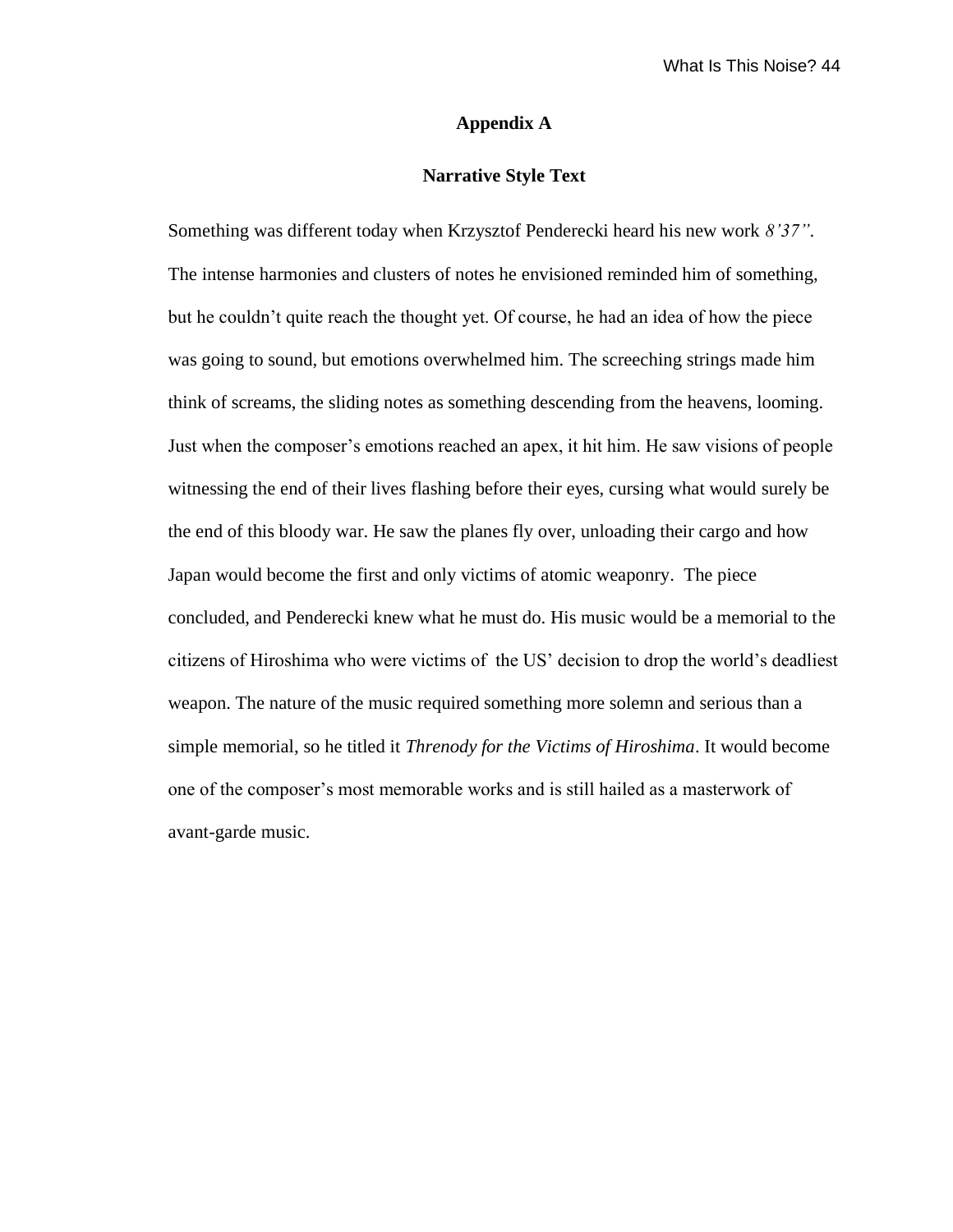### **Appendix B**

### **Statistical Style Text**

Krzysztof Penderecki's *Threnody for the Victims of Hiroshima* is a staple of mid-20<sup>th</sup> century avant-garde music. It was written in memory of those who died when the US dropped an atomic bomb on Hiroshima, Japan. The piece features 52 string instruments and typically runs about 10 mins in length, although this timing can be variable due to the techniques the composer employs. An early success, *Threnody* garnered third prize in the Grzegorz Fitelberg Composer Competition as well as the 1961 Tribune Internationale des Compositeurs UNESCO cementing Penderecki as a composer of note. Since then, the composer has received dozens of awards including a Grawmeyer Award (1992), an honorary membership in the American Academy of Arts and Letters (1998), and Japan's Praemium Imperiale (2004) This masterwork has been performed internationally, spanning three continents, and 12 countries as well as having been included on 20 albums. Since 2005, the work has been performed in Poland, the United Kingdom, the United States, Greece, Canada, Spain, France, Denmark, and the Netherlands. The piece has not only graced the concert stage, but has also been included within four films and one television series including Stanley Kubrick's 1980 adaptation of *The Shining*. Videos released of the piece typically garner hundreds of thousands of views, with one reaching over 2 million views.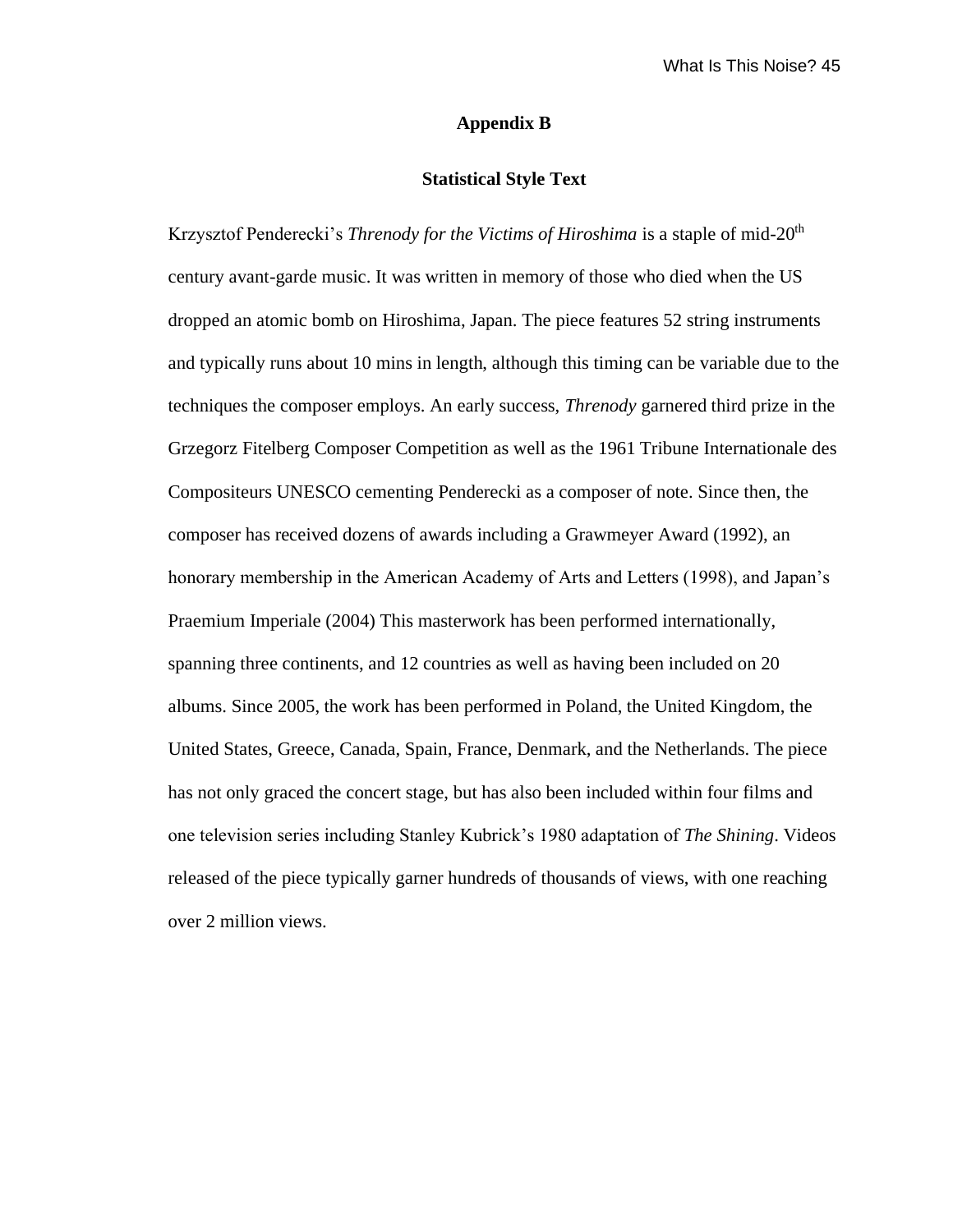# **Appendix C**

# **Survey**

# Enjoyment

|    | This piece of music was exciting.<br>1. |                |                |                |                       |  |
|----|-----------------------------------------|----------------|----------------|----------------|-----------------------|--|
|    | <b>Strongly Disagree</b>                | Disagree       | Neutral        | Agree          | <b>Strongly Agree</b> |  |
|    | $\mathbf{1}$                            | $\sqrt{2}$     | 3              | $\overline{4}$ | 5                     |  |
| 2. | This piece of music was well-performed. |                |                |                |                       |  |
|    | <b>Strongly Disagree</b>                | Disagree       | Neutral        | Agree          | <b>Strongly Agree</b> |  |
|    | $\mathbf{1}$                            | $\overline{2}$ | 3              | $\overline{4}$ | $\mathfrak{S}$        |  |
| 3. | The piece of music was high energy.     |                |                |                |                       |  |
|    | <b>Strongly Disagree</b>                | Disagree       | Neutral        | Agree          | <b>Strongly Agree</b> |  |
|    | $\mathbf{1}$                            | $\overline{2}$ | 3              | $\overline{4}$ | 5                     |  |
| 4. | If you're reading this, select 2.       |                |                |                |                       |  |
|    | $\mathbf{1}$<br>$\overline{2}$          | 3              | $\overline{4}$ |                | 5                     |  |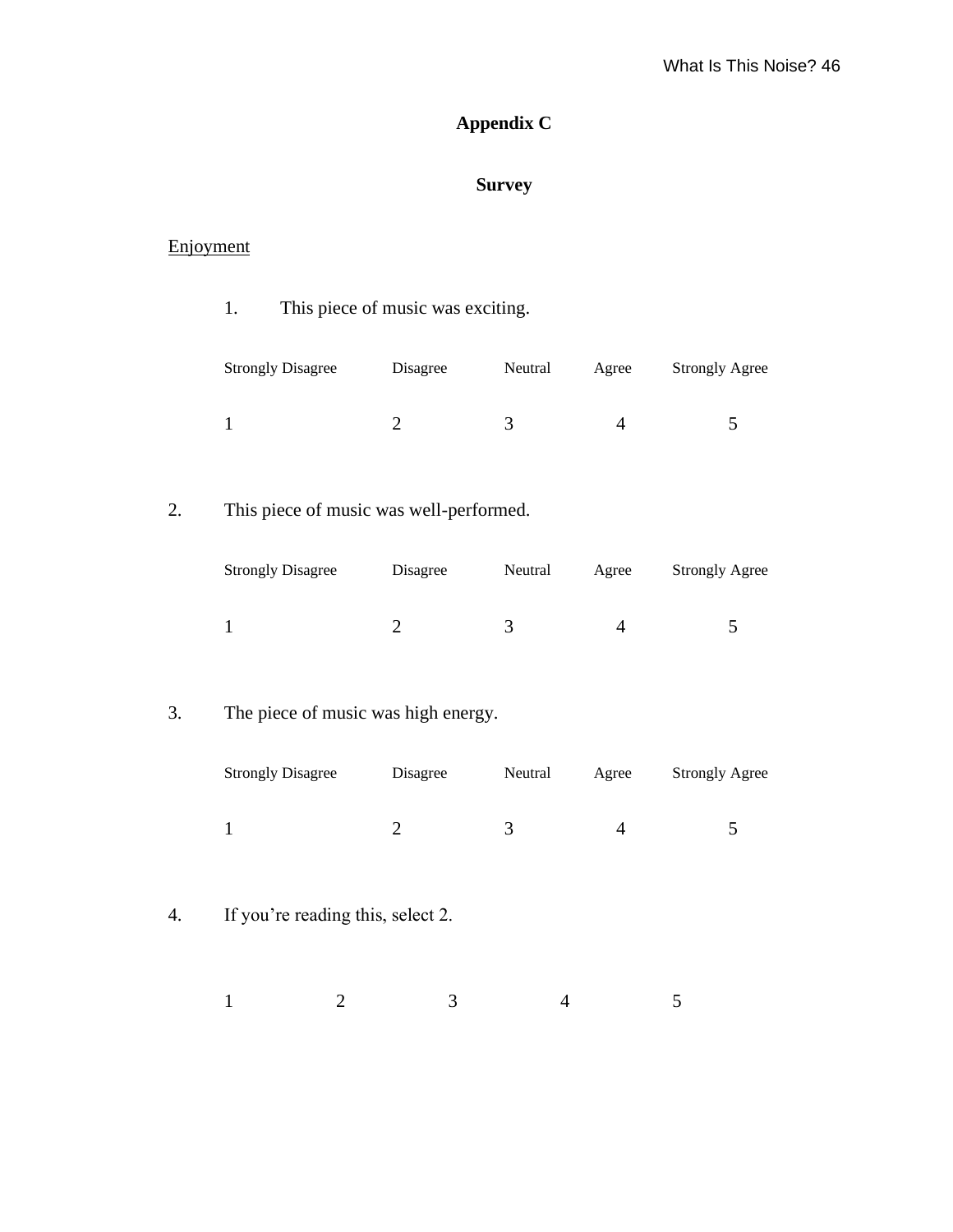5. The piece of music was **not** enjoyable.

| <b>Strongly Disagree</b> | Disagree | Neutral | Agree | <b>Strongly Agree</b> |
|--------------------------|----------|---------|-------|-----------------------|
|                          |          |         |       |                       |

6. I liked listening to this piece of music.

| <b>Strongly Disagree</b> | Disagree | Neutral | Agree | <b>Strongly Agree</b> |
|--------------------------|----------|---------|-------|-----------------------|
|                          |          |         |       |                       |

7. I would like to hear the rest of this piece of music.

| <b>Strongly Disagree</b> | Disagree | Neutral | Agree | <b>Strongly Agree</b> |
|--------------------------|----------|---------|-------|-----------------------|
|                          |          |         |       |                       |

8. This piece of music was suspenseful.

| <b>Strongly Disagree</b> | Disagree | Neutral | Agree | <b>Strongly Agree</b> |
|--------------------------|----------|---------|-------|-----------------------|
|                          |          |         |       |                       |

9. This piece of music did **not** emotionally impact me.

| <b>Strongly Disagree</b> | Disagree | Neutral | Agree | <b>Strongly Agree</b> |
|--------------------------|----------|---------|-------|-----------------------|
|                          |          |         |       |                       |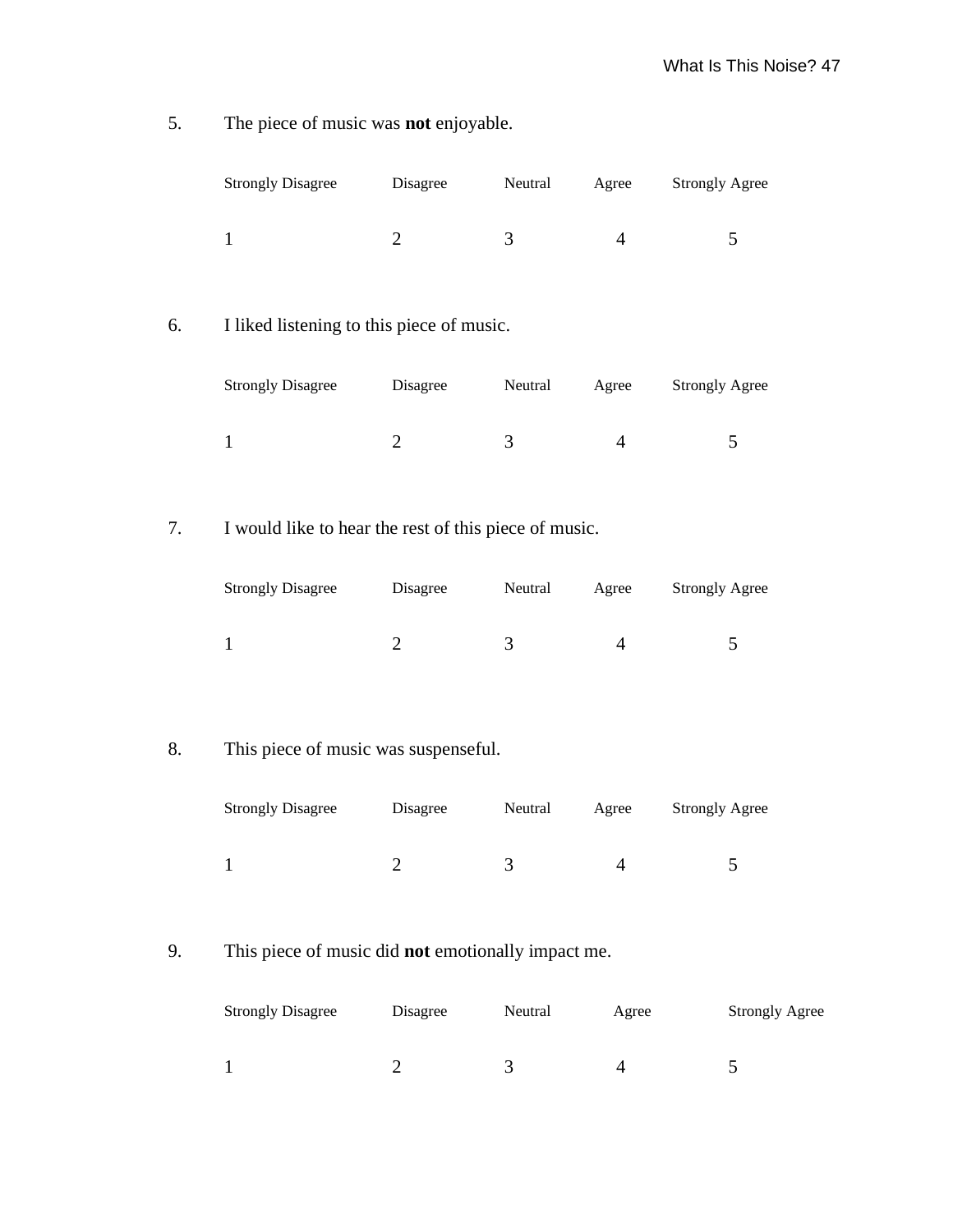| <b>Strongly Disagree</b> | Disagree | Neutral | Agree | <b>Strongly Agree</b> |
|--------------------------|----------|---------|-------|-----------------------|
|                          |          |         |       |                       |

10. I found this piece of music to be meaningful.

# 11. I was moved by this piece of music.

| <b>Strongly Disagree</b> | Disagree | Neutral | Agree | <b>Strongly Agree</b> |
|--------------------------|----------|---------|-------|-----------------------|
|                          |          |         |       |                       |

# 12. This music was **not** thought provoking.

| <b>Strongly Disagree</b> | Disagree | Neutral | Agree | <b>Strongly Agree</b> |
|--------------------------|----------|---------|-------|-----------------------|
|                          |          |         |       |                       |

# 13. This music will stick with me for a long time.

| <b>Strongly Disagree</b> | Disagree | Neutral | Agree | <b>Strongly Agree</b> |
|--------------------------|----------|---------|-------|-----------------------|
|                          |          |         |       |                       |

# 14. I know I will never forget this piece of music.

| <b>Strongly Disagree</b> | Disagree | Neutral | Agree | <b>Strongly Agree</b> |
|--------------------------|----------|---------|-------|-----------------------|
|                          |          |         |       |                       |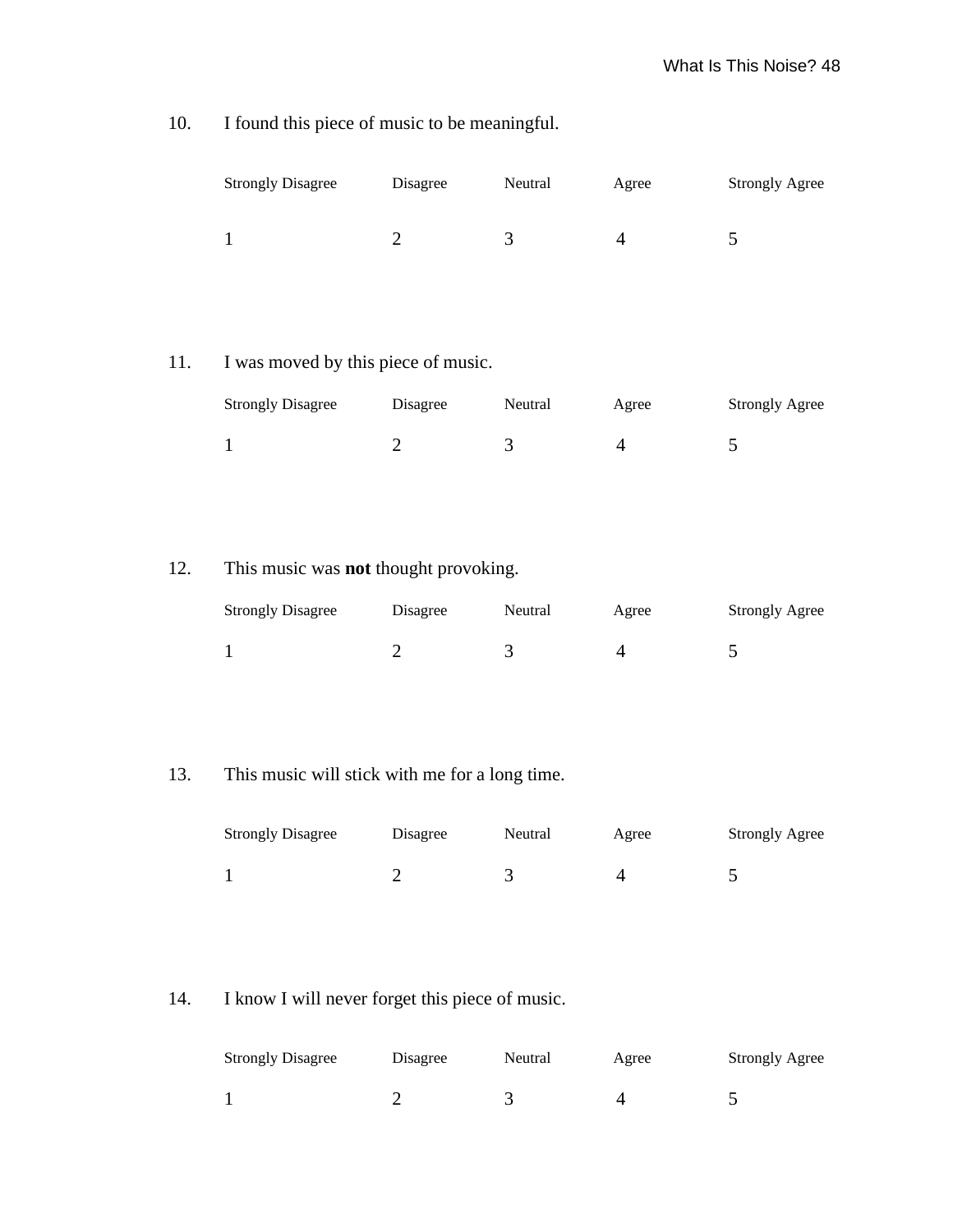### 15. This music left me with a lasting impression.

| <b>Strongly Disagree</b> | Disagree | Neutral | Agree | <b>Strongly Agree</b> |
|--------------------------|----------|---------|-------|-----------------------|
|                          |          |         |       |                       |

### 16. I would be interested in listening to this piece of music again.

| <b>Strongly Disagree</b> | Disagree | Agree | <b>Strongly Agree</b> |  |
|--------------------------|----------|-------|-----------------------|--|
|                          |          |       |                       |  |
|                          |          |       |                       |  |

## Behavioral Intent

17. Imagine a friend offered you free symphony tickets, and you realized the piece that would be performed was the one you just listened to. How likely would you be to attend the performance?

| Very unlikely | Somewhat unlikely | Somewhat likely | Very likely |
|---------------|-------------------|-----------------|-------------|
|               |                   |                 |             |

18. Suppose you saw an announcement that the piece you just listened was going to be performed live near your house. Assuming it was at a point in the pandemic where it would be safe to gather in a crowd, how likely would you be to look into attending? By 'look into attending,' we mean visiting a website with more information, messaging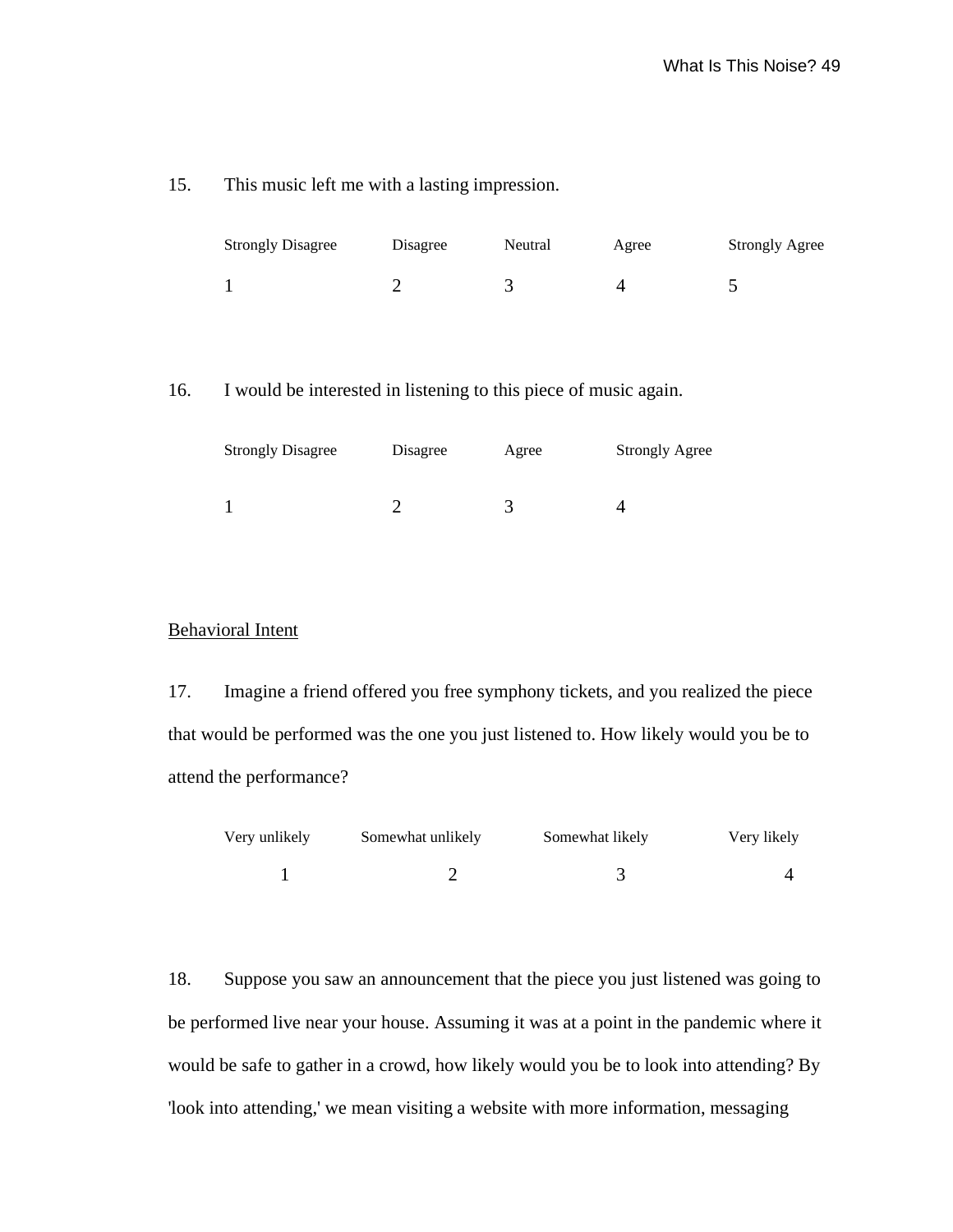someone to see if they might be interested in attending with you, finding out how much it costs, etc.

|     | Very unlikely             | Somewhat unlikely                                                             |                  | Somewhat likely |                       | Very likely    |
|-----|---------------------------|-------------------------------------------------------------------------------|------------------|-----------------|-----------------------|----------------|
|     | $\mathbf{1}$              |                                                                               | $\mathbf{2}$     |                 | 3                     | $\overline{4}$ |
|     |                           |                                                                               |                  |                 |                       |                |
|     |                           |                                                                               |                  |                 |                       |                |
|     | Demographics              |                                                                               |                  |                 |                       |                |
| 19. | Please state your gender. |                                                                               |                  |                 |                       |                |
|     | Male                      | Female                                                                        | Non-binary/other |                 | Prefer not to respond |                |
| 20. | Please state your age.    |                                                                               |                  |                 |                       |                |
|     | 18-24                     | $25 - 34$                                                                     | $35 - 44$        | 45 or older     |                       |                |
| 21. |                           | Have you ever previously participated in a concert band, orchestra, or choir? |                  |                 |                       |                |
|     | Yes<br>N <sub>o</sub>     |                                                                               |                  |                 |                       |                |
| 22. |                           | How often do you listen to classical music?                                   |                  |                 |                       |                |
|     | Never                     | Occasionally                                                                  | Sometimes        |                 | Often                 |                |

1 2 3 4